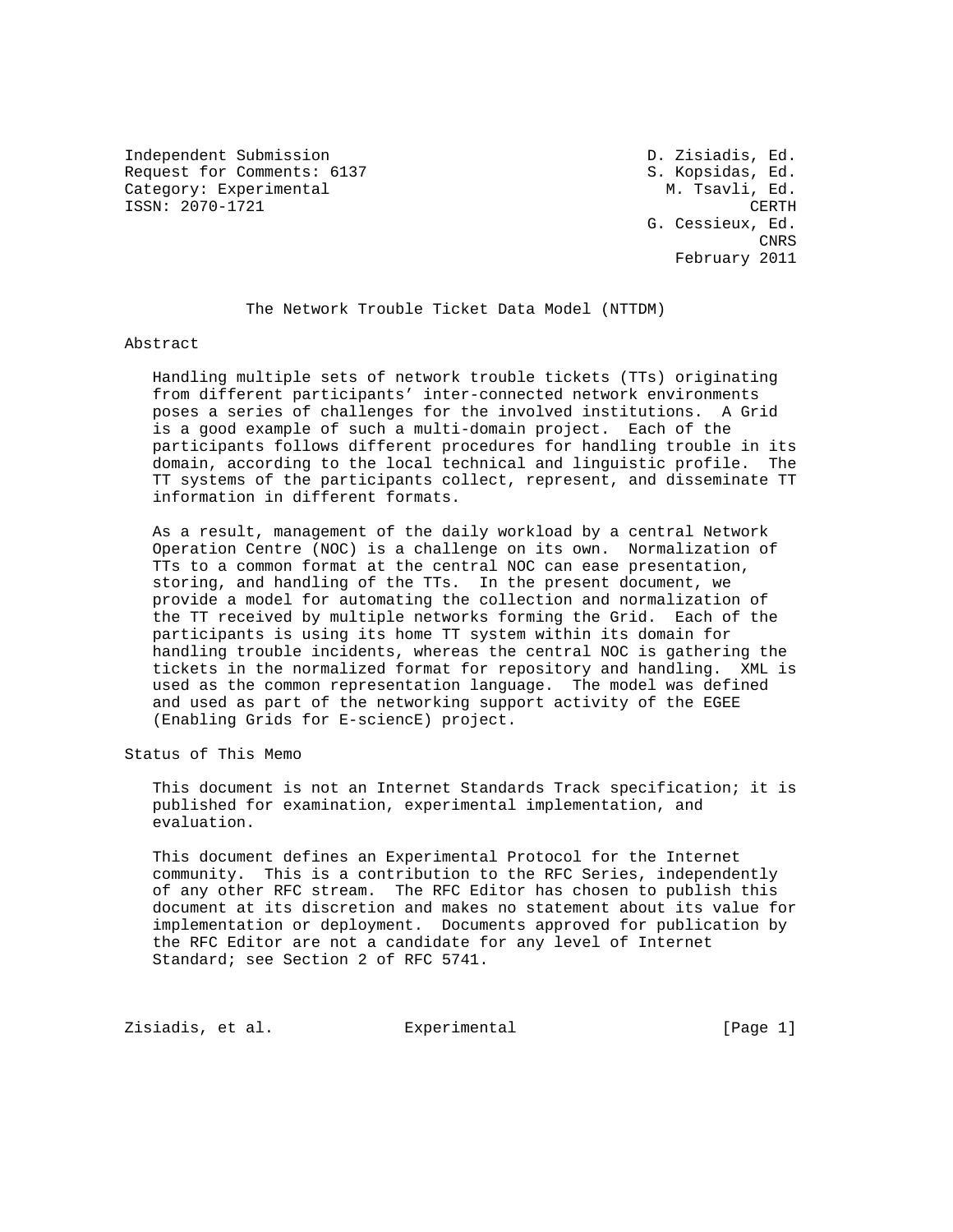Information about the current status of this document, any errata, and how to provide feedback on it may be obtained at http://www.rfc-editor.org/info/rfc6137.

Copyright Notice

 Copyright (c) 2011 IETF Trust and the persons identified as the document authors. All rights reserved.

 This document is subject to BCP 78 and the IETF Trust's Legal Provisions Relating to IETF Documents (http://trustee.ietf.org/license-info) in effect on the date of publication of this document. Please review these documents carefully, as they describe your rights and restrictions with respect to this document.

## Table of Contents

| 1.3. About the Network Trouble Ticket Data Model                                                       |
|--------------------------------------------------------------------------------------------------------|
| 1.4. About the Network Trouble Ticket Implementation 7                                                 |
|                                                                                                        |
|                                                                                                        |
| 2.1. Types and Definitions for the TYPE Attribute  8                                                   |
|                                                                                                        |
|                                                                                                        |
|                                                                                                        |
|                                                                                                        |
|                                                                                                        |
| 2.2. Types and Definitions for the VALID FORMAT Attributes  9                                          |
|                                                                                                        |
| 2.2.1.1. Definitions of the Predefined Values 10                                                       |
|                                                                                                        |
|                                                                                                        |
|                                                                                                        |
|                                                                                                        |
|                                                                                                        |
|                                                                                                        |
|                                                                                                        |
|                                                                                                        |
| 3.2.3. Ticket Origin Information 17                                                                    |
| 3.2.3.1. PARTNER ID 17                                                                                 |
|                                                                                                        |
|                                                                                                        |
|                                                                                                        |
| TT TITLE $\ldots \ldots \ldots \ldots \ldots \ldots \ldots \ldots \ldots \ldots \ldots 18$<br>3.2.4.2. |
|                                                                                                        |
|                                                                                                        |

Zisiadis, et al. Experimental [Page 2]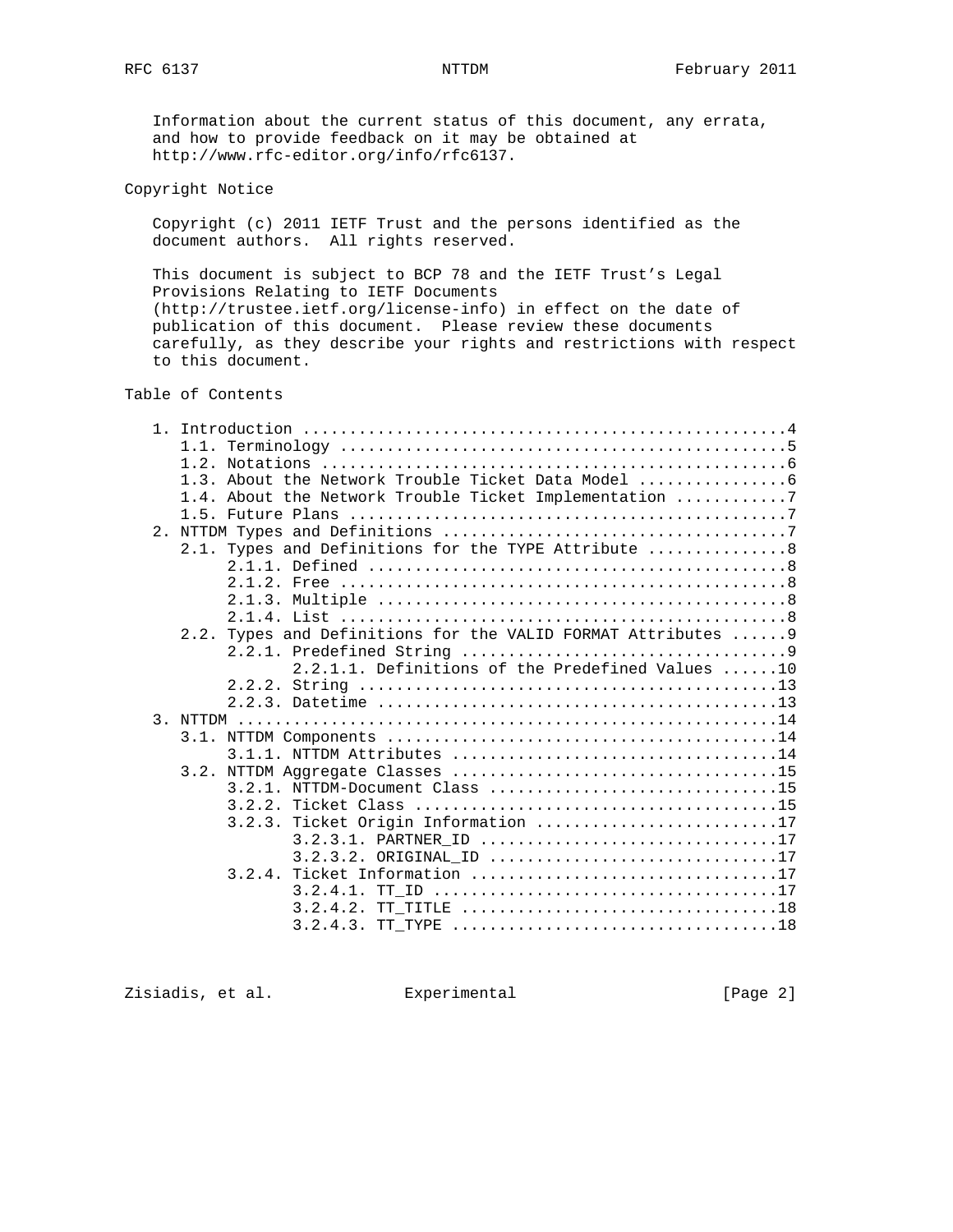| 3.2.4.4. TT PRIORITY 18                 |  |
|-----------------------------------------|--|
|                                         |  |
| 3.2.4.6.                                |  |
| 3.2.4.7. TT_OPEN_DATETIME 19            |  |
| TT_CLOSE_DATETIME 20<br>3.2.4.8.        |  |
|                                         |  |
| 3.2.5.1. TT SHORT DESCRIPTION 20        |  |
| $3.2.5.2.$ TT_LONG_DESCRIPTION 20       |  |
|                                         |  |
| 3.2.5.4. TT IMPACT ASSESSMENT 21        |  |
| 3.2.5.5. START_DATETIME 21              |  |
| 3.2.5.6. DETECT DATETIME 22             |  |
| 3.2.5.7. REPORT DATETIME 22             |  |
| 3.2.5.8. END_DATETIME 22                |  |
| 3.2.5.9. TT_LAST_UPDATE_TIME 23         |  |
| 3.2.5.10. TIME_WINDOW_START 23          |  |
| 3.2.5.11. TIME_WINDOW_END 23            |  |
| $3.2.5.12.$ WORK_PLAN_START_DATETIME 24 |  |
| $3.2.5.13$ . WORK PLAN END DATETIME 24  |  |
|                                         |  |
| 3.2.6.1. RELATED EXTERNAL TICKETS 24    |  |
| 3.2.6.2. ADDITIONAL_DATA 25             |  |
| 3.2.6.3. RELATED_ACTIVITY 25            |  |
| 3.2.7. Localization and Impact 26       |  |
| 3.2.7.1. AFFECTED_COMMUNITY 26          |  |
| 3.2.7.2. AFFECTED_SERVICE 26            |  |
| 3.2.7.3. LOCATION 26                    |  |
| 3.2.7.4. NETWORK_NODE 27                |  |
| 3.2.7.5. NETWORK LINK CIRCUIT 27        |  |
| $3.2.7.6$ . END_LINE_LOCATION_A 27      |  |
| $3.2.7.7.$ END_LINE_LOCATION_B 28       |  |
|                                         |  |
| 3.2.8.1. OPEN_ENGINEER 28               |  |
| 3.2.8.2. CONTACT_ENGINEERS 28           |  |
| 3.2.8.3. CLOSE ENGINEER 29              |  |
|                                         |  |
|                                         |  |
|                                         |  |
|                                         |  |
|                                         |  |
|                                         |  |
| 6. Sample Implementation: XML Schema 32 |  |
|                                         |  |
|                                         |  |
|                                         |  |
|                                         |  |

Zisiadis, et al. Experimental [Page 3]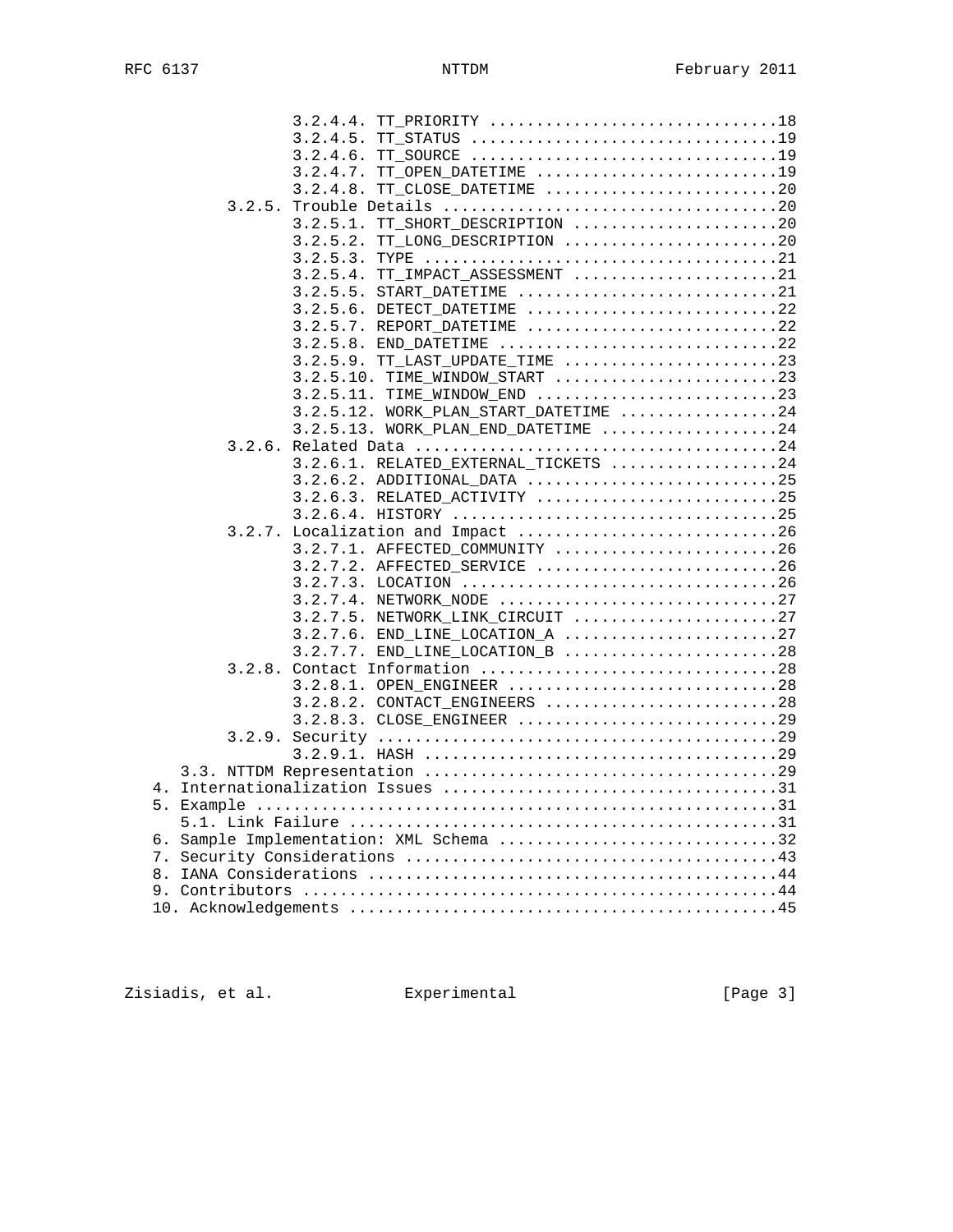#### 1. Introduction

 Problem-impact assessment, reporting, identification, and handling, as well as dissemination of trouble information and delegation of authority, are some of the main tasks that have to be implemented by the members of a Grid in order to successfully manage the network and maintain operational efficiency of the services offered to their users.

 Different TT systems are used by each network domain, delivering TTs in alternate formats, while the TT load is growing proportionally with network size and serviced users.

We hereby define a data model for TT normalization -- the Network Trouble Ticket Data Model (NTTDM) -- initially targeted for network providers serving EGEE [8]. The model is designed in accordance with RFC 1297 [11] and meets requirements of the multiple TT systems used.

The NTTDM

- o is both effective and comprehensive, as it compensates for the core activities of the Network Operation Centres (NOCs). It is also dynamic, allowing additional options to be included in the future, according to demand.
- o provides an XML representation for conveying incident information across administrative domains between parties that have an operational responsibility of remediation or a "watch-and-warn" policy over a defined constituency.
- o encodes information about hosts, networks, and the services running on these systems; attack methodology and associated forensic evidence; impact of the activity; and limited approaches for documenting workflow.
- o aims to simplify TT exchange within the boundaries of a Grid and to enhance the functional cooperation of every NOC and of the Grid Operation Centre (GOC). Community adoption of the NTTDM enhances trouble resolution within the Grid framework and imparts network status cognizance by modeling collaboration and information exchange among operators.

Zisiadis, et al. Experimental [Page 4]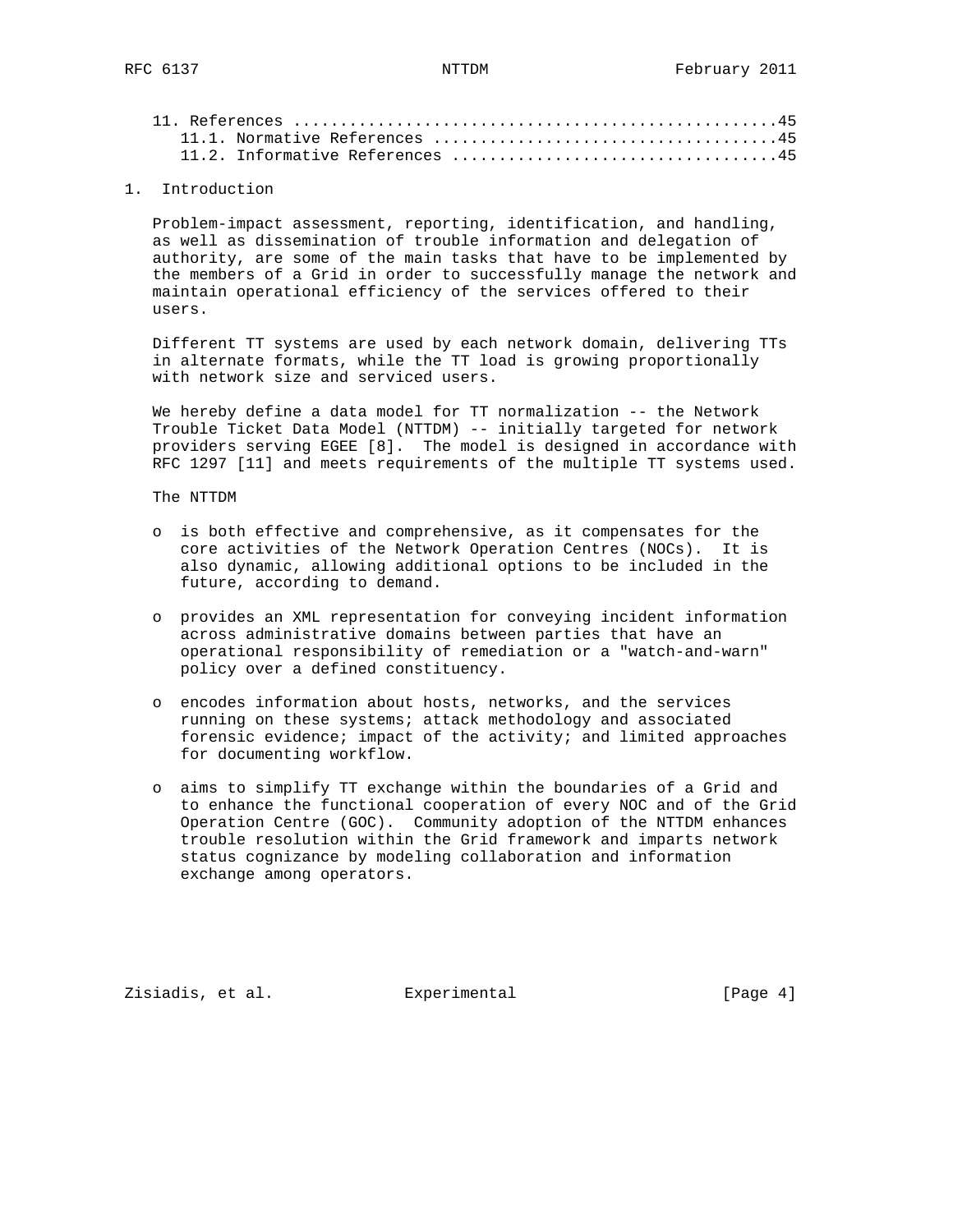- o provides a common format that allows GOCs as well as all participating NOCs to store, exchange, manage, and analyze TTs (assessment of TT impact).
- o provides increased automation in handling a TT, since the network operators have a common view of the incident.

 The model was designed and used as part of the networking support activity of the EGEE project; one of the subtasks of this support activity was to enhance the ENOC (EGEE Network Operation Centre) [9] procedures for better overall network coordination of the Grid.

1.1. Terminology

 The key words "MUST", "MUST NOT", "REQUIRED", "SHALL", "SHALL NOT", "SHOULD", "SHOULD NOT", "RECOMMENDED", "MAY", and "OPTIONAL" in this document are to be interpreted as described in RFC 2119 [1].

 The NTTDM uses specific keywords to describe the various data components. These keywords are:

 Defined, Free, Multiple, List, Predefined String, String, Datetime, Solved, Cancelled, Inactive, Superseded, Opened/Closed, Operational, Informational, Administrative, and Test.

 These keywords as used in this document are to be interpreted as described in Section 2.

Acronyms:

TT: Trouble Ticket

 NTTDM: Network Trouble Ticket Data Model DB: Database EGEE: Enabling Grid for E-sciencE ENOC: EGEE NOC NOC: Network Operation Centre GOC: Grid Operation Centre NREN: National Research and Educational Network QoS: Quality of Service

Zisiadis, et al. Experimental [Page 5]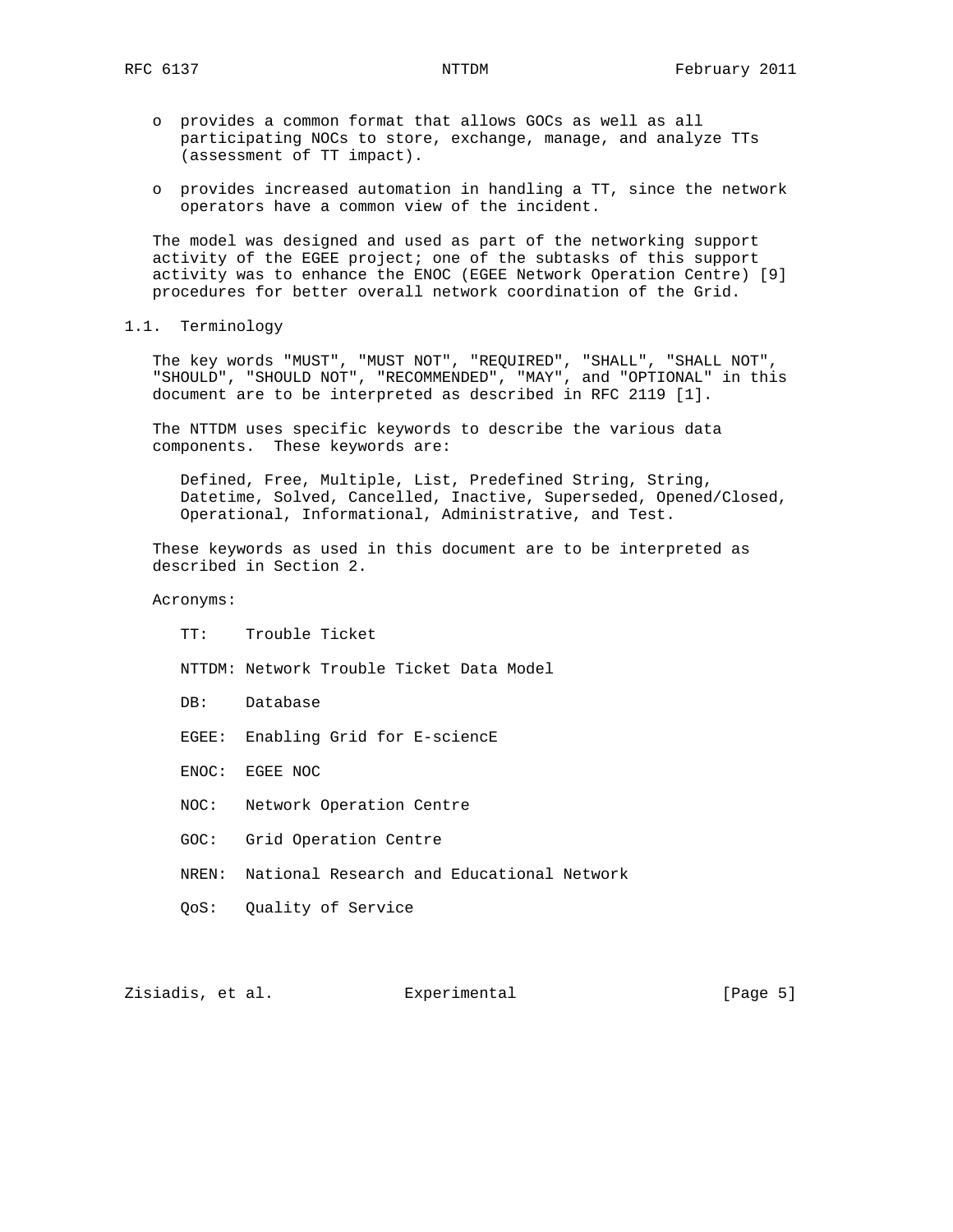UML: Unified Modeling Language

XML: Extensible Markup Language

#### 1.2. Notations

 The NTTDM is specified in two ways: as an abstract data model and as an XML Schema. Section 3 provides a Unified Modeling Language (UML) [10] model describing the individual classes and their relationship with each other. The semantics of each class are discussed and their attributes explained. In Section 6, this UML model is converted into an XML Schema [2] [3] [4] [5]. A specific namespace [6] is also defined.

 The term "XML document" refers to any instance of an XML Document. The term "NTTDM document" refers to specific elements and attributes of the NTTDM Schema. Finally, the terms "class" and "element" are used interchangeably to reference either a given UML class in the data model or its corresponding Schema implementation.

1.3. About the Network Trouble Ticket Data Model

 The NTTDM is a data representation that provides a framework for normalizing and sharing information among network operators and the GOC regarding troubles within the Grid boundaries. There has been a lot of thought processing during the design of the data model:

- o The data model serves as a common storage and exchange format.
- o Every NOC still uses its home TT system for network management within its area of control.
- o As there is no universally adopted definition for a trouble, in the NTTDM definition, the term is used with a comprehensive meaning to cover all NOCs.
- o Handling every possible definition of a trouble incident would call for an extremely expanded and complex data model. Therefore, the NTTDM's purpose is to serve as the basis for normalizing and exchanging TTs. It is flexible and expressive in order to ensure that specific NOC requirements are met. Specific NOC information is kept outside the NTTDM, and external databases can be used to feed it.

Zisiadis, et al.  $\Box$  Experimental  $\Box$  [Page 6]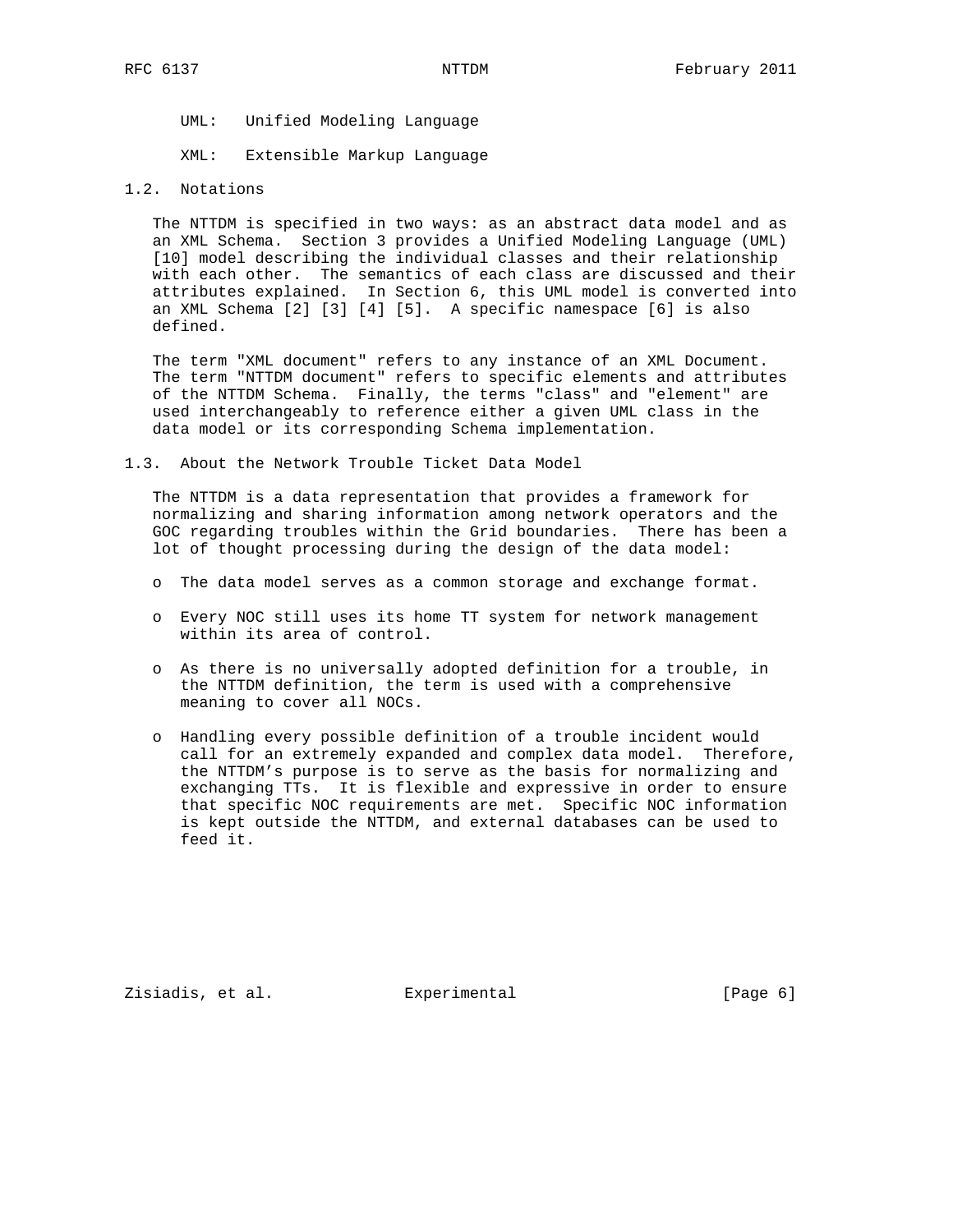o The domain of managing the information is not fully standardized and must rely on free-form textual descriptions. The NTTDM attempts to strike a balance between supporting this free-form content, while still allowing automated processing of incident information.

 The NTTDM is only one of several feasible TT data representations. The goal of this design was to be as effective and comprehensive as these other representations and to account for the management of a general Grid environment. The already used TT formats influenced the design of the NTTDM.

1.4. About the Network Trouble Ticket Implementation

Here we describe an example of a typical use case.

 The Grid project EGEE manages its infrastructure as a network overlay over the European National Research and Educational Networks (NRENs) and wants to be able to warn EGEE sites of the unavailability of the network. Thanks to collaboration with its network provider, the EGEE NOC receives a high volume of TTs (800 tickets/month, 2500 emails/month) from 20 NRENs and should always be able to cope with such a heavy load. Thanks to the NTTDM, the EGEE NOC can automate the TT workflow:

- o The TT is filtered, sorted, and stored in a local database (DB).
- o The TT's impact on the Grid is assessed.
- o The TT is pushed to an ENOC dashboard application and other tools (EGEE TT system, statistics, etc.).
- 1.5. Future Plans

 Since this is an Experimental document, operational experience will be used to expand the subsections of Section 3.2.3, "Ticket Origin Information", below. The current specification is already used within EGEE. Other Grids are free to use it and report comments to the authors. After enough experimentation, we would like to advance it to the Standards Track.

2. NTTDM Types and Definitions

 The various data elements of the TT data model are typed. This section discusses these data types. When possible, native Schema data types were adopted, but for more complicated formats, regular expressions or external standards were used.

Zisiadis, et al. Experimental [Page 7]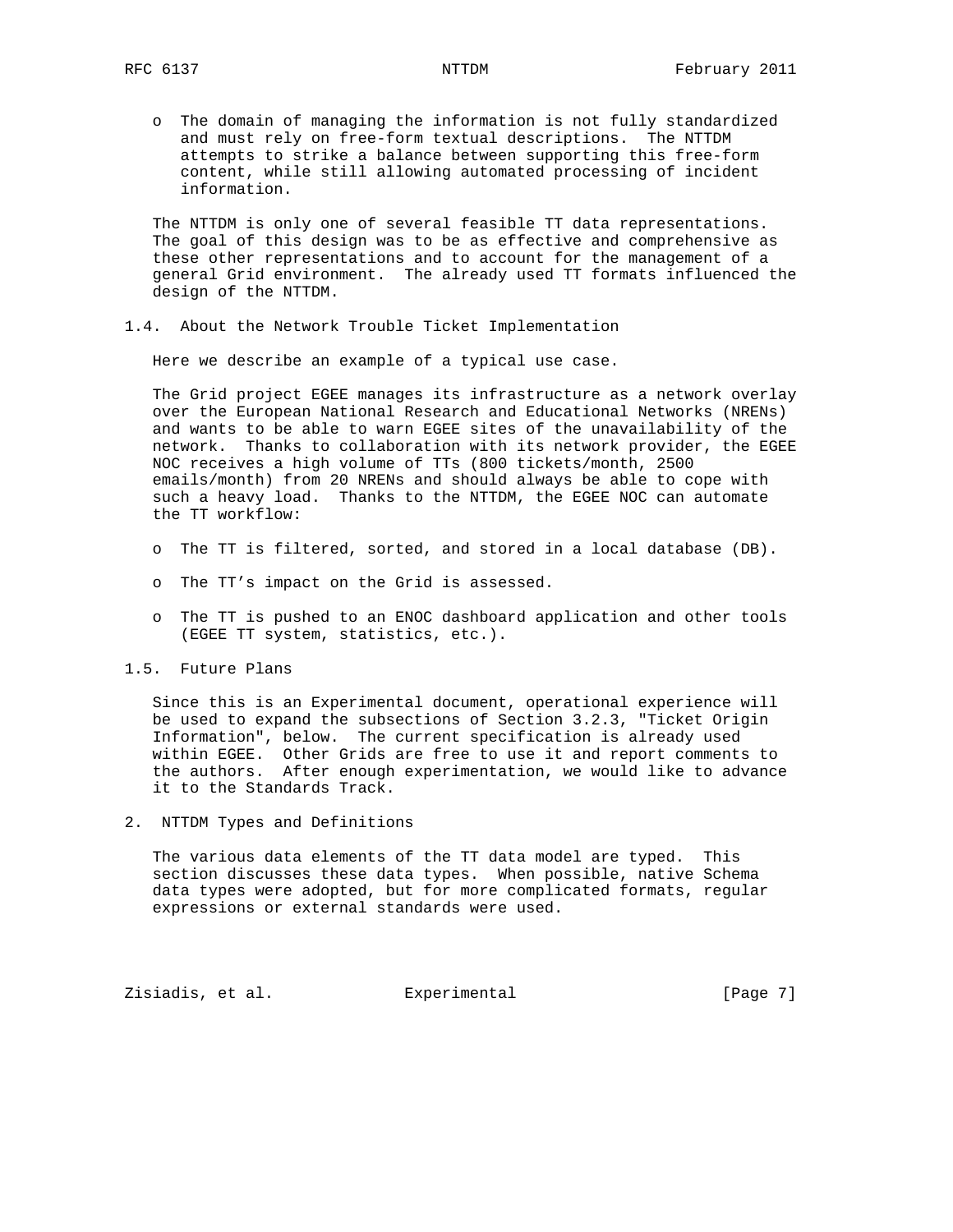2.1. Types and Definitions for the TYPE Attribute

These types are used to describe the TYPE attribute.

2.1.1. Defined

 The Defined data type means that the data model provides a means to compute this value from the rest of the fields.

The Defined data type is implemented as "Defined" in the Schema.

2.1.2. Free

The Free data type means that the value can be freely chosen.

All Free strings SHOULD have as an attribute the language used.

The Free data type is implemented as "Free" in the Schema.

2.1.3. Multiple

 The Multiple data type consists of one value among multiple fixed values.

The Multiple data type is implemented as "Multiple" in the Schema.

2.1.4. List

 "List" means many values among multiple fixed values. The List data type is implemented as "List" in the Schema.

Zisiadis, et al. Experimental [Page 8]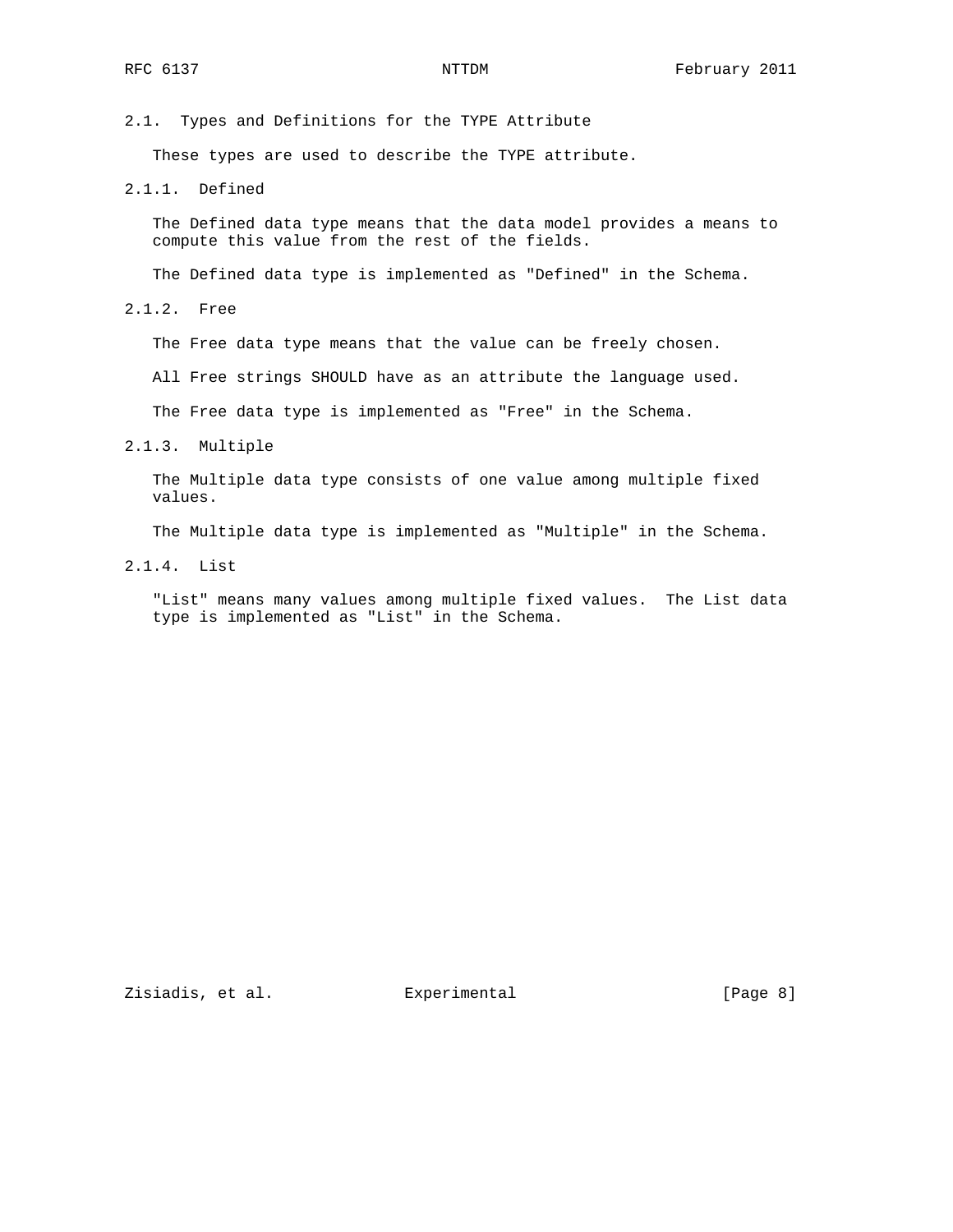2.2. Types and Definitions for the VALID FORMAT Attributes

## 2.2.1. Predefined String

 A Predefined String means the different values are predefined in the data model.

 Each field that requires a Predefined String contains a specific value. Figure 1 shows the allowed values for such fields.

| FIELD NAME           | VALUES                                                                                                                                                                                                               |
|----------------------|----------------------------------------------------------------------------------------------------------------------------------------------------------------------------------------------------------------------|
| TT TYPE              | Operational, Informational,<br>Administrative, Test                                                                                                                                                                  |
| TYPE                 | Scheduled, Unscheduled                                                                                                                                                                                               |
| TT PRIORITY          | Low, Medium, High                                                                                                                                                                                                    |
| TT SHORT DESCRIPTION | Core Line Fault, Access Line<br>Fault, Degraded Service, Router<br>Hardware Fault, Router Software<br>Fault, Routing Problem, Undefined<br>Problem, Network Congestion,<br>Client Upgrade, IPv6, QoS, VoIP,<br>Other |
| TT IMPACT ASSESSMENT | No impact, Reduced redundancy,<br>Minor performance impact, Severe<br>performance impact,<br>No connectivity, On backup,<br>At risk, Unknown                                                                         |
| TT STATUS            | Opened, Updated, Closed, Solved,<br>Inactive, Cancelled, Reopened,<br>Superseded, Opened/Closed                                                                                                                      |
| TT SOURCE            | Users, Monitoring, Other NOC                                                                                                                                                                                         |
|                      |                                                                                                                                                                                                                      |

Figure 1. Allowed Predefined String Values

 The Predefined String data type is implemented as "xs:string" in the Schema with a sequence of enumerations for the allowed values.

Zisiadis, et al. Experimental [Page 9]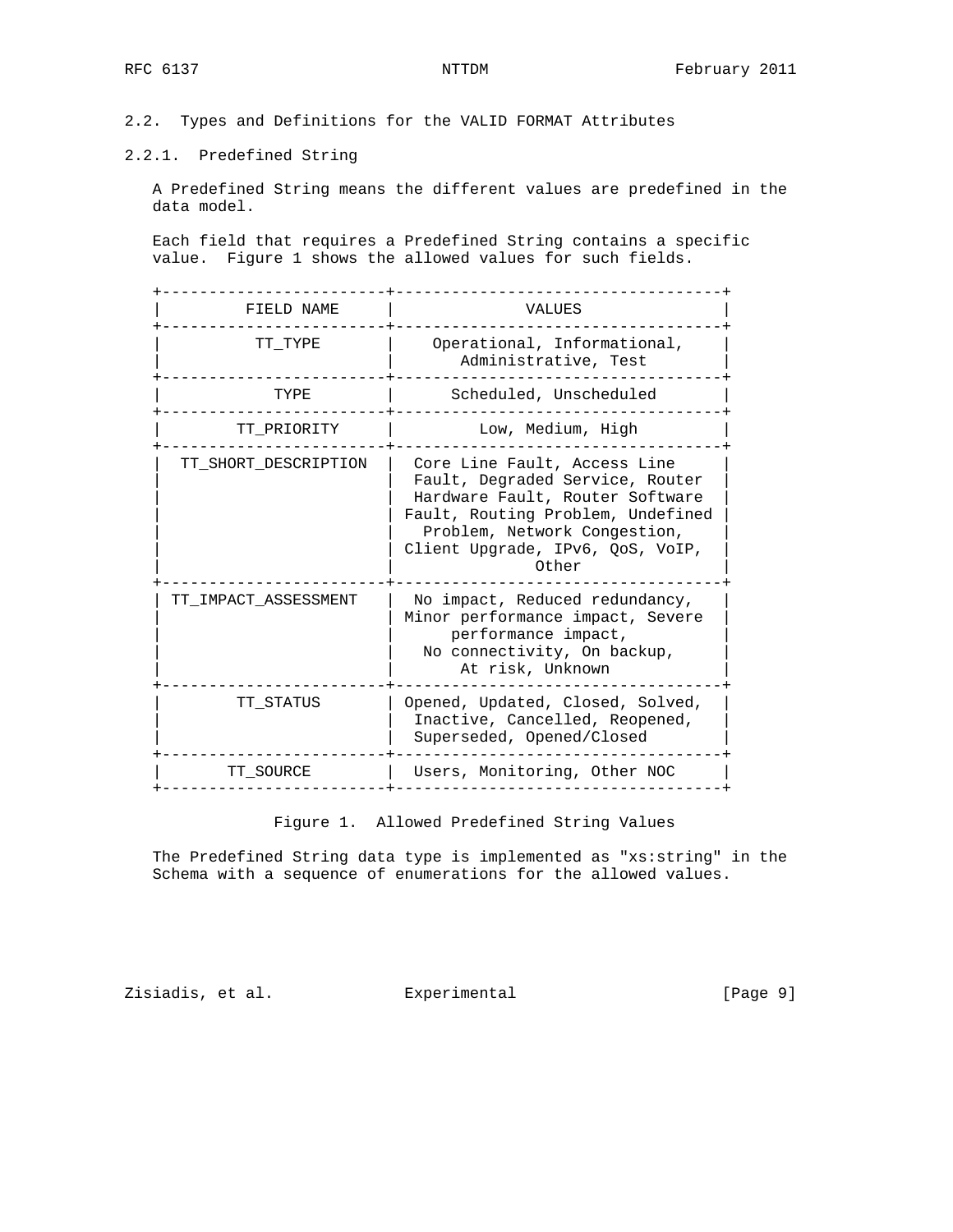2.2.1.1. Definitions of the Predefined Values

TT\_TYPE

- o Operational: for network incident and maintenance only.
- o Informational: information about the TT system or the exchange interface (maintenance, upgrade).
- o Administrative: information about the access to the TT system (credentials) or the exchange interface.
- o Test: to test the TT system or the exchange interface, etc.

TYPE

- o Scheduled: the incident was scheduled to happen.
- o Unscheduled: the incident was unscheduled.

#### TT\_PRIORITY

- o Low: the TT priority is low.
- o Medium: the TT priority is medium.
- o High: the TT priority is high.

#### TT\_SHORT\_DESCRIPTION

- o Core Line Fault: malfunction of a high-bandwidth core line.
- o Access Line Fault: malfunction of a medium-bandwidth access line.
- o Degraded Service.
- o Router Hardware Fault: malfunction of the router hardware.
- o Router Software Fault: malfunction of the router software.
- o Routing Problem: incident regarding the routing service.
- o Undefined Problem: nature of the problem not identified.
- o Network Congestion: problem due to traffic at the network (blocked).
- o Client Upgrade: incidents regarding client/services upgrade.

Zisiadis, et al. Experimental [Page 10]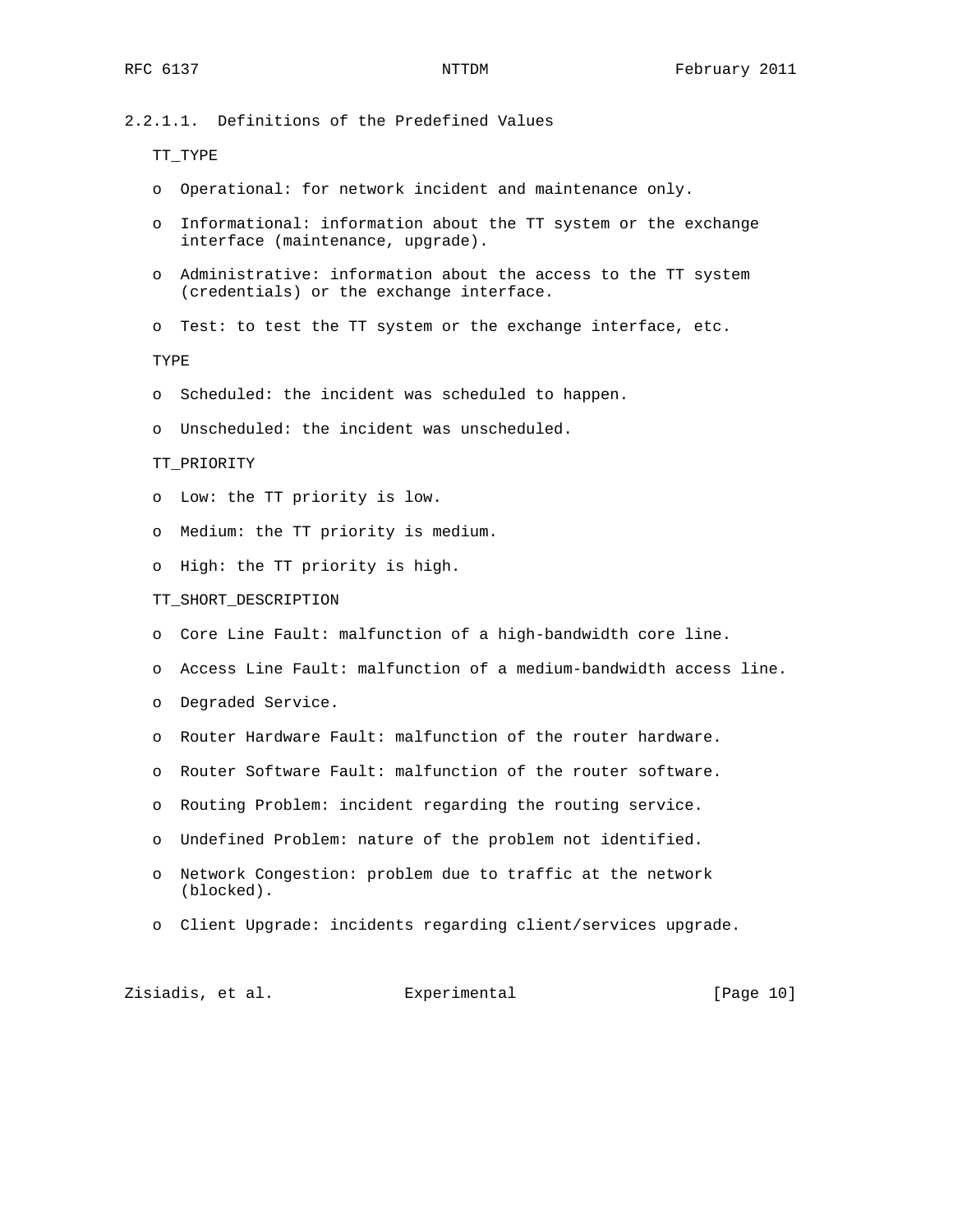- o IPv6: incident regarding the IPv6 network.
- o QoS: incident regarding the Quality of Service (QoS) of the network.
- o VoIP: incident regarding Voice over IP (VoIP).
- o Other: non-listed incident.

#### TT\_IMPACT\_ASSESSMENT

- o No impact: the incident does not cause any impacts.
- o Reduced redundancy: the incident reduces network redundancy.
- o Minor performance impact: the incident causes a minor performance impact.
- o Severe performance impact: the incident causes a severe performance impact.
- o No connectivity: the incident causes connectivity failure.
- o On backup: the incident causes a malfunction of backup services.
- o At risk: the incident should not have any impact but could possibly cause some trouble.
- o Unknown: the nature of the impact is not identified.

#### TT\_STATUS

- o Opened: the ticket is opened.
- o Closed: the ticket is closed.
- o Updated: the ticket's contents have been updated.
- o Cancelled: the ticket has been opened twice; one of the tickets is cancelled, and a relationship between them is defined via the RELATED\_ACTIVITY field.
- o Solved: the incident is solved, but the team prefers to monitor/check for future issues.
- o Opened/Closed: the ticket was opened only to report an incident that has already been solved.

Zisiadis, et al. Experimental [Page 11]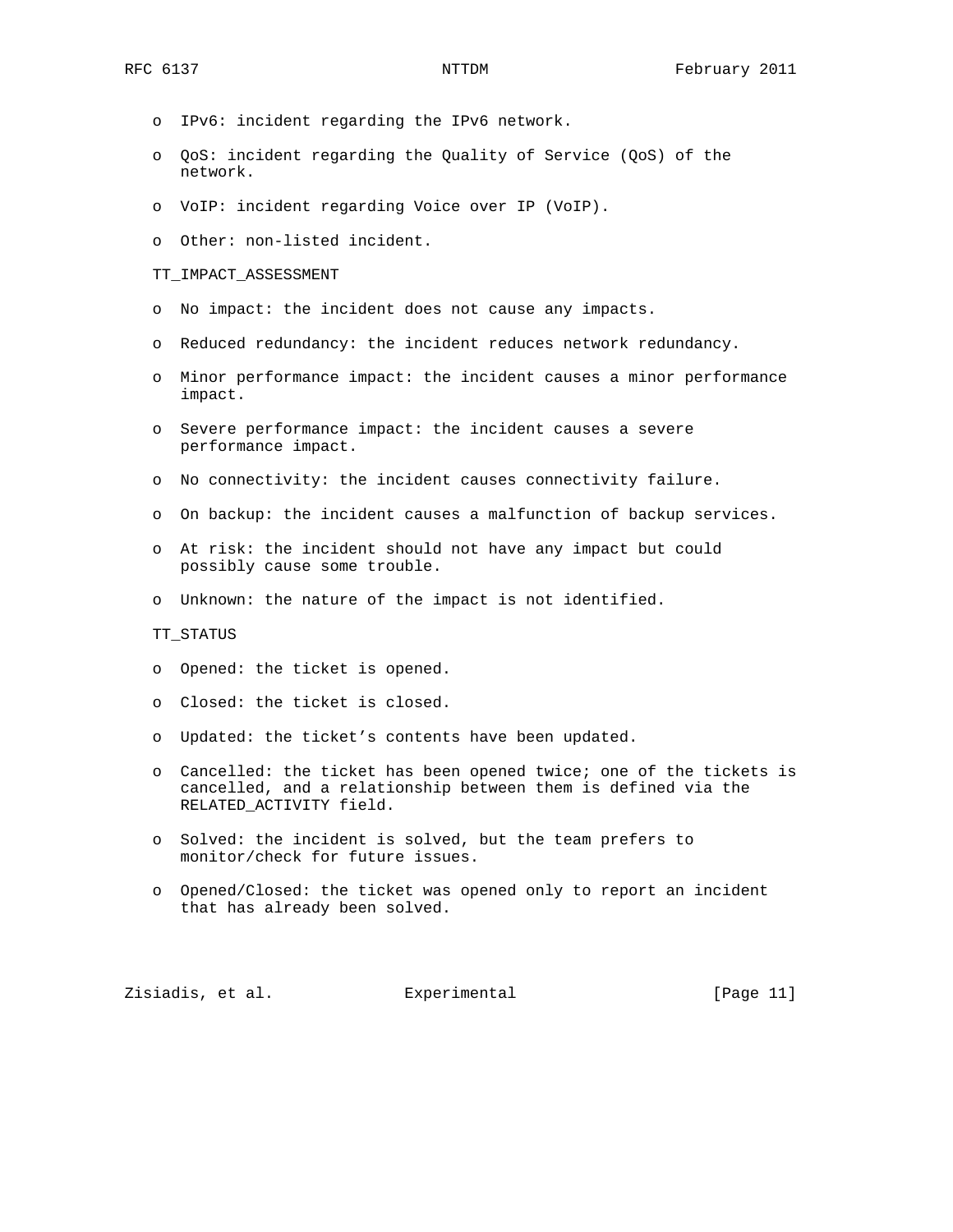- o Inactive: the ticket is under the responsibility of an external domain and is no longer under the reporting domain's control.
- o Reopened: the ticket was closed by error, or the problem was erroneously declared to be solved. Data in the History field are very important in this case.
- o Superseded: the ticket has been superseded by another one (for example, a bigger problem that had resulted in many tickets was later merged into a single incident/ticket). The RELATED\_ACTIVITY field SHOULD include the master ticket reference.

 Allowed transitions for TT\_STATUS are only those indicated in Figure 2. Possible final states are indicated with (X).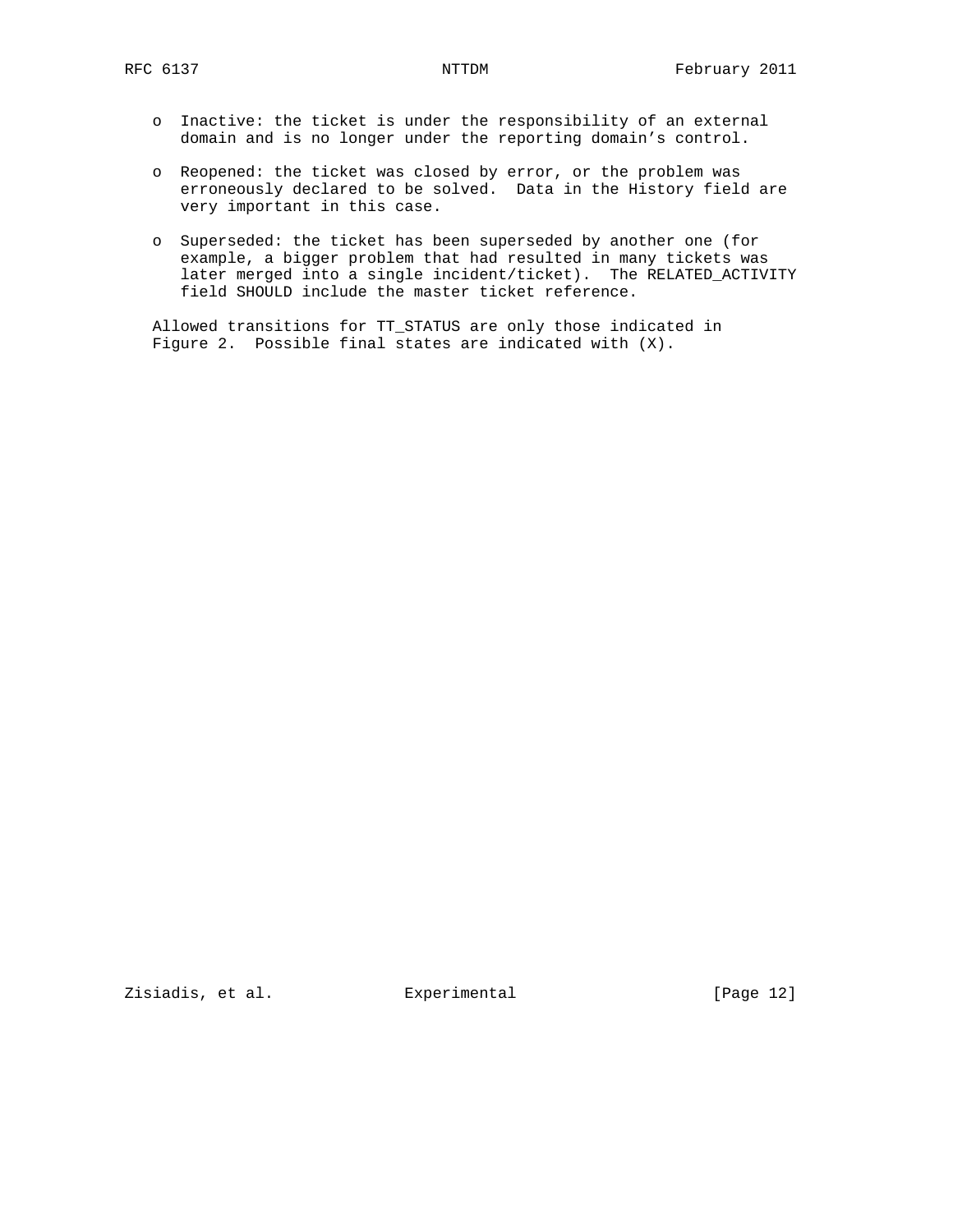

Figure 2. TT\_STATUS Transition Diagram

## 2.2.2. String

 The String value is defined by the user of the model. The String data type is implemented as "xs:string" in the Schema.

## 2.2.3. Datetime

 Date-time strings are represented by the Datetime data type. Each date-time string identifies a particular instant in time; ranges are not supported.

Zisiadis, et al. Experimental [Page 13]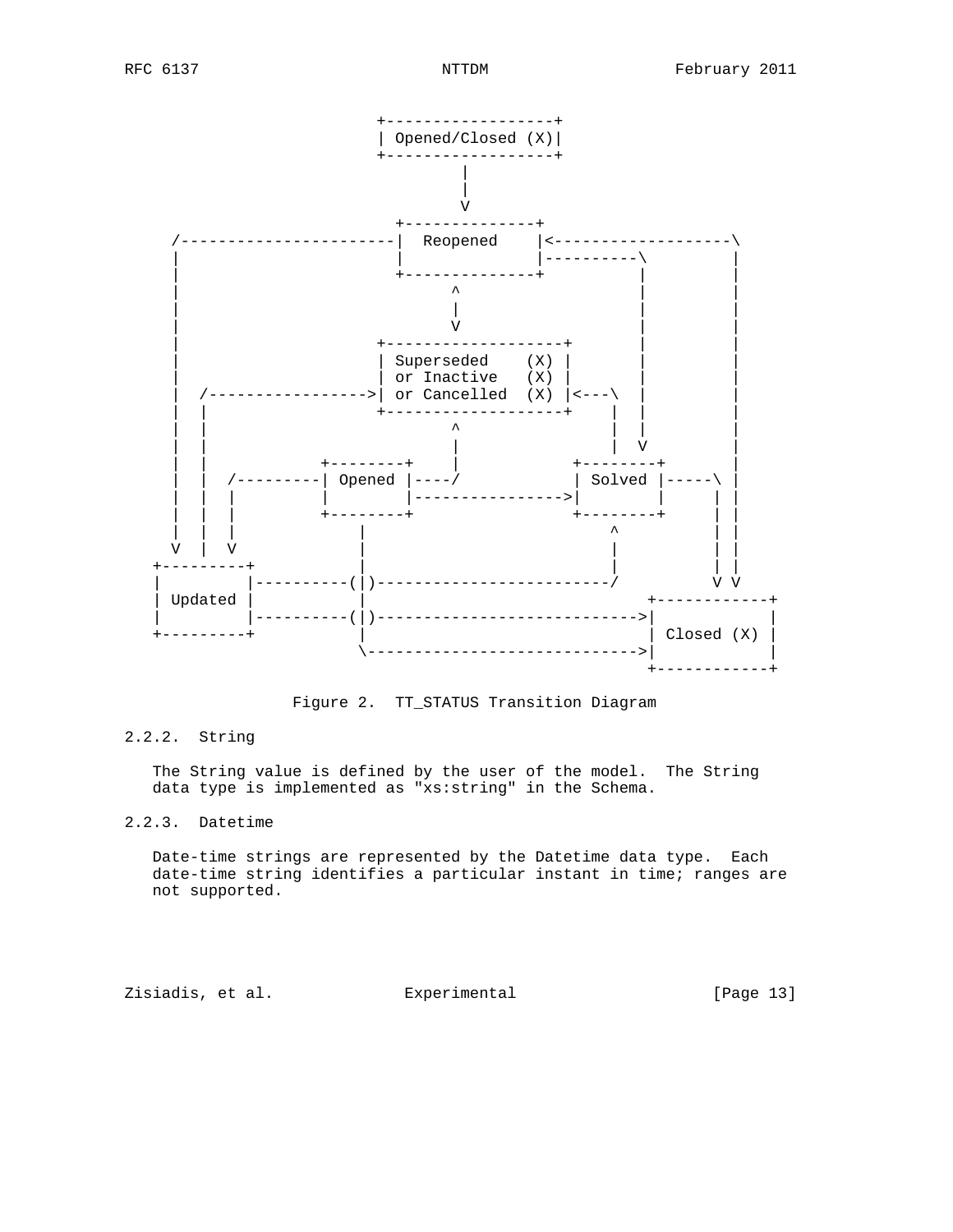Date-time strings are formatted according to a subset of ISO 8601:2000 as documented in RFC 3339.

The Datetime data type is implemented as "xs:dateTime" in the Schema.

3. NTTDM

 In this section, the individual components of the NTTDM will be discussed in detail. This class provides a standardized representation for commonly exchanged Field Name data.

#### 3.1. NTTDM Components

3.1.1. NTTDM Attributes

 The Field Name class has four attributes. Each attribute provides information about a Field Name instance. The attributes that characterize one instance constitute all the information required to form the data model.

#### DESCRIPTION

This field contains a short description of the Field Name.

### TYPE

 The TYPE attribute contains information about the type of the Field Name it depends on. The values that it may contain are:

Defined, Free, Multiple, and List.

#### VALID FORMAT

 This attribute contains information about the format of each field. The values that it may contain are:

Predefined String, String, and Datetime.

#### MANDATORY

 This attribute indicates whether the information of each field is required or optional. If the information is required, the MANDATORY field contains the word "YES". If the information is optional, the MANDATORY field contains the word "NO".

Zisiadis, et al. Experimental [Page 14]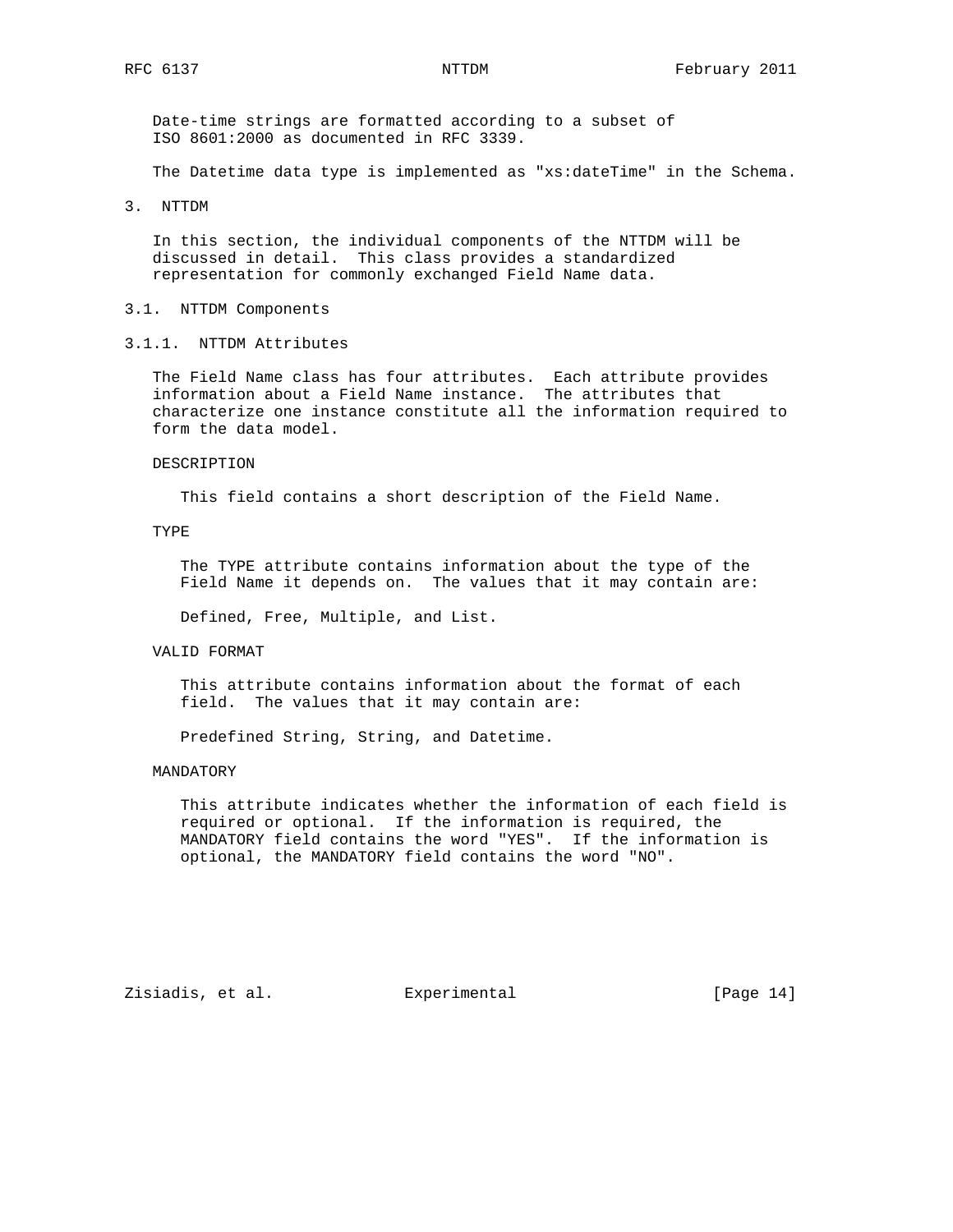### 3.2. NTTDM Aggregate Classes

### 3.2.1. NTTDM-Document Class

 The NTTDM-Document class is the top-level class in the NTTDM. All NTTDM documents are an instance of this class.

```
 +---------------+
                                | NTTDM-Document|
                                +---------------+
| version | \times \text{--} \{ 1..* \} \text{--} [ Ticket ]
| lang | lang | lang | lang | lang | lang | lang | lang | lang | lang | lang | lang | lang | lang | lang | lang | lang | lang | lang | lang | lang | lang | lang | lang | lang | lang | lang | lang | lang | lang | lang | lan
                                +---------------+
```
Figure 3. NTTDM-Document Class

The aggregate class that constitutes an NTTDM-Document is:

Ticket

One or more. The information related to a single ticket.

The NTTDM-Document class has two attributes:

version

STRING. The value of this attribute MUST be "1.00".

lang

Required.

3.2.2. Ticket Class

 Every ticket is represented by an instance of the Ticket class. This class provides a standardized representation for commonly exchanged TT data.

Zisiadis, et al. Experimental [Page 15]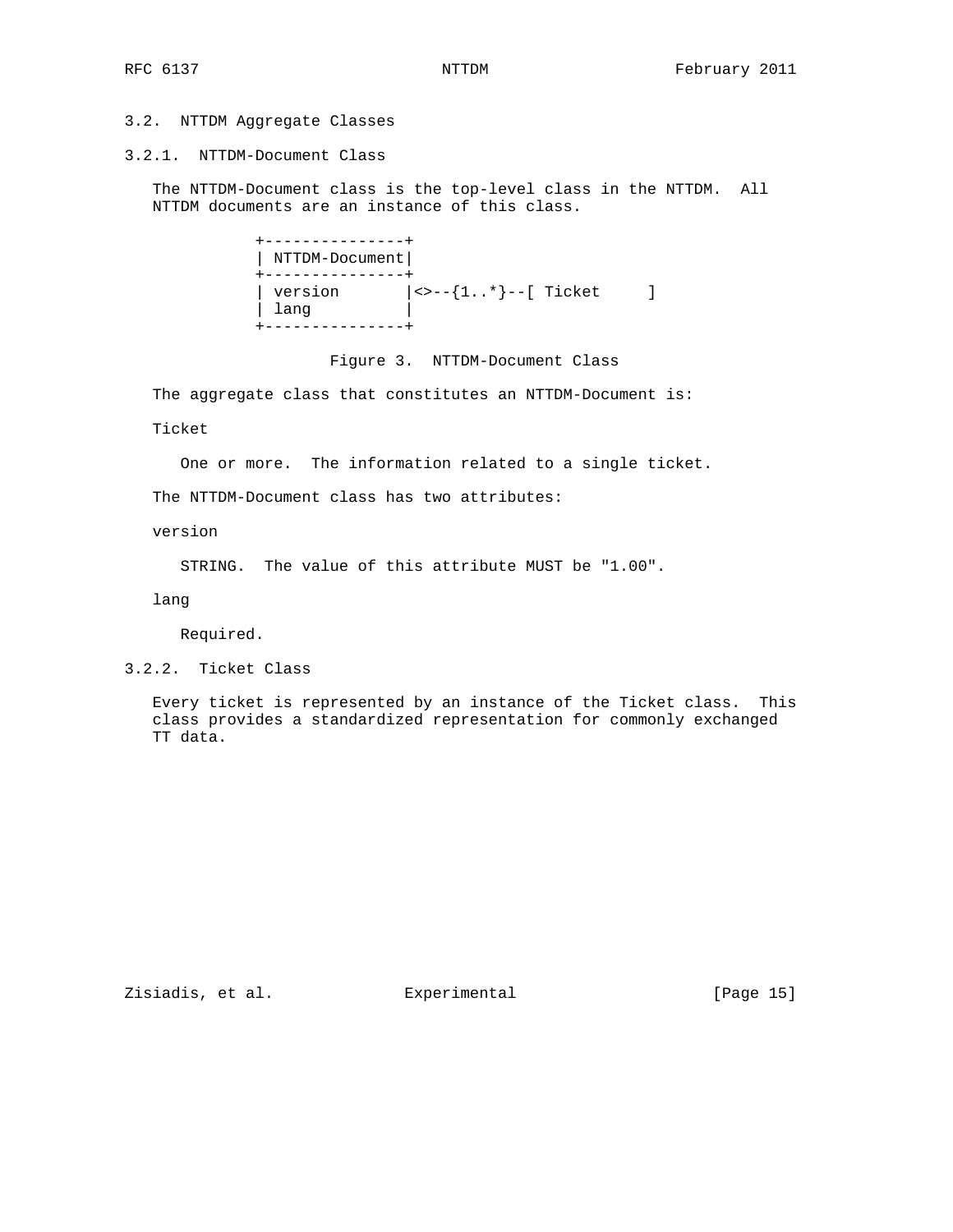| . - - - - - - - - +<br>Ticket |                                     |                                                                                           |  |
|-------------------------------|-------------------------------------|-------------------------------------------------------------------------------------------|--|
| lang                          |                                     |                                                                                           |  |
|                               | <>----------[ Original_ID           |                                                                                           |  |
|                               | <>----------[ TT ID                 |                                                                                           |  |
|                               | <>-----------[ TT_Title             |                                                                                           |  |
|                               | <>----------[ TT_Type               |                                                                                           |  |
|                               | $\leftarrow$ --{01}--[ TT_Priority  |                                                                                           |  |
|                               | <>----------[ TT_Status             |                                                                                           |  |
|                               | $\leftarrow$ --{01}--[ TT_Source    |                                                                                           |  |
|                               |                                     | <>----------[ TT_Open_Datetime                                                            |  |
|                               |                                     | <>----------[ TT_Close_Datetime                                                           |  |
|                               |                                     | <>----------[ TT_Short_Description                                                        |  |
|                               | <>----------[                       | TT_Long_Description                                                                       |  |
|                               | <>------------                      | Type                                                                                      |  |
|                               | <>----------                        | TT_Impact_Assessment                                                                      |  |
|                               | <>---------[                        | Start_Datetime                                                                            |  |
|                               |                                     | $\leftarrow$ --{01}--[ Detect_Datetime                                                    |  |
|                               |                                     | $\leftarrow$ --{01}--[ Report_Datetime                                                    |  |
|                               | <>----------[ End Datetime          |                                                                                           |  |
|                               |                                     | <>----------[ TT_Last_Update_Time                                                         |  |
|                               |                                     | $\leftarrow$ $-$ {01} --[ Time_Window_Start                                               |  |
|                               |                                     | $\left\{01\right\}--[$ Time_Window_End                                                    |  |
|                               |                                     | <>--{01}--[ Work_Plan_Start_Datetime                                                      |  |
|                               |                                     | $\left\{01\right\}--[$ Work_Plan_End_Datetime                                             |  |
|                               |                                     | $\left\{01\right\}-\left[$ Related_External_Tickets                                       |  |
|                               |                                     | $\left\{01\right\}-\left[$ Additional_Data                                                |  |
|                               |                                     | $\leftarrow$ --{01}--[ Related_Activity                                                   |  |
|                               | <>----------[ History               |                                                                                           |  |
|                               |                                     | $\leftarrow$ --{01}--[ Affected_Community                                                 |  |
|                               |                                     | $\leftarrow$ $-$ {01}--[ Affected_Service                                                 |  |
|                               | <>----------[ Location              |                                                                                           |  |
|                               | $\leftarrow$ --{01}--[ Network_Node |                                                                                           |  |
|                               |                                     | <>--{01}--[ Network_Link_Circuit                                                          |  |
|                               |                                     | $\left\{\n  01 \right\}$ --[ End_Line_Location_A                                          |  |
|                               |                                     | $\left\{\n\begin{matrix}\n0.1 & -1 \\ 0.1 & -1\n\end{matrix}\right\}$ End_Line_Location_B |  |
|                               |                                     | $\leftarrow$ --{01}--[ Open_Engineer                                                      |  |
|                               |                                     | $\leftarrow$ --{01}--[ Contact_Engineers                                                  |  |
|                               |                                     | $\left\{01\right\}-\left[$ Close_Engineer                                                 |  |
|                               | $\leftarrow$ --{01}--[ Hash         |                                                                                           |  |
|                               |                                     |                                                                                           |  |

Figure 4. The Ticket Class

lang

Required.

Zisiadis, et al. Experimental [Page 16]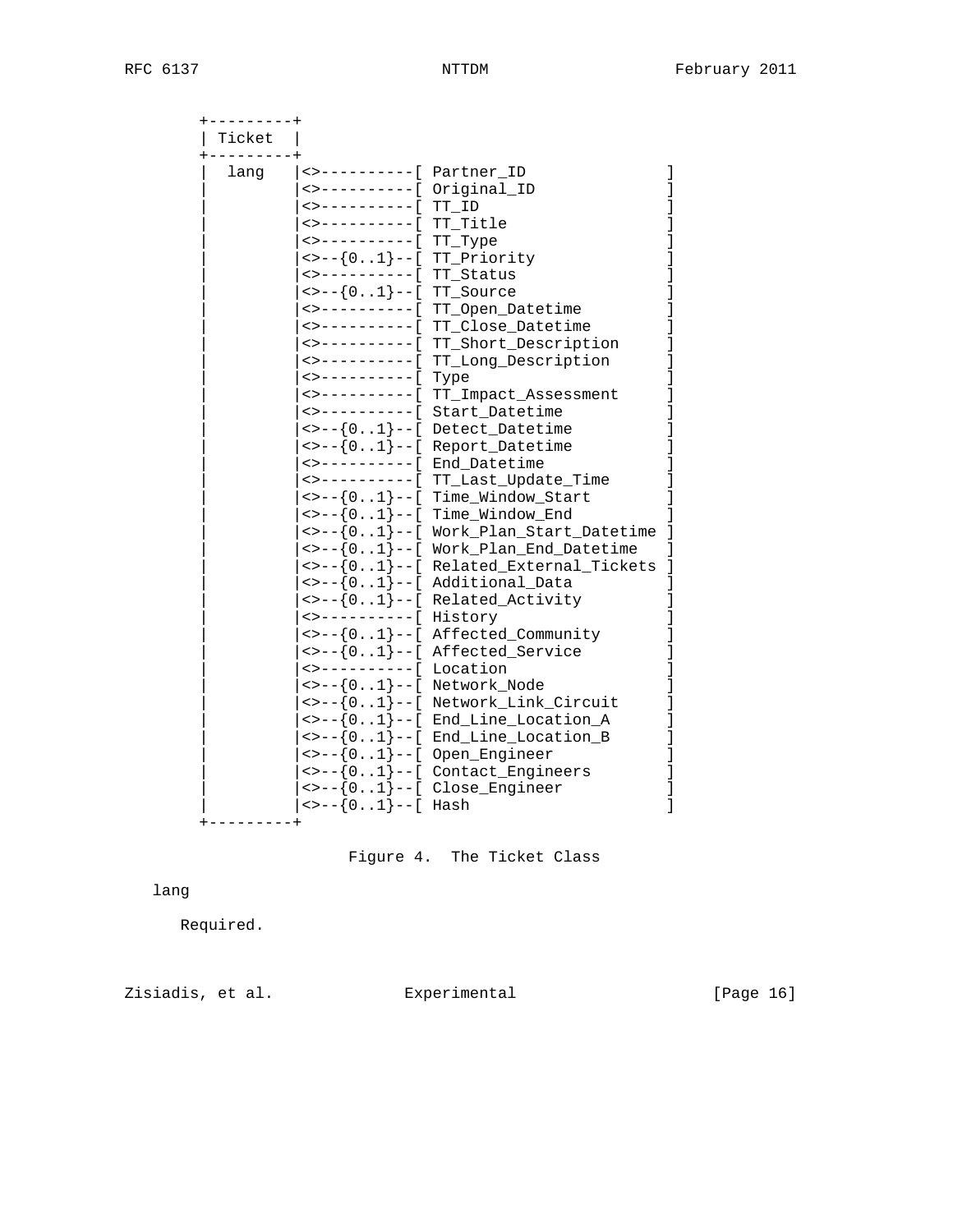The Field Names are the Aggregate Classes that constitute the NTTDM, and each of them is an element that is characterized by a quadruple (DESCRIPTION, TYPE, VALID FORMAT, MANDATORY).

3.2.3. Ticket Origin Information

3.2.3.1. PARTNER\_ID

| PARTNER ID                                        |                                                                         |  |  |  |
|---------------------------------------------------|-------------------------------------------------------------------------|--|--|--|
| DESCRIPTION<br>TYPE.<br>VALID FORMAT<br>MANDATORY | The unique ID of the TT source partner.<br>Multiple.<br>String.<br>Yes. |  |  |  |

Figure 5. Partner\_ID Class

3.2.3.2. ORIGINAL\_ID

| ORIGINAL ID  |                                           |
|--------------|-------------------------------------------|
| DESCRIPTION  | The TT ID that was assigned by the party. |
| TYPE.        | Free.                                     |
| VALID FORMAT | String.                                   |
| MANDATORY    | Yes.                                      |

Figure 6. Original\_ID Class

3.2.4. Ticket Information

3.2.4.1. TT\_ID

| TT ID        |                          |
|--------------|--------------------------|
| DESCRIPTION  | The unique ID of the TT. |
| TYPE.        | As defined below.        |
| VALID FORMAT | String.                  |
| MANDATORY    | Yes.                     |

Figure 7. TT\_ID Class

Zisiadis, et al. Experimental [Page 17]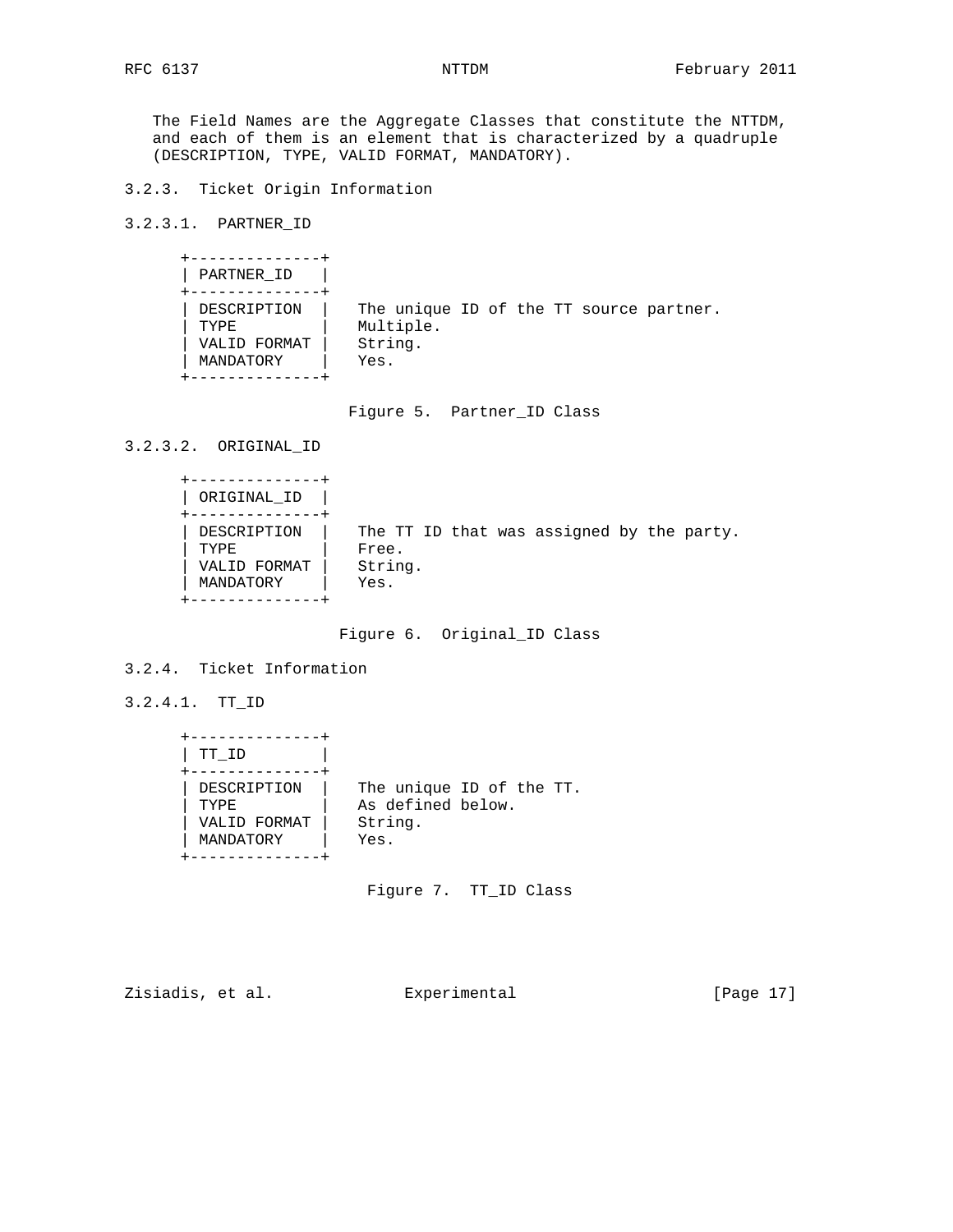TYPE is constructed as "PARTNER\_ID"\_"ORIGINAL\_ID". PARTNER\_ID and ORIGINAL\_ID therefore MUST NOT contain an underscore character.

3.2.4.2. TT\_TITLE

| TT TITLE     |                      |
|--------------|----------------------|
| DESCRIPTION  | The title of the TT. |
| <b>TYPE</b>  | Defined.             |
| VALID FORMAT | String.              |
| MANDATORY    | Yes.                 |

Figure 8. TT\_Title Class

3.2.4.3. TT\_TYPE

| TT TYPE      |                     |
|--------------|---------------------|
| DESCRIPTION  | The type of the TT. |
| <b>TYPE</b>  | Multiple.           |
| VALID FORMAT | Predefined String.  |
| MANDATORY    | Yes.                |

Figure 9. TT\_Type Class

3.2.4.4. TT\_PRIORITY

| TT PRIORITY  |                    |
|--------------|--------------------|
| DESCRIPTION  | The TT priority.   |
| TYPF.        | Multiple.          |
| VALID FORMAT | Predefined String. |
| MANDATORY    | No.                |

Figure 10. TT\_Priority Class

Zisiadis, et al. Experimental [Page 18]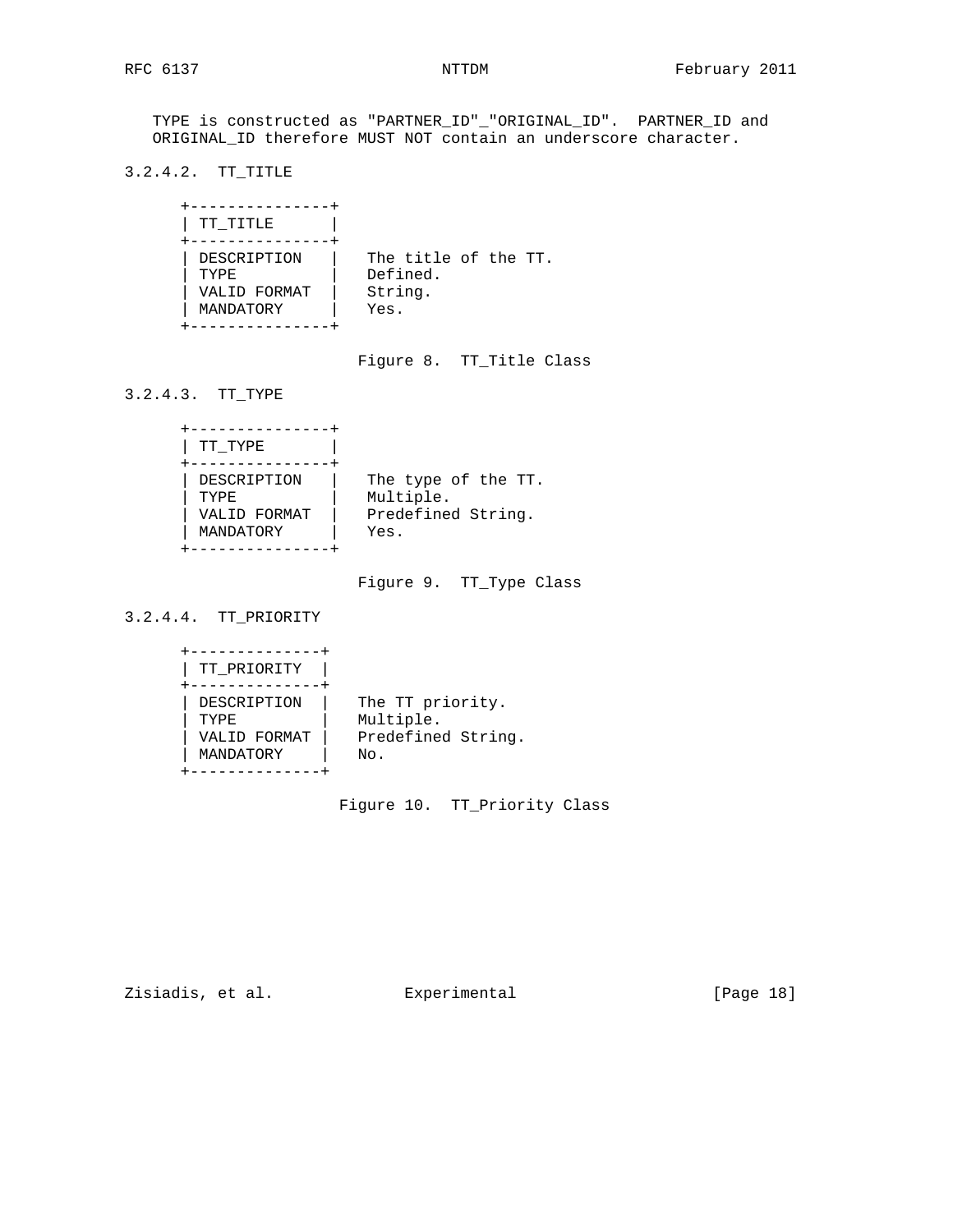3.2.4.5. TT\_STATUS

```
 +--------------+
     | TT_STATUS |
     +--------------+
    | DESCRIPTION | The TT status.
| TYPE | Multiple.
 | VALID FORMAT | Predefined String.
 | MANDATORY | Yes.
     +--------------+
```
Figure 11. TT\_Status Class

3.2.4.6. TT\_SOURCE

| TT SOURCE    |                           |
|--------------|---------------------------|
| DESCRIPTION  | The source of the ticket. |
| <b>TYPE</b>  | Multiple.                 |
| VALID FORMAT | Predefined String.        |
| MANDATORY    | No.                       |

# Figure 12. TT\_Source Class

3.2.4.7. TT\_OPEN\_DATETIME

| TT OPEN DATETIME                                  |                                                                             |  |
|---------------------------------------------------|-----------------------------------------------------------------------------|--|
| DESCRIPTION<br>TYPE.<br>VALID FORMAT<br>MANDATORY | The date and time when the TT was opened.<br>Multiple.<br>Datetime.<br>Yes. |  |

Figure 13. TT\_Open\_Datetime Class

Zisiadis, et al. Experimental [Page 19]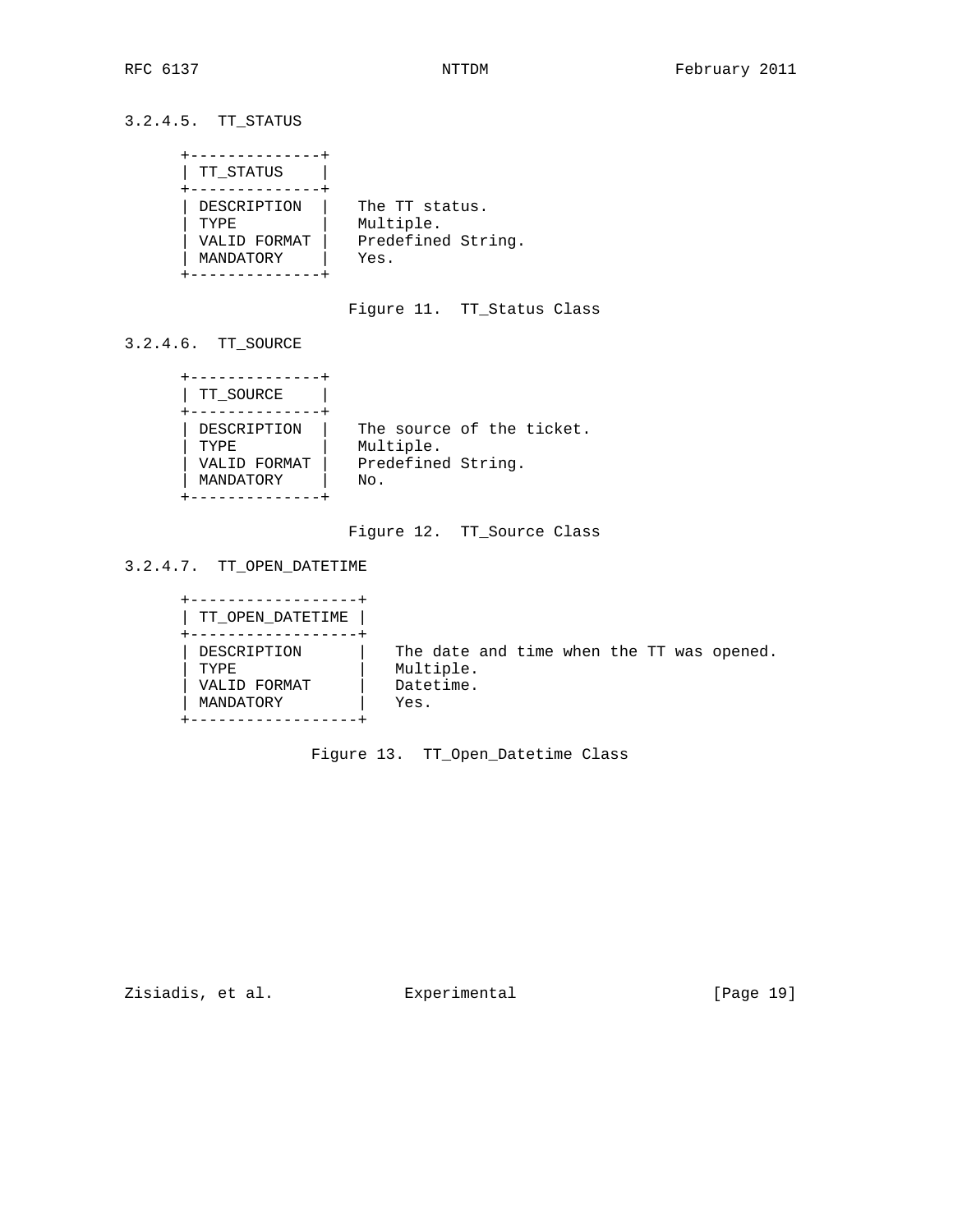# 3.2.4.8. TT\_CLOSE\_DATETIME

| TT_CLOSE_DATETIME                                 |      |                                                                     |  |  |  |
|---------------------------------------------------|------|---------------------------------------------------------------------|--|--|--|
| DESCRIPTION<br>TYPE.<br>VALID FORMAT<br>MANDATORY | Yes. | The date and time when the TT was closed.<br>Multiple.<br>Datetime. |  |  |  |

# Figure 14. TT\_Close\_Datetime Class

## 3.2.5. Trouble Details

## 3.2.5.1. TT\_SHORT\_DESCRIPTION

| TT SHORT DESCRIPTION |                                       |
|----------------------|---------------------------------------|
| DESCRIPTION          | The short description of the trouble. |
| TYPE.                | Multiple.                             |
| VALID FORMAT         | Predefined String.                    |
| MANDATORY            | Yes.                                  |

Figure 15. TT\_Short\_Description Class

# 3.2.5.2. TT\_LONG\_DESCRIPTION

| TT LONG DESCRIPTION |                                                                             |
|---------------------|-----------------------------------------------------------------------------|
| DESCRIPTION         | The detailed description of the<br>incident/maintenance reported in the TT. |
| <b>TYPE</b>         | Free.                                                                       |
| VALID FORMAT        | String.                                                                     |
| MANDATORY           | No.                                                                         |
|                     |                                                                             |

Figure 16. TT\_Long\_Description Class

Zisiadis, et al. Experimental [Page 20]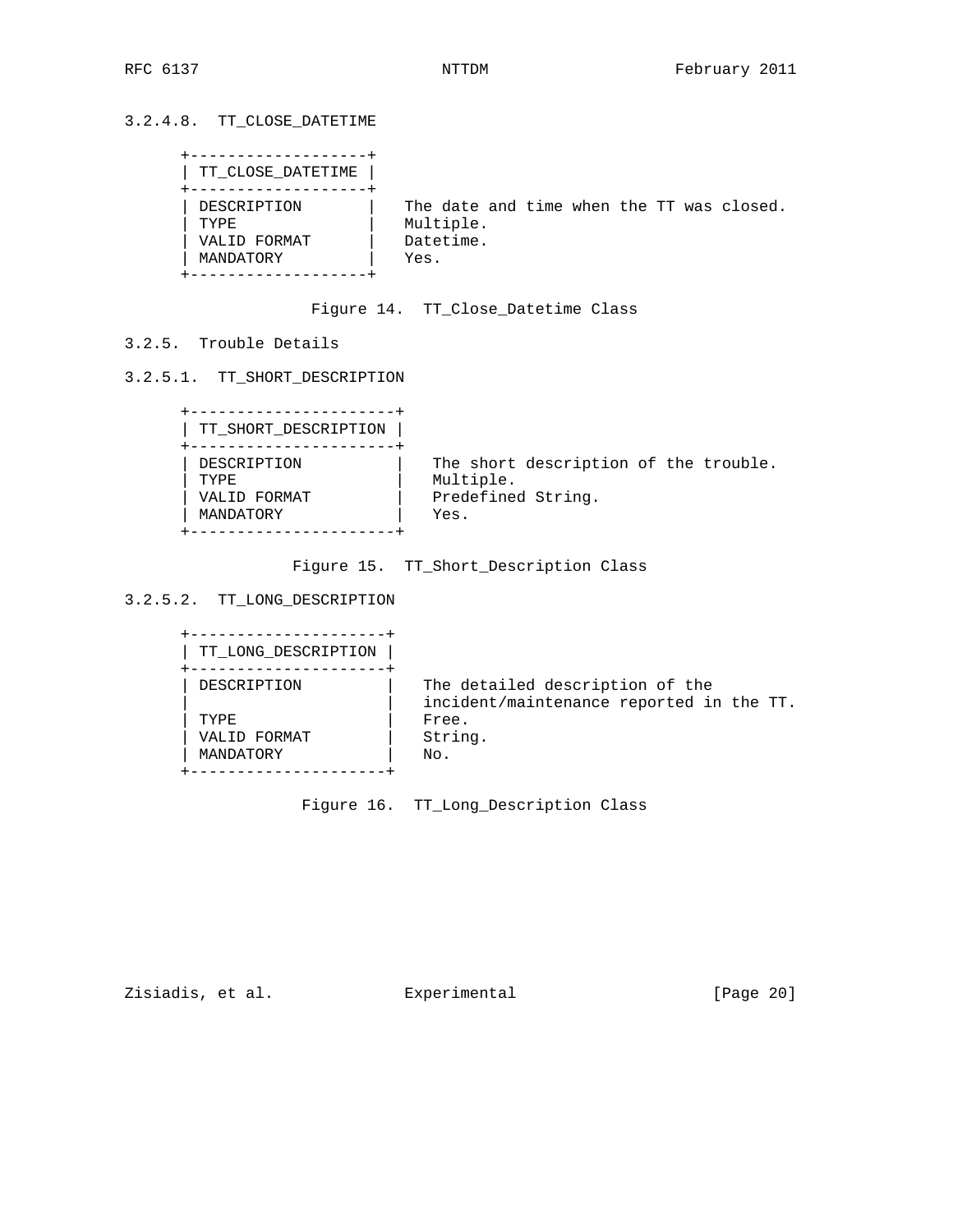3.2.5.3. TYPE

| TYPE                                                    |
|---------------------------------------------------------|
| DESCRIPTION<br><b>TYPE</b><br>VALID FORMAT<br>MANDATORY |

Figure 17. Type Class

3.2.5.4. TT\_IMPACT\_ASSESSMENT

| TT IMPACT ASSESSMENT |                                                      |
|----------------------|------------------------------------------------------|
| DESCRIPTION<br>TYPR. | The impact of the incident/maintenance.<br>Multiple. |
| VALID FORMAT         | Predefined String.                                   |
| MANDATORY            | Yes.                                                 |

Figure 18. TT\_Impact\_Assessment Class

3.2.5.5. START\_DATETIME

| START DATETIME |                               |
|----------------|-------------------------------|
|                |                               |
| DESCRIPTION    | The date and time that the    |
|                | incident/maintenance started. |
| TYPF.          | Multiple.                     |
| VALID FORMAT   | Datetime.                     |
|                |                               |
| MANDATORY      | Yes.                          |
|                |                               |
|                |                               |

Figure 19. Start\_Datetime Class

Zisiadis, et al. Experimental [Page 21]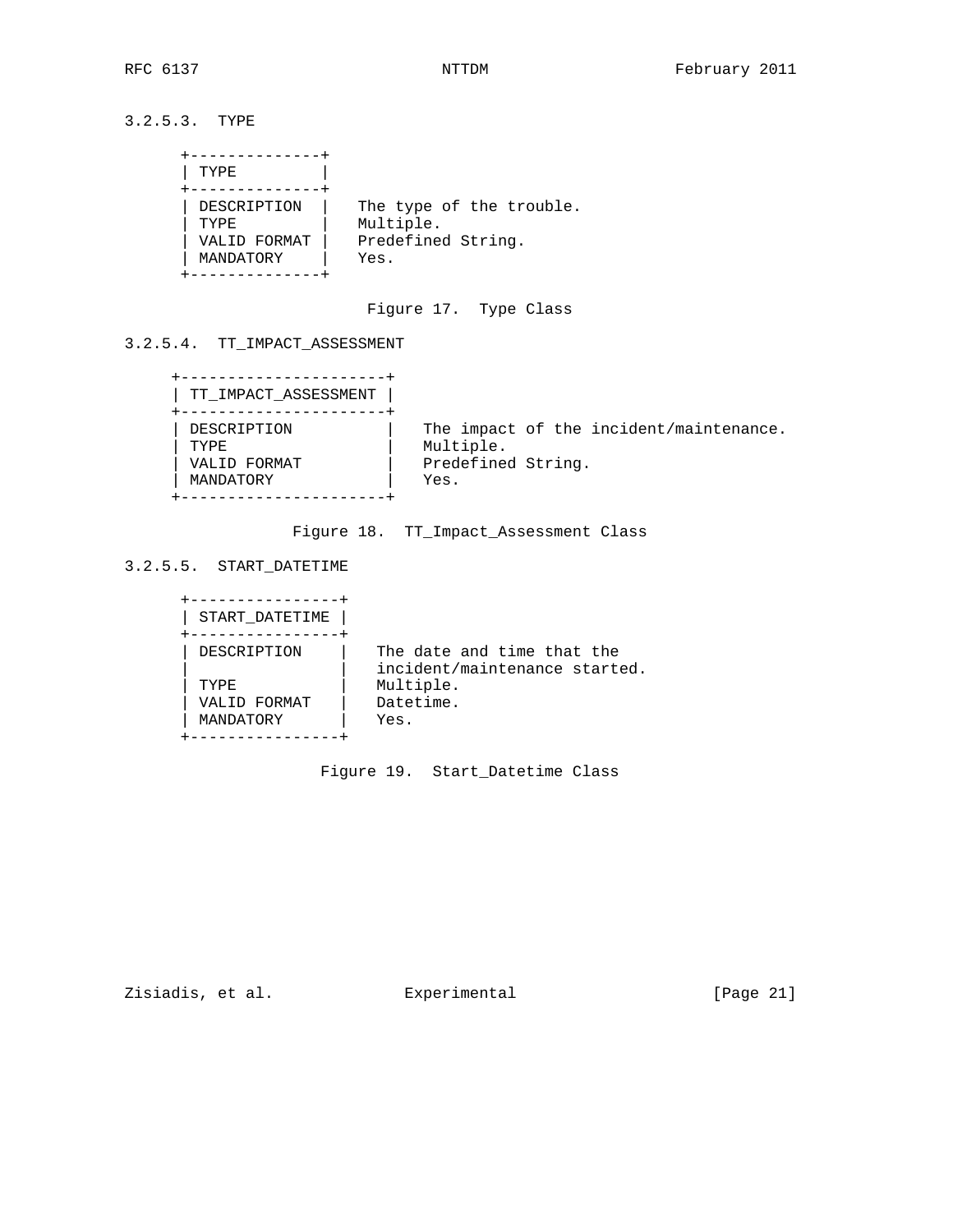# 3.2.5.6. DETECT\_DATETIME

| DETECT DATETIME |                                                      |
|-----------------|------------------------------------------------------|
| DESCRIPTION     | The date and time when the incident<br>was detected. |
| TYPE.           | Multiple.                                            |
| VALID FORMAT    | Datetime.                                            |
| MANDATORY       | No.                                                  |
|                 |                                                      |

# Figure 20. Detect\_Datetime Class

3.2.5.7. REPORT\_DATETIME

| REPORT DATETIME |                                     |  |  |  |
|-----------------|-------------------------------------|--|--|--|
| DESCRIPTION     | The date and time when the incident |  |  |  |
| TYPF.           | was reported.<br>Multiple.          |  |  |  |
| VALID FORMAT    | Datetime.                           |  |  |  |
| MANDATORY       | No.                                 |  |  |  |
|                 |                                     |  |  |  |

Figure 21. Report\_Datetime Class

3.2.5.8. END\_DATETIME

| END DATETIME |           |  |                                                 |
|--------------|-----------|--|-------------------------------------------------|
| DESCRIPTION  | ended.    |  | The date and time when the incident/maintenance |
| TYPE.        | Multiple. |  |                                                 |
| VALID FORMAT | Datetime. |  |                                                 |
| MANDATORY    | Yes.      |  |                                                 |
|              |           |  |                                                 |

Figure 22. End\_Datetime Class

Zisiadis, et al. Experimental [Page 22]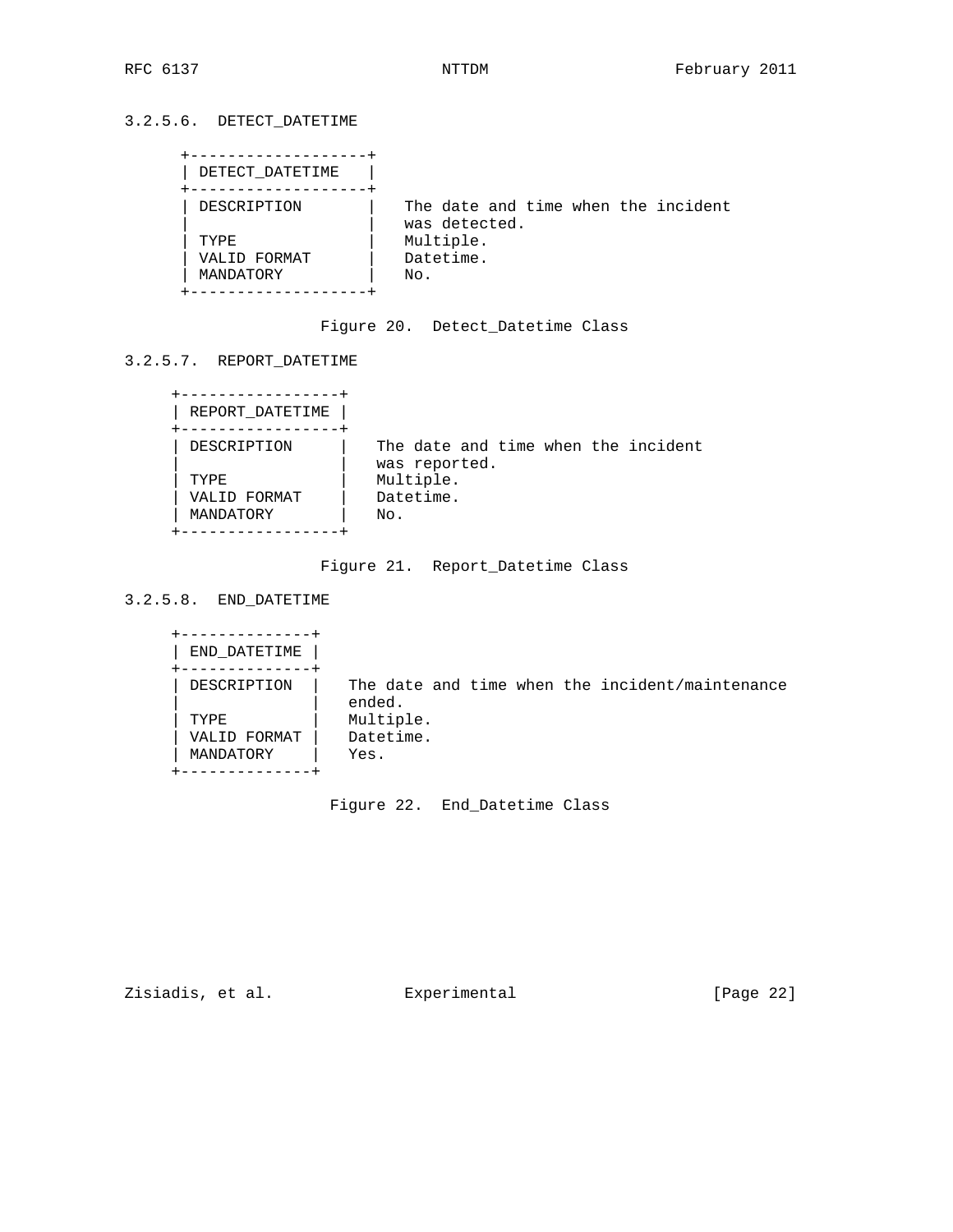# 3.2.5.9. TT\_LAST\_UPDATE\_TIME

| TT LAST UPDATE TIME |                                                    |
|---------------------|----------------------------------------------------|
| DESCRIPTION         | The last date and time when the TT was<br>updated. |
| TYPE.               | Multiple.                                          |
| VALID FORMAT        | Datetime.                                          |
| MANDATORY           | Yes.                                               |
|                     |                                                    |

# Figure 23. TT\_Last\_Update\_Time Class

3.2.5.10. TIME\_WINDOW\_START

| TIME WINDOW START |                                                                  |
|-------------------|------------------------------------------------------------------|
| DESCRIPTION       | The window start time in which planned<br>maintenance may occur. |
| TYPE.             | Multiple.                                                        |
| VALID FORMAT      | Datetime.                                                        |
| MANDATORY         | No, unless TYPE is "Scheduled".                                  |
|                   |                                                                  |

Figure 24. Time\_Window\_Start Class

3.2.5.11. TIME\_WINDOW\_END

| TIME_WINDOW_END |                                                                |
|-----------------|----------------------------------------------------------------|
| DESCRIPTION     | The window end time in which planned<br>maintenance may occur. |
| TYPE.           | Multiple.                                                      |
| VALID FORMAT    | Datetime.                                                      |
| MANDATORY       | No, unless TYPE is "Scheduled".                                |
|                 |                                                                |

Figure 25. Time\_Window\_End Class

Zisiadis, et al. Experimental [Page 23]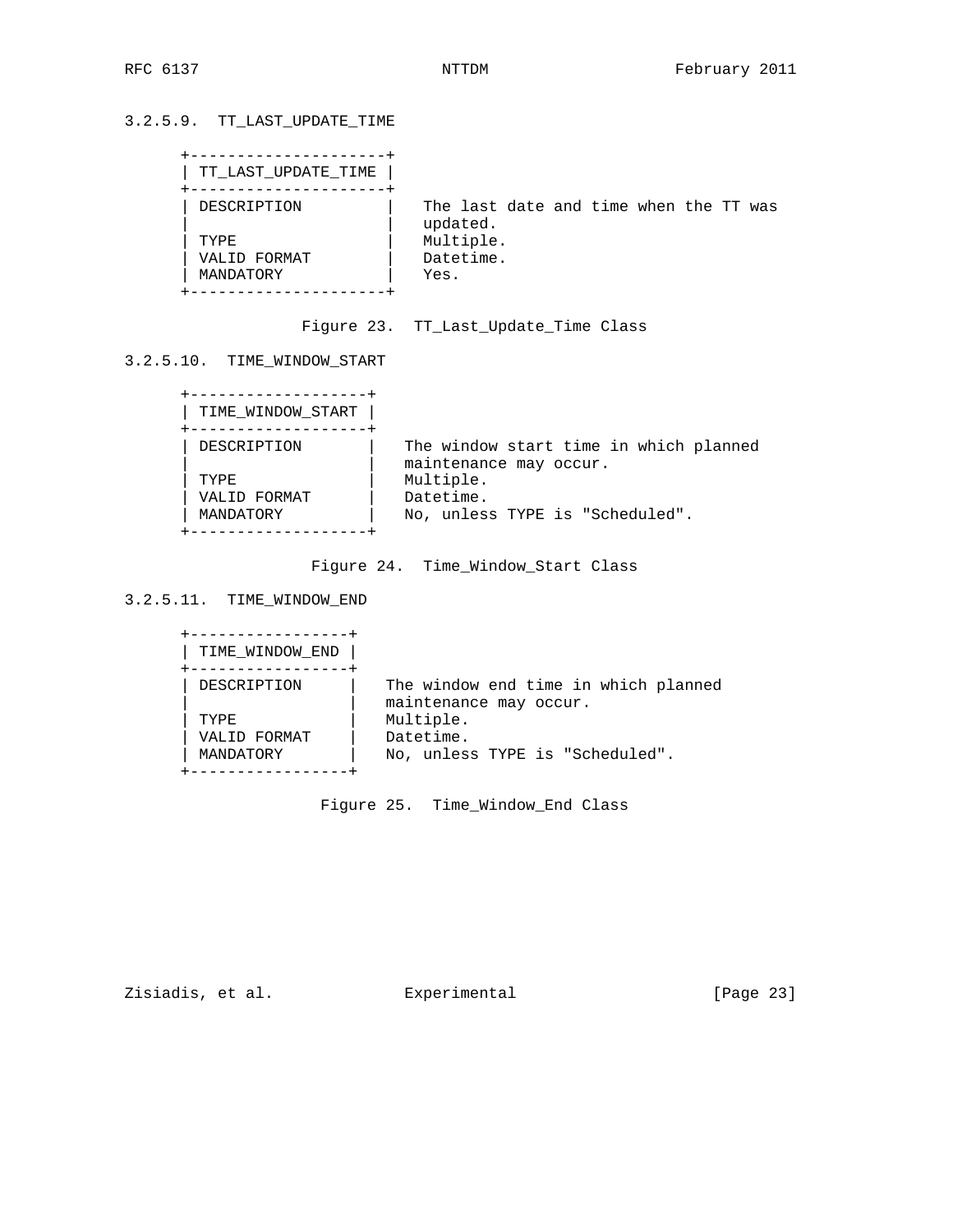3.2.5.12. WORK\_PLAN\_START\_DATETIME

| WORK PLAN START DATETIME |                                                                |
|--------------------------|----------------------------------------------------------------|
| DESCRIPTION              | Work planned (expected): start time<br>in case of maintenance. |
| TYPE.                    | Multiple.                                                      |
| VALID FORMAT             | Datetime.                                                      |
| MANDATORY                | No.                                                            |

|  | Figure 26. Work_Plan_Start_Datetime Class |  |
|--|-------------------------------------------|--|
|--|-------------------------------------------|--|

### 3.2.5.13. WORK\_PLAN\_END\_DATETIME

| WORK PLAN END DATETIME |                                                              |
|------------------------|--------------------------------------------------------------|
| DESCRIPTION            | Work planned (expected): end time<br>in case of maintenance. |
| TYPE.                  | Multiple.                                                    |
| VALID FORMAT           | Datetime.                                                    |
| MANDATORY              | No.                                                          |
|                        |                                                              |

```
 Figure 27. Work_Plan_End_Datetime Class
```
 The period delimited by WORK\_PLAN\_START\_DATETIME and WORK\_PLAN\_END\_DATETIME MUST be included in the period delimited by TIME\_WINDOW\_START and TIME\_WINDOW\_END, and duplicated with {START, END}\_DATETIME, even in case of maintenance.

### 3.2.6. Related Data

3.2.6.1. RELATED\_EXTERNAL\_TICKETS

| RELATED EXTERNAL TICKETS |                                         |
|--------------------------|-----------------------------------------|
| DESCRIPTION              | The NOC entity related to the incident. |
| TYPE.                    | List.                                   |
| VALID FORMAT             | String.                                 |
| MANDATORY                | No.                                     |

Figure 28. Related\_External\_Tickets Class

Zisiadis, et al. **Experimental** [Page 24]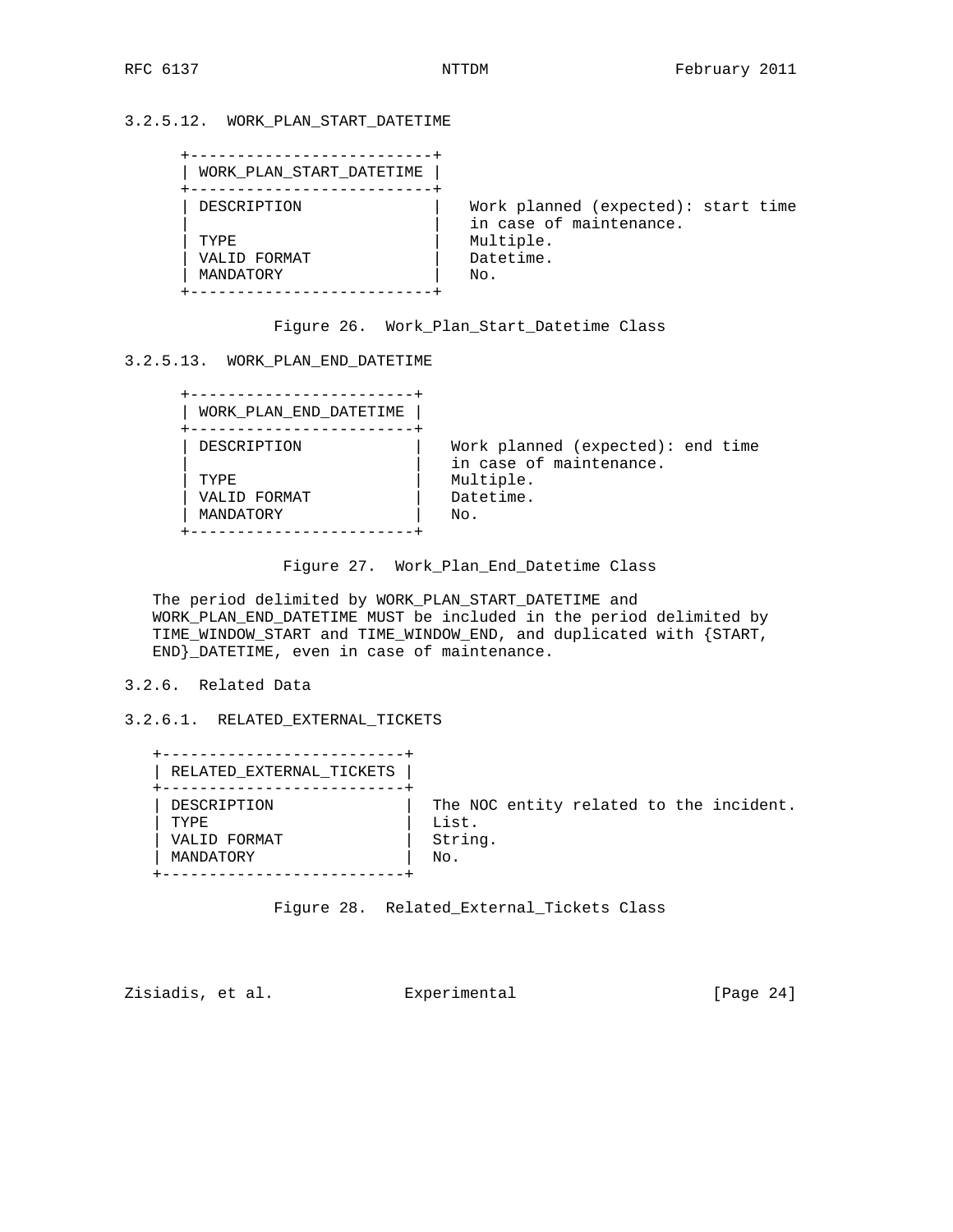| ADDITIONAL DATA |                         |
|-----------------|-------------------------|
| DESCRIPTION     | Additional information. |
| TYPR.           | Free.                   |
| VALID FORMAT    | String.                 |
| MANDATORY       | No.                     |

Figure 29. Additional\_Data Class

# 3.2.6.3. RELATED\_ACTIVITY

| RELATED_ACTIVITY |                                      |
|------------------|--------------------------------------|
| DESCRIPTION      | The TT IDs of the related incidents. |
| TYPE.            | Multiple.                            |
| VALID FORMAT     | String.                              |
| MANDATORY        | No.                                  |

## Figure 30. Related\_Activity Class

3.2.6.4. HISTORY

| HISTORY                                                 |                                                               |  |
|---------------------------------------------------------|---------------------------------------------------------------|--|
| DESCRIPTION<br><b>TYPE</b><br>VALID FORMAT<br>MANDATORY | The necessary actions/events log.<br>Free.<br>String.<br>Yes. |  |

# Figure 31. History Class

 Note: This field MUST NOT be empty when the VALID FORMAT attribute of the TT\_STATUS field is anything other than "OPENED" or "OPENED/CLOSED".

Zisiadis, et al. Experimental [Page 25]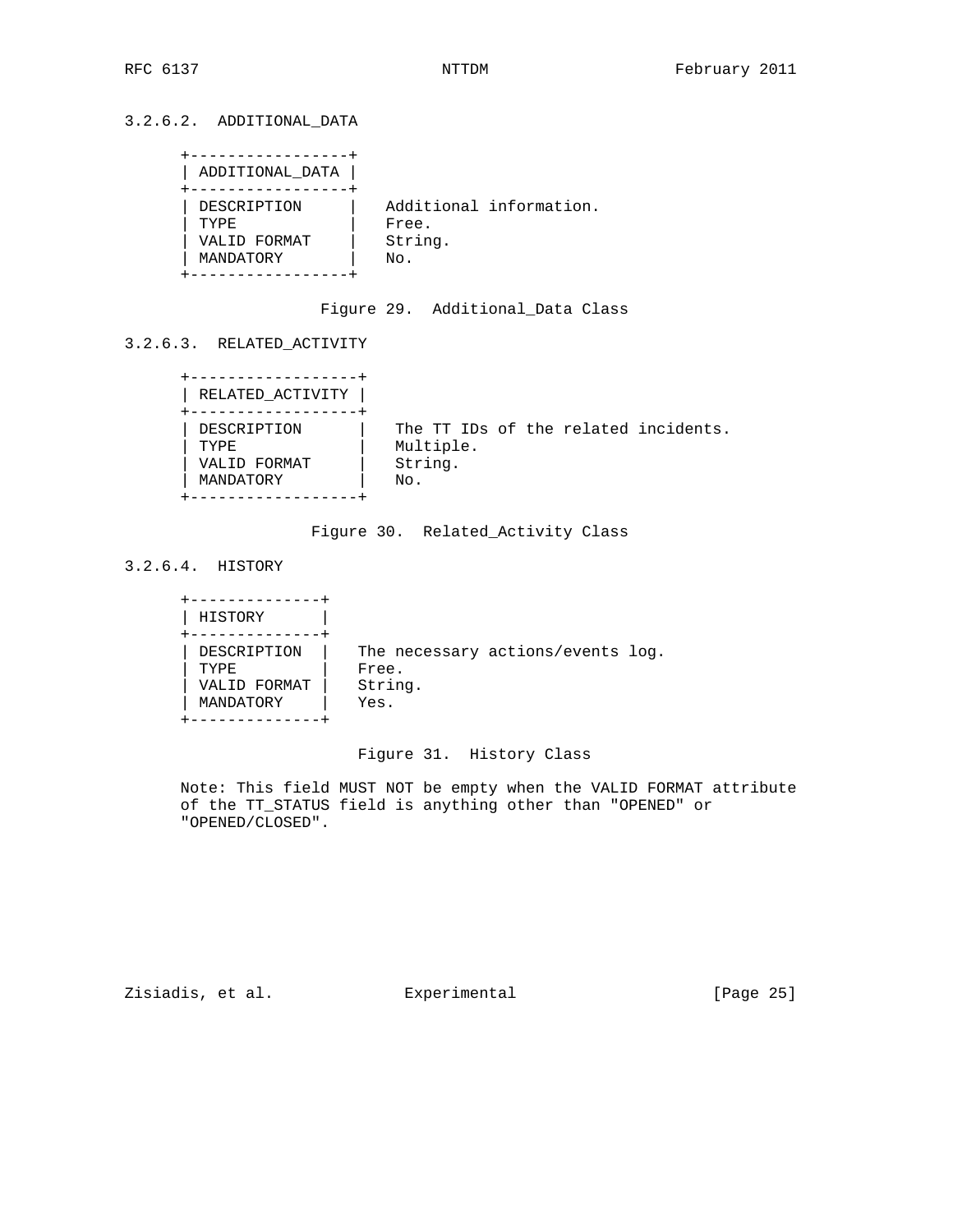# 3.2.7. Localization and Impact

3.2.7.1. AFFECTED\_COMMUNITY

| AFFECTED COMMUNITY |                                          |
|--------------------|------------------------------------------|
|                    |                                          |
| DESCRIPTION        | Information about the community that was |
|                    | affected by the incident.                |
| TYPE.              | Free.                                    |
| VALID FORMAT       | String.                                  |
| MANDATORY          | No.                                      |
|                    |                                          |

|  | Figure 32. Affected_Community Class |
|--|-------------------------------------|
|--|-------------------------------------|

3.2.7.2. AFFECTED\_SERVICE

| AFFECTED_SERVICE |                                                   |  |  |  |
|------------------|---------------------------------------------------|--|--|--|
| DESCRIPTION      | The service that was affected by the<br>incident. |  |  |  |
| TYPF.            | Multiple.                                         |  |  |  |
| VALID FORMAT     | String.                                           |  |  |  |
| MANDATORY        | No.                                               |  |  |  |
|                  |                                                   |  |  |  |

Figure 33. Affected\_Service Class

# 3.2.7.3. LOCATION

| LOCATION                  |                                                                                                      |
|---------------------------|------------------------------------------------------------------------------------------------------|
| DESCRIPTION<br>TYPE.      | The location (Point of Presence (POP) site,<br>city, etc.) of the incident/maintenance.<br>Multiple. |
| VALID FORMAT<br>MANDATORY | String.<br>Yes.                                                                                      |

Figure 34. Location Class

Zisiadis, et al. Experimental [Page 26]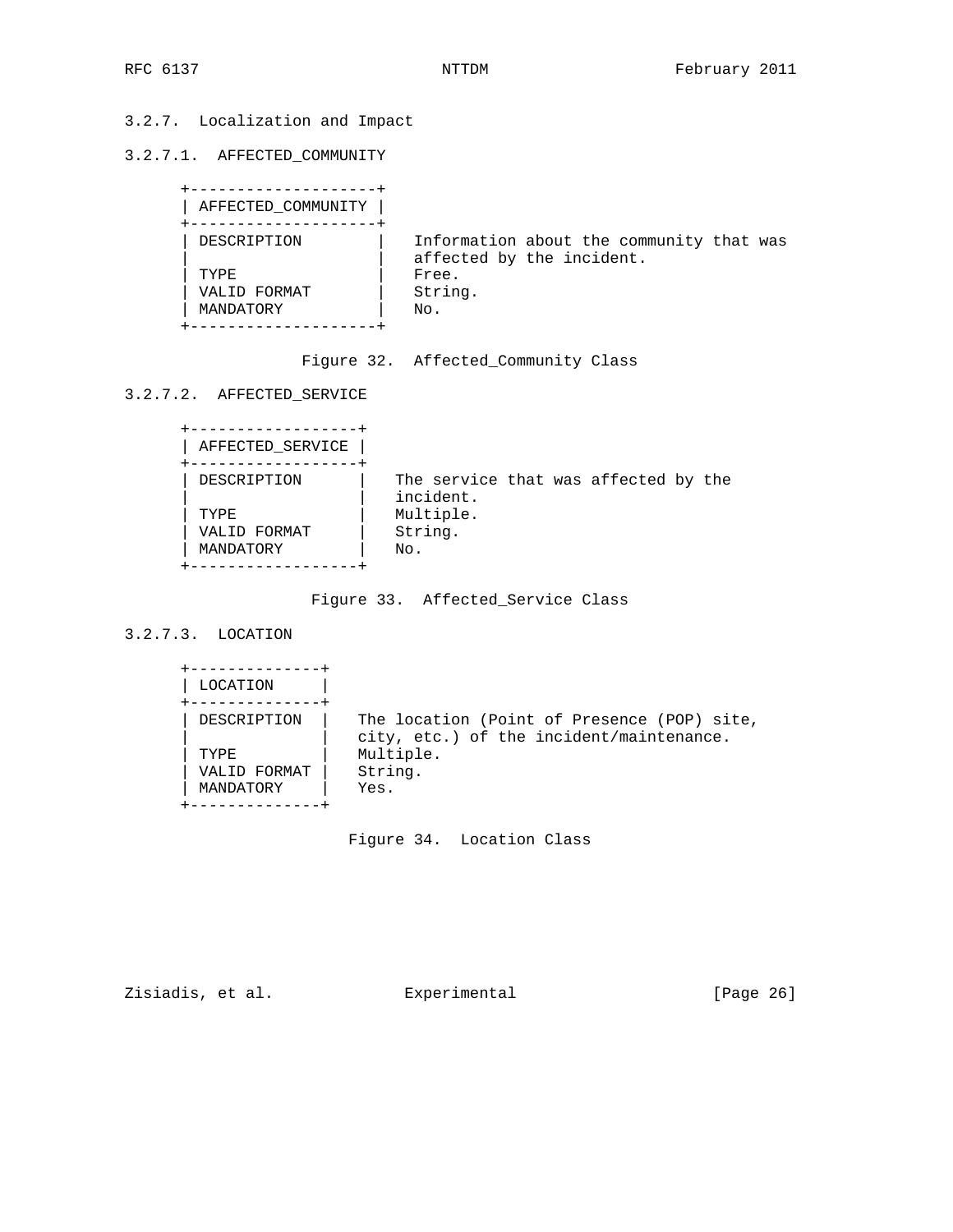3.2.7.4. NETWORK\_NODE

```
 +--------------+
      | NETWORK_NODE |
     +--------------+
     | DESCRIPTION | The NOC network node related to the incident.
| TYPE | List.
 | VALID FORMAT | String.
 | MANDATORY | No.
     +--------------+
```
Figure 35. Network\_Node Class

# 3.2.7.5. NETWORK\_LINK\_CIRCUIT

| NETWORK LINK CIRCUIT |                                                          |
|----------------------|----------------------------------------------------------|
| DESCRIPTION          | The name of the network line related<br>to the incident. |
| TYPE.                | List.                                                    |
| VALID FORMAT         | String.                                                  |
| MANDATORY            | No.                                                      |

Figure 36. Network\_Link\_Circuit Class

```
3.2.7.6. END_LINE_LOCATION_A
```

| END LINE LOCATION A |                    |
|---------------------|--------------------|
| DESCRIPTION         | A-end of the link. |
| <b>TYPE</b>         | Multiple.          |
| VALID FORMAT        | String.            |
| MANDATORY           | No.                |

Figure 37. End\_Line\_Location\_A Class

Zisiadis, et al. Experimental [Page 27]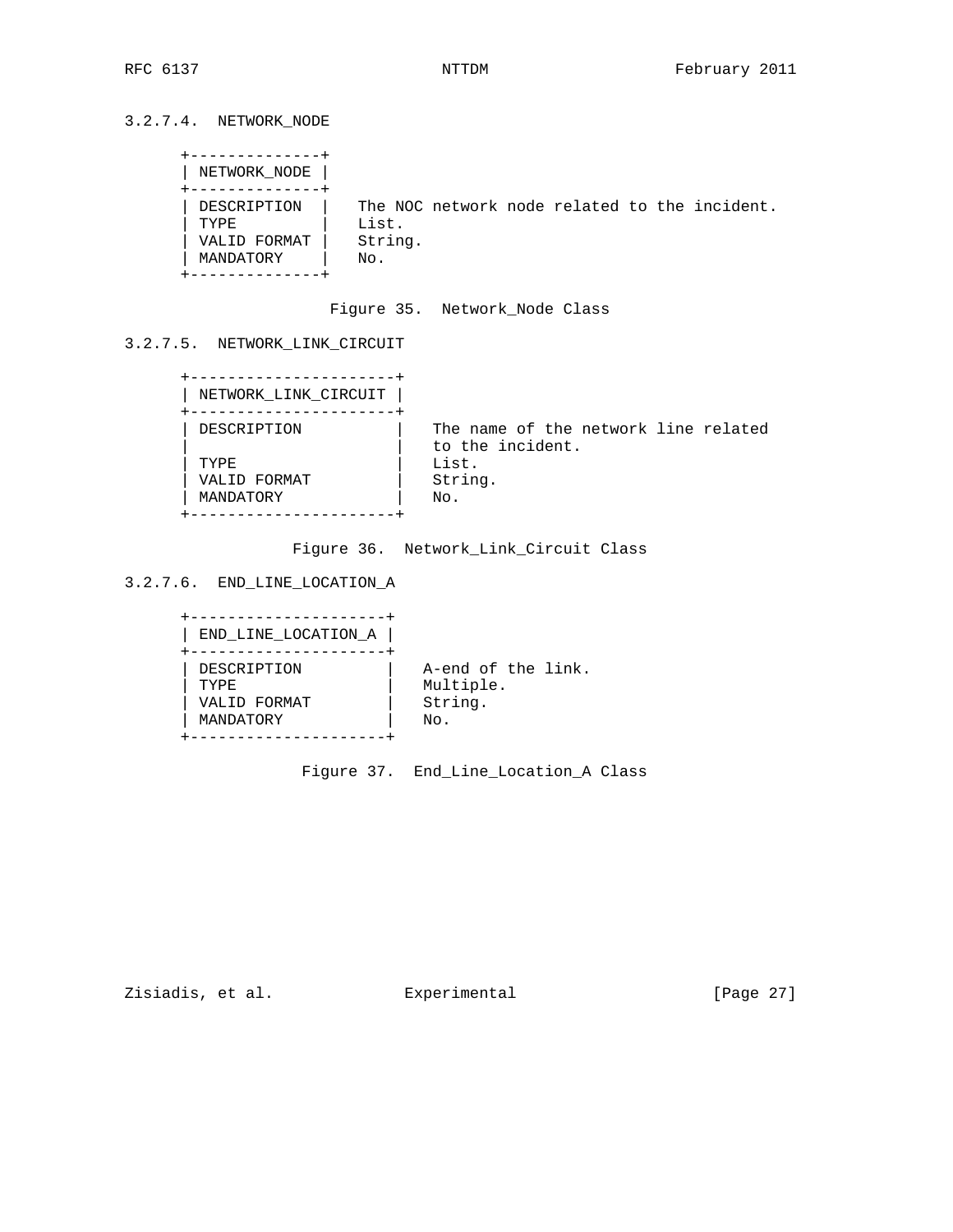3.2.7.7. END\_LINE\_LOCATION\_B

| END_LINE_LOCATION_B |                    |
|---------------------|--------------------|
| DESCRIPTION         | B-end of the link. |
| TYPF.               | Multiple.          |
| VALID FORMAT        | String.            |
| MANDATORY           | No.                |

Figure 38. End\_Line\_Location\_B Class

3.2.8. Contact Information

3.2.8.1. OPEN\_ENGINEER

| OPEN ENGINEER                                    |                                                                     |  |  |
|--------------------------------------------------|---------------------------------------------------------------------|--|--|
| DESCRIPTION<br>TYPE<br>VALID FORMAT<br>MANDATORY | The engineer that opened the ticket.<br>Multiple.<br>String.<br>No. |  |  |

# Figure 39. Open\_Engineer Class

3.2.8.2. CONTACT\_ENGINEERS

| CONTACT ENGINEERS |                                                           |  |  |
|-------------------|-----------------------------------------------------------|--|--|
| DESCRIPTION       | The engineers responsible for the incident<br>settlement. |  |  |
| TYPE.             | List.                                                     |  |  |
| VALID FORMAT      | String.                                                   |  |  |
| MANDATORY         | No.                                                       |  |  |

Figure 40. Contact\_Engineers Class

Zisiadis, et al. Experimental [Page 28]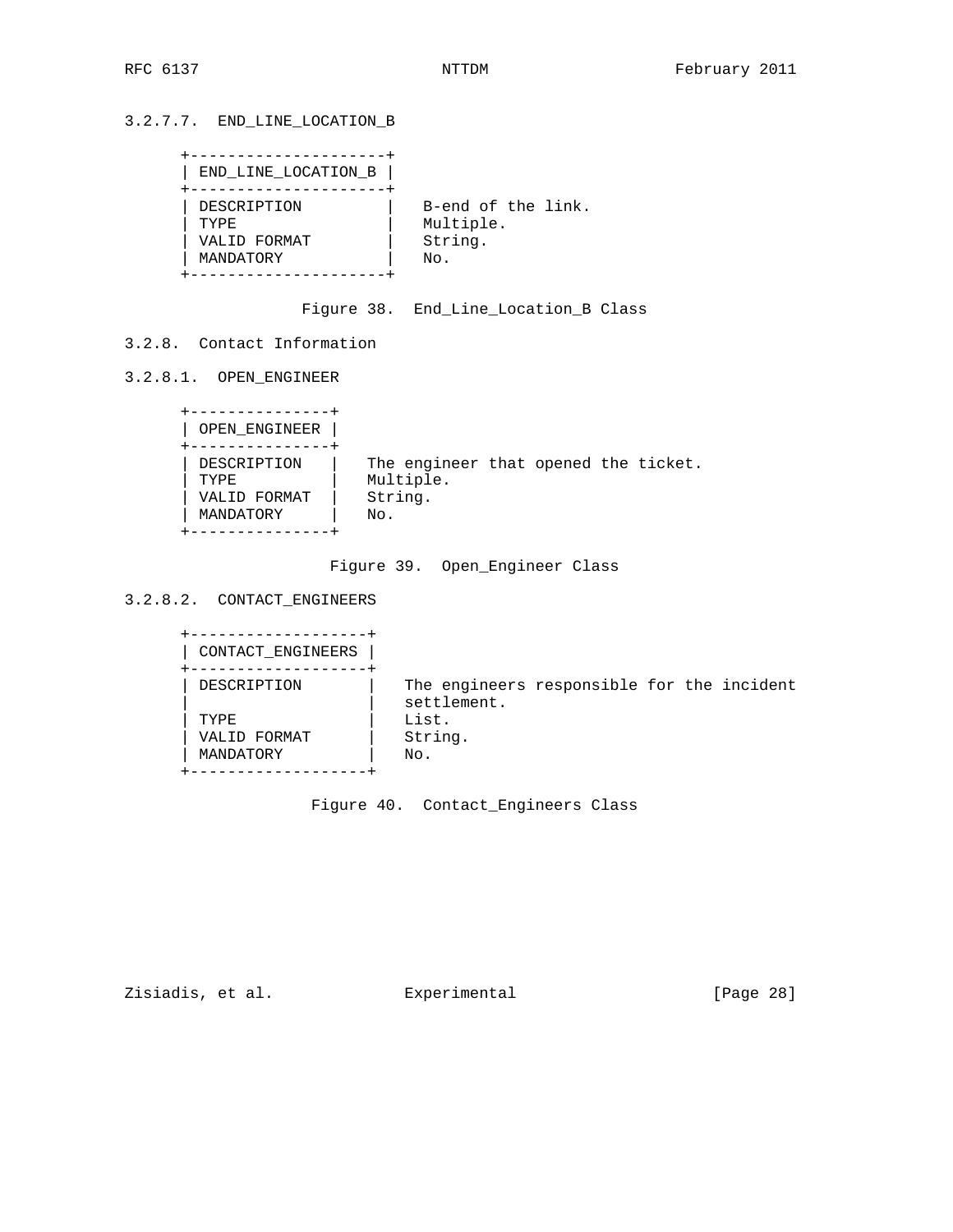| CLOSE ENGINEER                                          |                                                                     |  |  |
|---------------------------------------------------------|---------------------------------------------------------------------|--|--|
| DESCRIPTION<br><b>TYPE</b><br>VALID FORMAT<br>MANDATORY | The engineer that closed the ticket.<br>Multiple.<br>String.<br>No. |  |  |

## Figure 41. Close\_Engineer Class

3.2.9. Security

3.2.9.1. HASH

| HASH         |                         |
|--------------|-------------------------|
| DESCRIPTION  | Encrypted message hash. |
| TYPE         | Defined.                |
| VALID FORMAT | String.                 |
| MANDATORY    | No.                     |

## Figure 42. Hash Class

3.3. NTTDM Representation

 The collected and processed TTs received from multiple telecommunications networks are adjusted in a normalized NTTDM. Figure 43 shows the representation of this normalized data model. The "DESCRIPTION" attribute is implied.

Zisiadis, et al. Experimental [Page 29]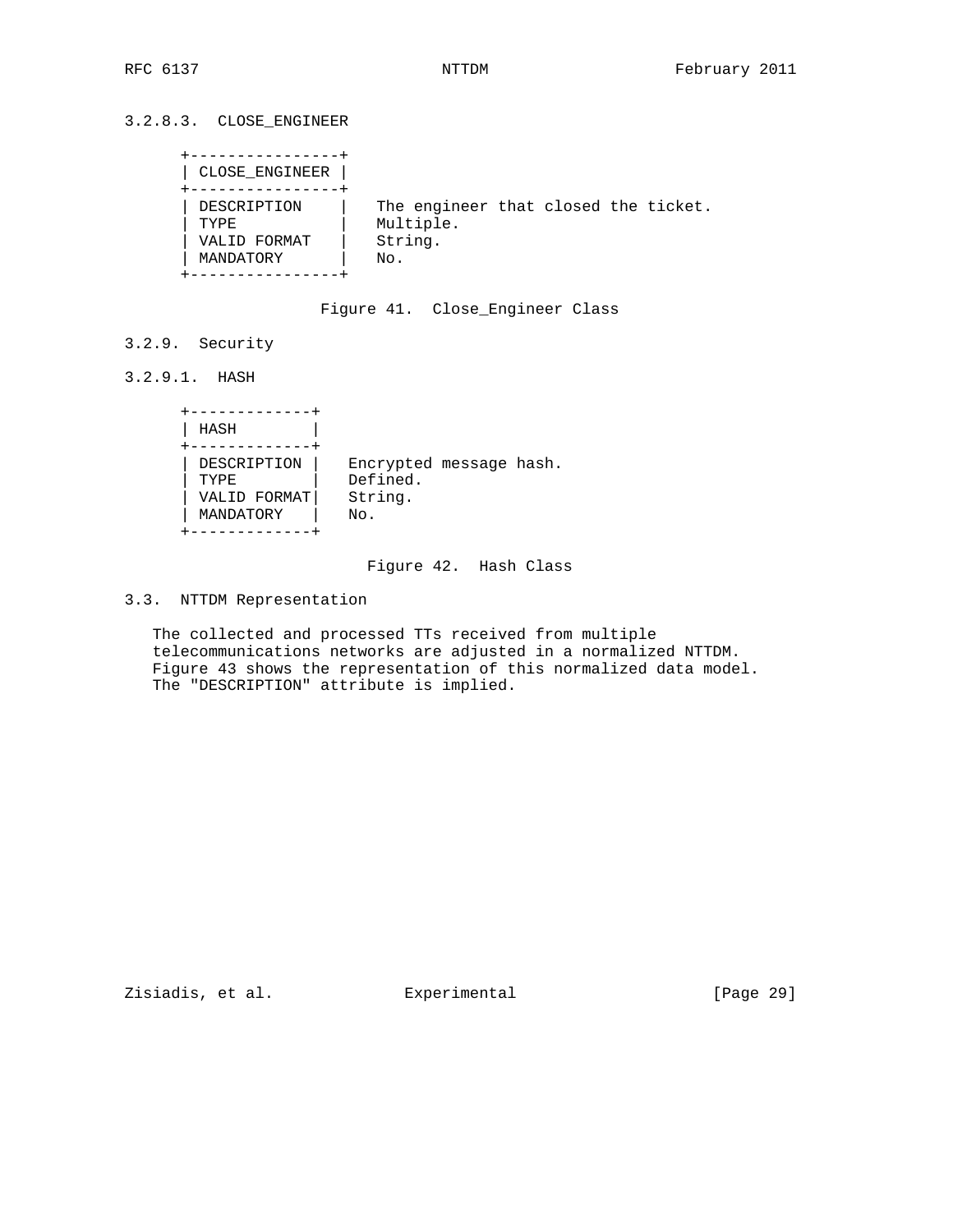| FIELD NAME                                 | TYPE                | VALID FORMAT                 | MANDATORY |
|--------------------------------------------|---------------------|------------------------------|-----------|
| PARTNER ID                                 | MULTIPLE STRING     |                              | YES       |
| ORIGINAL ID                                | FREE                | STRING                       | YES       |
| TT ID                                      | DEFINED             | STRING                       | YES       |
| TT TITLE                                   | DEFINED STRING      |                              | YES       |
| TT TYPE                                    |                     | MULTIPLE PREDEFINED STRING   | YES       |
| TT PRIORITY                                |                     | MULTIPLE PREDEFINED STRING   | NO.       |
| TT STATUS                                  |                     | MULTIPLE PREDEFINED STRING   | YES       |
| TT SOURCE                                  |                     | MULTIPLE PREDEFINED STRING   | NO.       |
| TT OPEN DATETIME                           |                     | MULTIPLE DATETIME            | YES       |
| TT CLOSE DATETIME                          |                     | MULTIPLE   DATETIME          | YES       |
| TT SHORT DESCRIPTION                       |                     | MULTIPLE   PREDEFINED STRING | YES       |
| TT LONG DESCRIPTION                        | FREE                | STRING                       | NO.       |
| TYPE                                       |                     | MULTIPLE PREDEFINED STRING   | YES       |
| TT IMPACT ASSESSMENT                       |                     | MULTIPLE PREDEFINED STRING   | YES       |
| START DATETIME                             |                     | MULTIPLE   DATETIME          | YES       |
| DETECT DATETIME                            |                     | MULTIPLE DATETIME            | NO.       |
| REPORT_DATETIME                            |                     | MULTIPLE   DATETIME          | NO.       |
| END DATETIME                               |                     | MULTIPLE DATETIME            | YES       |
| TT LAST UPDATE TIME                        |                     | MULTIPLE DATETIME            | YES       |
| TIME_WINDOW_START                          |                     | MULTIPLE DATETIME            | NO.       |
| TIME WINDOW END                            |                     | MULTIPLE   DATETIME          | NO.       |
| WORK PLAN START DATETIME MULTIPLE DATETIME |                     |                              | NO.       |
| WORK PLAN END DATETIME                     | MULTIPLE   DATETIME |                              | NO.       |
| RELATED_EXTERNAL_TICKETS LIST              |                     | STRING                       | NO        |
| ADDITIONAL_DATA                            | FREE                | STRING                       | NO.       |
| RELATED ACTIVITY                           | MULTIPLE STRING     |                              | NO.       |
| HISTORY                                    | FREE                | STRING                       | YES       |
| AFFECTED COMMUNITY                         | FREE                | STRING                       | NO.       |
| AFFECTED SERVICE                           | MULTIPLE STRING     |                              | NO.       |
| LOCATION                                   | MULTIPLE STRING     |                              | YES       |
| NETWORK NODE                               | LIST                | STRING                       | NO.       |
| NETWORK LINK CIRCUIT                       | LIST                | STRING                       | NO.       |
| END LINE LOCATION A                        | MULTIPLE STRING     |                              | NO.       |
| END LINE LOCATION B                        | MULTIPLE STRING     |                              | NO        |
| OPEN ENGINEER                              | MULTIPLE STRING     |                              | NO.       |
| CONTACT_ENGINEERS                          | LIST                | STRING                       | NO        |
| CLOSE ENGINEER                             | MULTIPLE STRING     |                              | NO        |
| HASH                                       | DEFINED STRING      |                              | NO        |

Figure 43. The Field Name Class

Zisiadis, et al. Experimental [Page 30]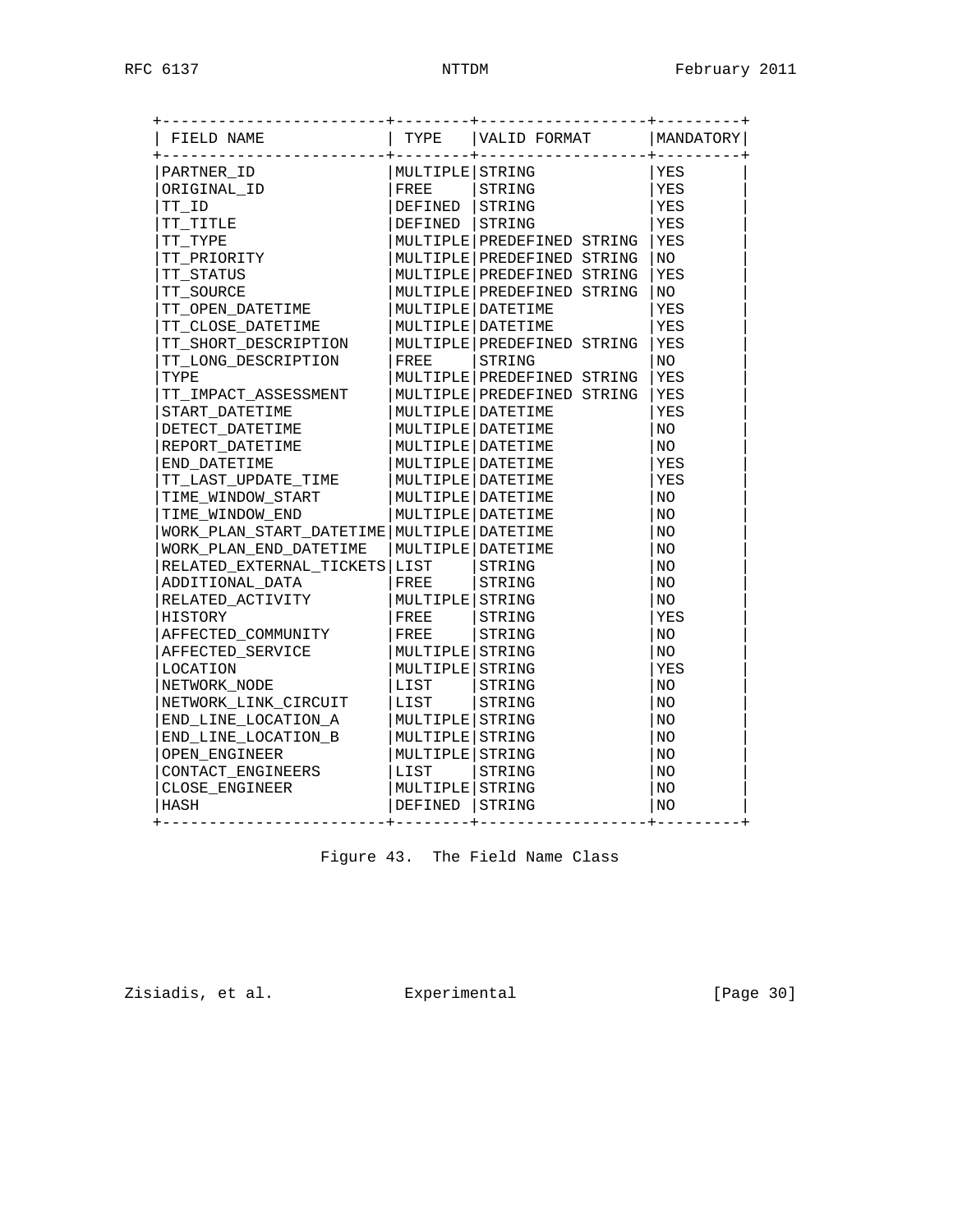4. Internationalization Issues

 Internationalization and localization are of specific concern to the NTTDM, since it is only through collaboration, often across language barriers, that certain incidents can be resolved. The NTTDM supports this goal by depending on XML constructs, and through explicit design choices in the data model.

 The main advantage of the model is that it provides a normalized data type that is implemented fully in the English language and can be used conveniently. It also supports free-formed text that can be written in any language. In the future, it will provide translation services for all such free-formed text.

- 5. Example
- 5.1. Link Failure

 In this section, an example of network TTs exchanged using the proposed format is provided. This is an actual GRNet ticket normalized according to the NTTDM. Fields that were not included in the ticket are left blank.

 <?xml version="1.0" encoding="UTF-8"?> <!-- This example describes a link failure that was detected -->

 <NTTDM-Document version="1.00" lang="el" xmlns="urn:ietf:params:xml:ns:nttdm-1.0">

 <Ticket> <Original\_ID>5985</Original\_ID> <Partner\_ID>01</Partner\_ID> <TT\_ID>01\_5985</TT\_ID> <TT\_Title>Forth Link Failure</TT\_Title> <TT\_Type>Operational</TT\_Type> <TT\_Status>Closed</TT\_Status> <TT\_Open\_Datetime>2008-12-16T10:01:15+02:00</TT\_Open\_Datetime> <TT\_Short\_Description>Core Line Fault</TT\_Short\_Description> <TT\_Long\_Description>Forth Link Failure</TT\_Long\_Description> <Type>Unscheduled</Type> <TT\_Impact\_Assessment>No connectivity</TT\_Impact\_Assessment> <Start\_Datetime>2008-12-16T09:55:00+02:00</Start\_Datetime> <TT\_Last\_Update\_Time>2008-12-16T15:00:34+02:00</TT\_Last\_Update\_Time> <Location>HERAKLION</Location> <History>Optical transmitter was changed</History> <TT\_Close\_Datetime>2008-12-16T15:05:00+02:00</TT\_Close\_Datetime> <End\_Datetime>2008-12-16T15:01:21+02:00</End\_Datetime>

Zisiadis, et al. Experimental [Page 31]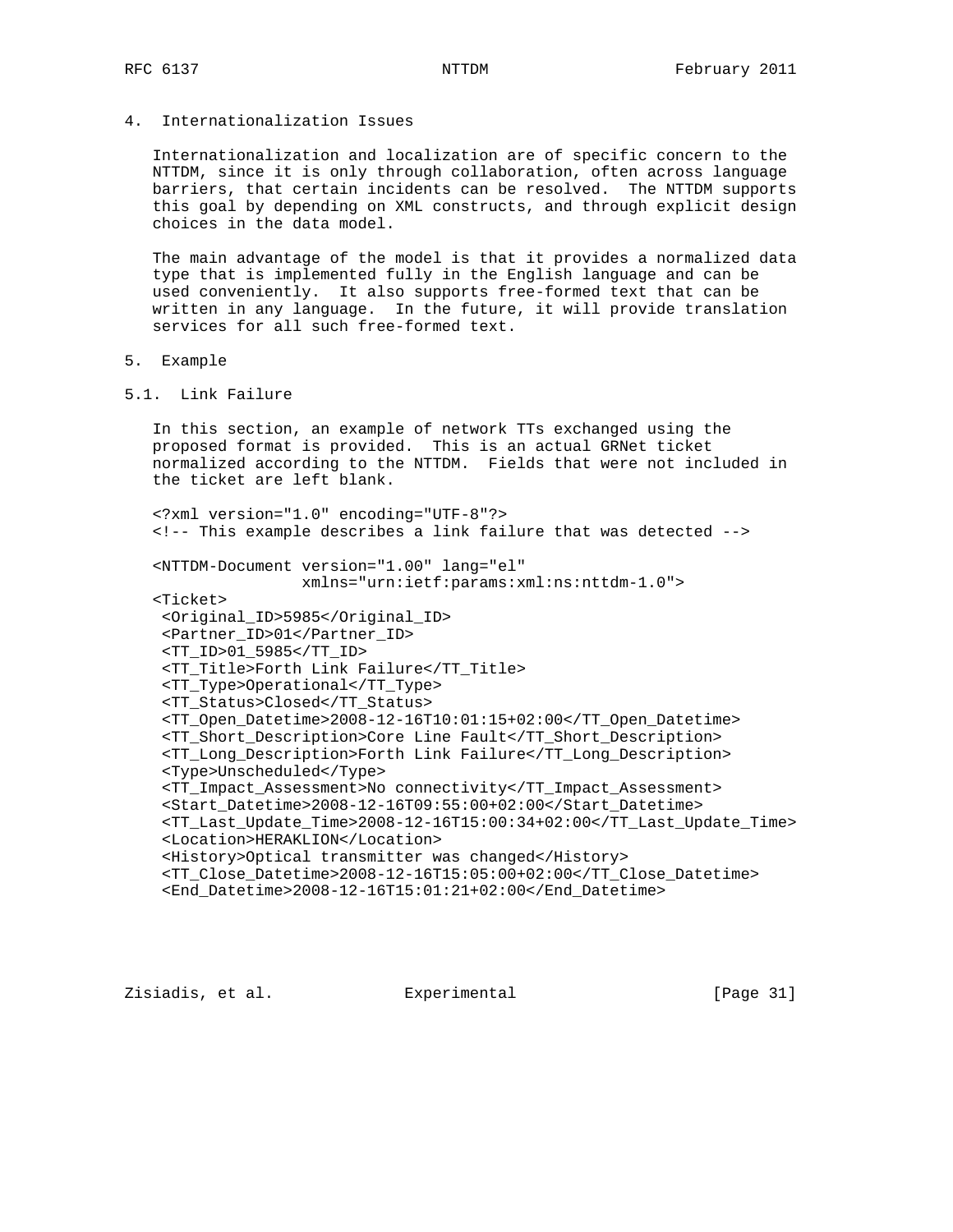```
 <Network_Node>
     <Node>FORTH</Node>
     </Network_Node>
     <Network_Link_Circuit>
     <Link_Circuit>FORTH-2</Link_Circuit>
     </Network_Link_Circuit>
     <Open_Engineer>Dimitris Zisiadis</Open_Engineer>
     <Close_Engineer>Guillaume Cessieux</Close_Engineer>
     <Contact_Engineers>
     <Engineer>Spyros Kopsidas</Engineer>
     <Engineer>Chrysostomos Tziouvaras</Engineer>
     </Contact_Engineers>
     <TT_Priority>High</TT_Priority>
    </Ticket>
    </NTTDM-Document>
6. Sample Implementation: XML Schema
   This section provides a sample XML Schema of the NTTDM.
    <?xml version="1.0" encoding="UTF-8" ?>
    <xs:schema xmlns="urn:ietf:params:xml:ns:nttdm-0.1"
    xmlns:nttdm="urn:ietf:params:xml:ns:nttdm-1.0"
    xmlns:xs="http://www.w3.org/2001/XMLSchema"
    targetNamespace="urn:ietf:params:xml:ns:nttdm-1.0"
    elementFormDefault="qualified"
    attributeFormDefault="unqualified">
    <xs:annotation>
     <xs:documentation
          >Trouble Ticket Data Model v-1.0</xs:documentation>
     </xs:annotation>
    \lt ! --- ===============================================================
    == NTTDM-Document Class ==
    ===============================================================
    --&> <xs:element name="NTTDM-Document">
     <xs:complexType>
      <xs:sequence>
       <xs:element ref="nttdm:Ticket" maxOccurs="unbounded"/>
      </xs:sequence>
      <xs:attribute name="version" type="xs:string" fixed="1.00"/>
      <xs:attribute name="lang" type="xs:language" use="required"/>
      </xs:complexType>
     </xs:element>
```
Zisiadis, et al. Experimental [Page 32]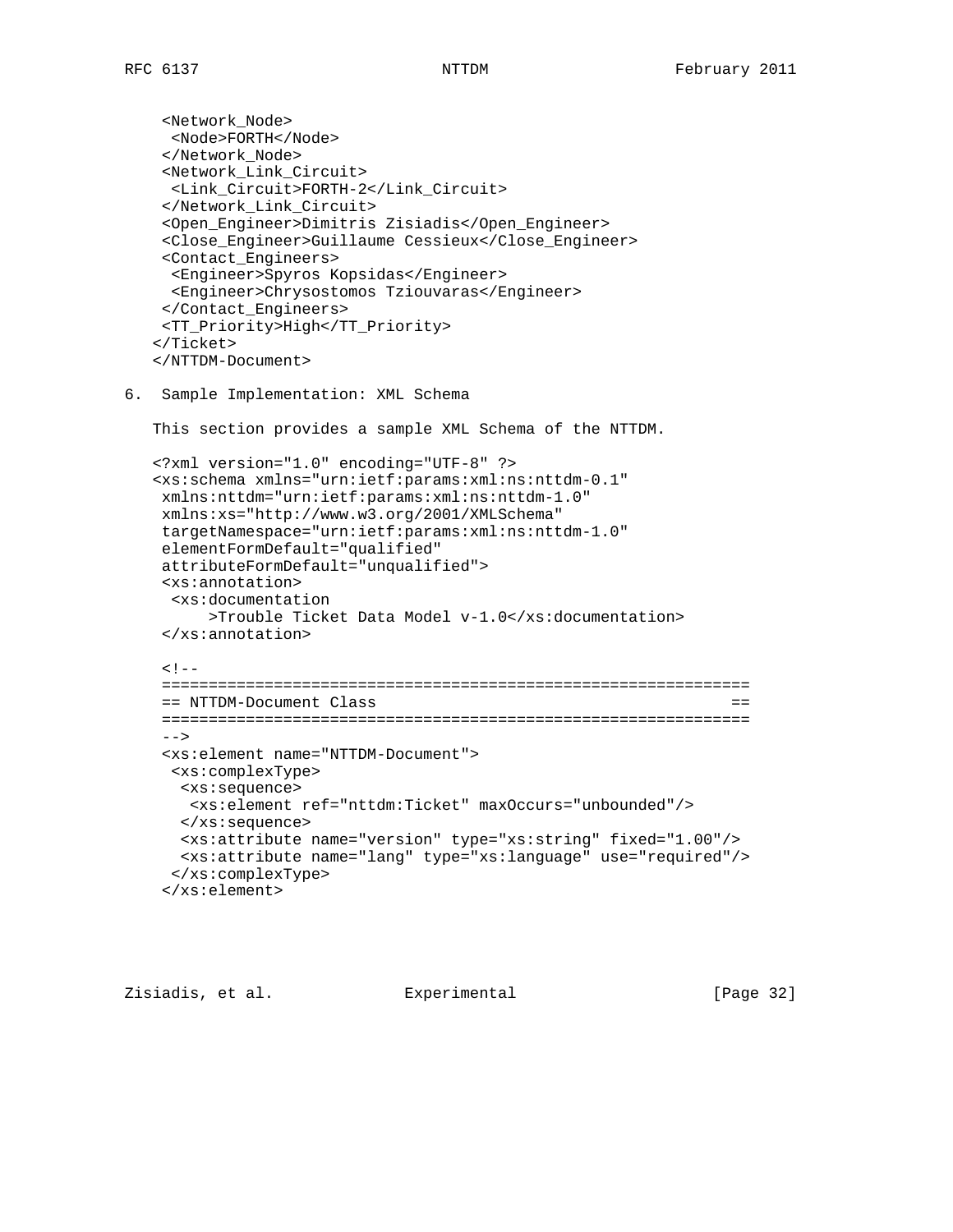```
<! -- ===============================================================
 == Ticket Class ==
 ===============================================================
 -->
 <xs:element name="Ticket">
  <xs:complexType>
   <xs:all>
    <xs:element ref="nttdm:Partner_ID"/>
    <xs:element ref="nttdm:Original_ID"/>
     <xs:element ref="nttdm:TT_ID"/>
     <xs:element ref="nttdm:TT_Title"/>
     <xs:element ref="nttdm:TT_Type"/>
     <xs:element ref="nttdm:TT_Priority" minOccurs="0"/>
     <xs:element ref="nttdm:TT_Status"/>
     <xs:element ref="nttdm:TT_Source" minOccurs="0"/>
     <xs:element ref="nttdm:TT_Open_Datetime"/>
     <xs:element ref="nttdm:TT_Close_Datetime"/>
     <xs:element ref="nttdm:TT_Short_Description"/>
     <xs:element ref="nttdm:TT_Long_Description"/>
     <xs:element ref="nttdm:Type"/>
     <xs:element ref="nttdm:TT_Impact_Assessment"/>
     <xs:element ref="nttdm:Start_Datetime"/>
     <xs:element ref="nttdm:Detect_Datetime" minOccurs="0"/>
     <xs:element ref="nttdm:Report_Datetime" minOccurs="0"/>
     <xs:element ref="nttdm:End_Datetime"/>
     <xs:element ref="nttdm:TT_Last_Update_Time"/>
     <xs:element ref="nttdm:Time_Window_Start" minOccurs="0"/>
     <xs:element ref="nttdm:Time_Window_End" minOccurs="0"/>
     <xs:element ref="nttdm:Work_Plan_Start_Datetime" minOccurs="0"/>
     <xs:element ref="nttdm:Work_Plan_End_Datetime" minOccurs="0"/>
     <xs:element ref="nttdm:Related_External_Tickets" minOccurs="0"/>
     <xs:element ref="nttdm:Additional_Data" minOccurs="0"/>
     <xs:element ref="nttdm:Related_Activity" minOccurs="0"/>
     <xs:element ref="nttdm:History"/>
     <xs:element ref="nttdm:Affected_Community" minOccurs="0"/>
     <xs:element ref="nttdm:Affected_Service" minOccurs="0"/>
     <xs:element ref="nttdm:Location"/>
     <xs:element ref="nttdm:Network_Node" minOccurs="0"/>
     <xs:element ref="nttdm:Network_Link_Circuit" minOccurs="0"/>
     <xs:element ref="nttdm:End_Line_Location_B" minOccurs="0"/>
     <xs:element ref="nttdm:Open_Engineer" minOccurs="0"/>
     <xs:element ref="nttdm:Contact_Engineers" minOccurs="0"/>
     <xs:element ref="nttdm:Close_Engineer" minOccurs="0"/>
     <xs:element ref="nttdm:Hash" minOccurs="0"/>
     <xs:element ref="nttdm:End_Line_Location_A" minOccurs="0"/>
   \langle x s : \text{all} \rangle
```
Zisiadis, et al. Experimental [Page 33]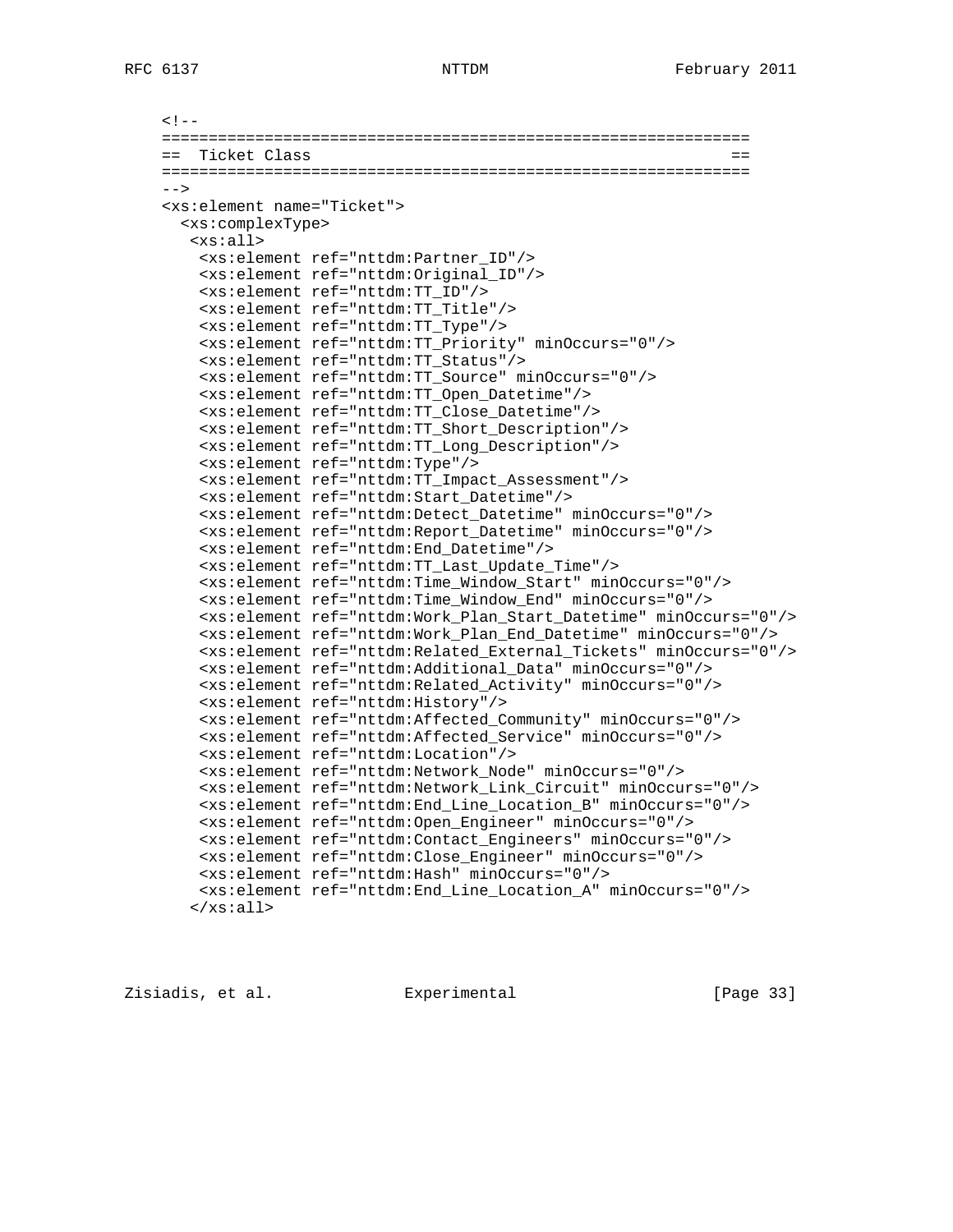```
 <xs:attribute name="lang" type="xs:language"/>
  </xs:complexType>
 </xs:element>
< ! -- ===============================================================
 == Partner_ID Class ==
 ===============================================================
--> <xs:element name="Partner_ID" type="nttdm:string_no_underscore"/>
<! -- ===============================================================
 == Original_ID Class ==
 ===============================================================
--&> <xs:element name="Original_ID" type="nttdm:string_no_underscore"/>
<! - ===============================================================
= TT_ID Class = ===============================================================
--> <xs:element name="TT_ID" type="xs:string"/>
< ! -- ===============================================================
 == TT_Title Class ==
 ===============================================================
--&> <xs:element name="TT_Title" type="xs:string"/>
\lt ! --- ===============================================================
== TT_Type Class ==
 ===============================================================
 -->
 <xs:element name="TT_Type" type="nttdm:eTT_Type"/>
< ! -- ===============================================================
 == TT_Priority Class ==
 ===============================================================
 -->
 <xs:element name="TT_Priority" type="nttdm:eTT_Priority"/>
```
Zisiadis, et al. Experimental [Page 34]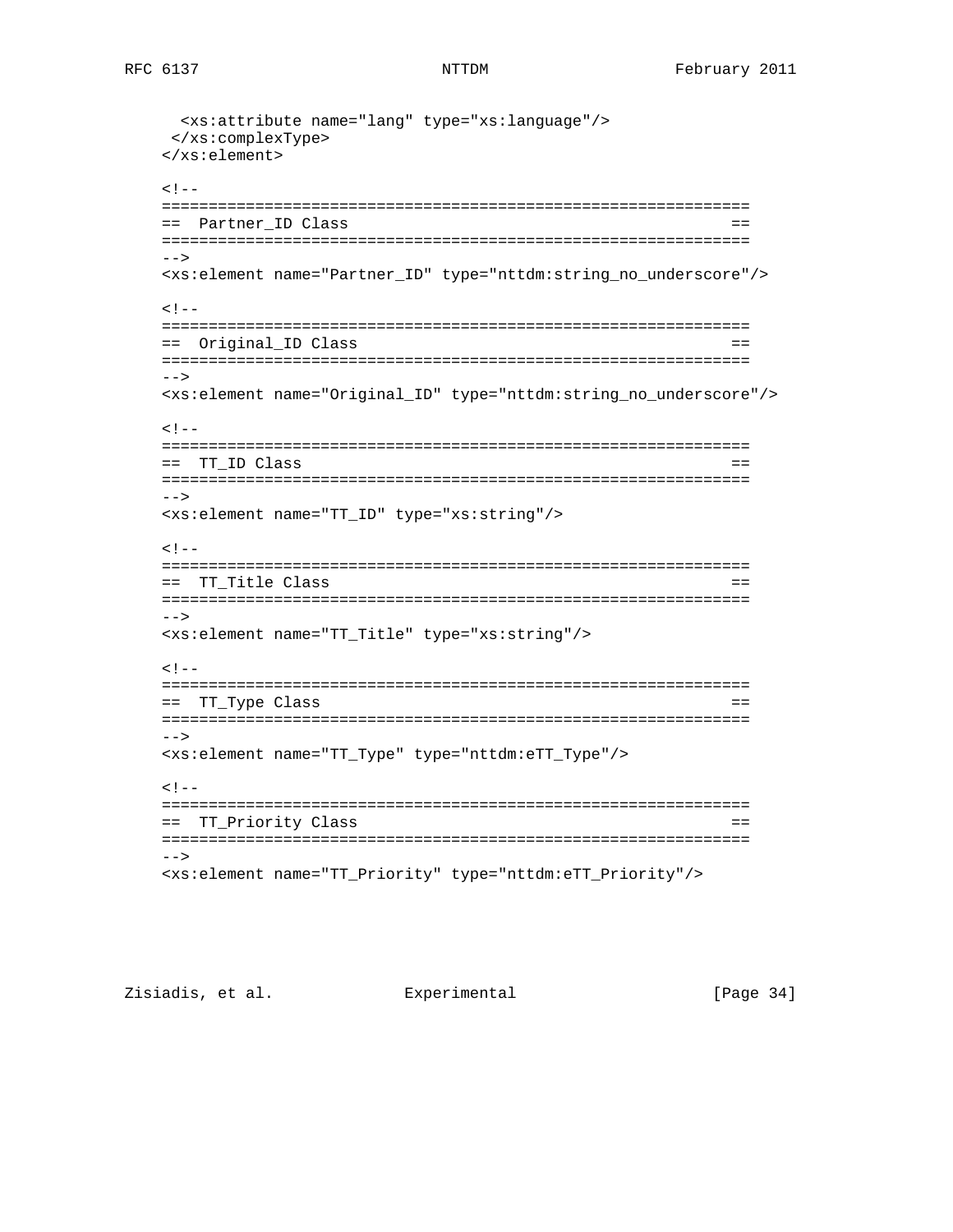```
<! - ===============================================================
 == TT_Status Class ==
 ===============================================================
--&> <xs:element name="TT_Status" type="nttdm:eTT_Status"/>
\lt ! -- ===============================================================
 == TT_Source Class ==
 ===============================================================
--&> <xs:element name="TT_Source" type="nttdm:eTT_Source"/>
\lt ! --- ===============================================================
 == TT_Open_Datetime Class ==
 ===============================================================
--&> <xs:element name="TT_Open_Datetime" type="xs:dateTime"/>
\lt ! - ===============================================================
 == TT_Close_Datetime Class ==
 ===============================================================
 -->
 <xs:element name="TT_Close_Datetime" type="xs:dateTime"/>
<! ===============================================================
 == TT_Short_Description Class ==
 ===============================================================
--&> <xs:element name="TT_Short_Description"
           type="nttdm:eTT_Short_Description"/>
< ! -- ===============================================================
 == TT_Long_Description Class ==
 ===============================================================
 -->
 <xs:element name="TT_Long_Description" type="xs:string"/>
```
Zisiadis, et al. Experimental [Page 35]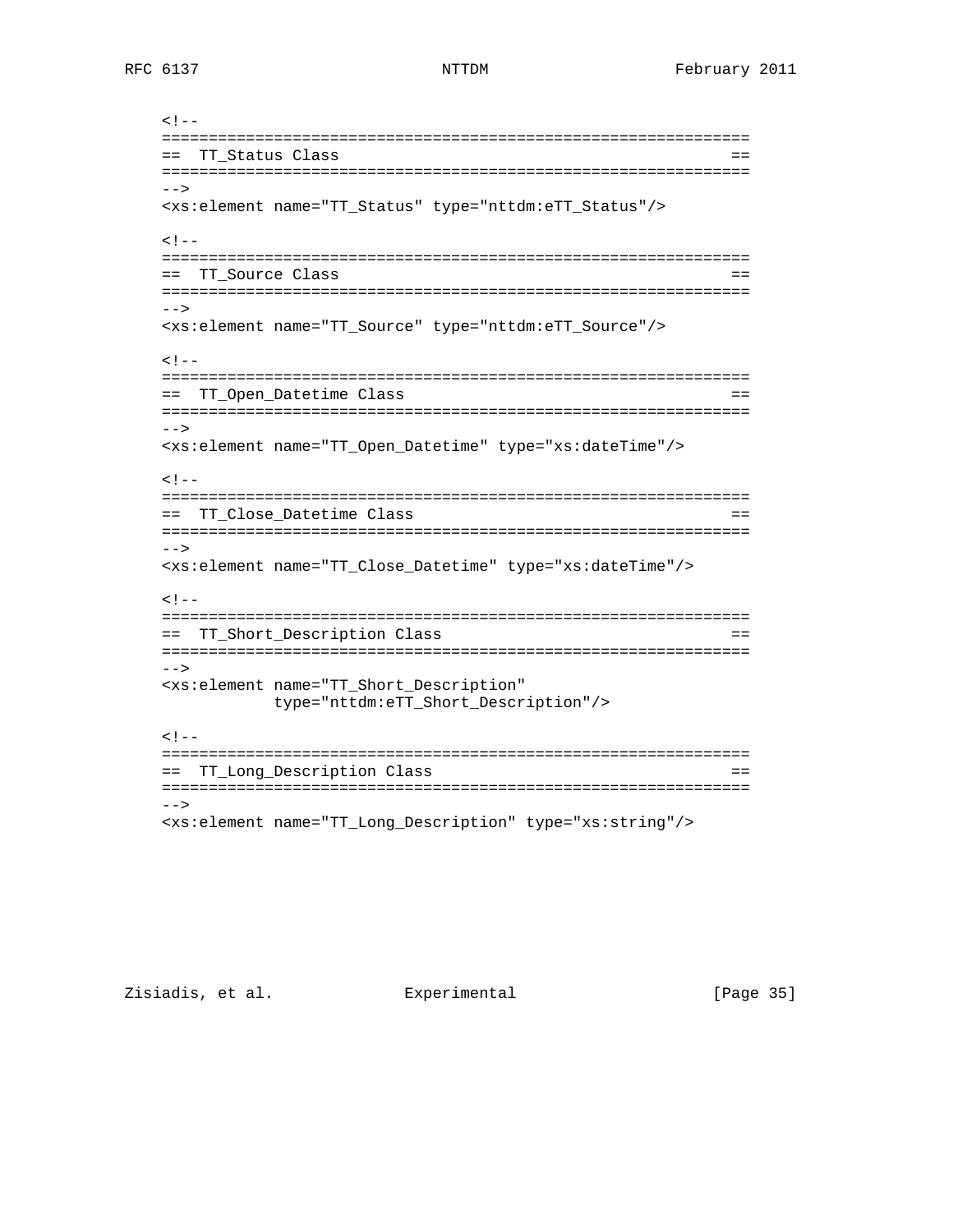```
<!- - ===============================================================
 == Type Class ==
 ===============================================================
--&> <xs:element name="Type" type="nttdm:eType"/>
\lt ! -- ===============================================================
 == TT_Impact_Assessment Class ==
 ===============================================================
--&> <xs:element name="TT_Impact_Assessment"
        type="nttdm:eTT_Impact_Assessment"/>
< ! -- ===============================================================
 == Start_Datetime Class ==
 ===============================================================
 -->
 <xs:element name="Start_Datetime" type="xs:dateTime"/>
< ! -- ===============================================================
 == Detect_Datetime Class ==
 ===============================================================
 -->
 <xs:element name="Detect_Datetime" type="xs:dateTime"/>
< 1 - - ===============================================================
 == Report_Datetime Class ==
 ===============================================================
--&> <xs:element name="Report_Datetime" type="xs:dateTime"/>
<! - ===============================================================
 == End_Datetime Class ==
 ===============================================================
 -->
 <xs:element name="End_Datetime" type="xs:dateTime"/>
```
Zisiadis, et al. Experimental [Page 36]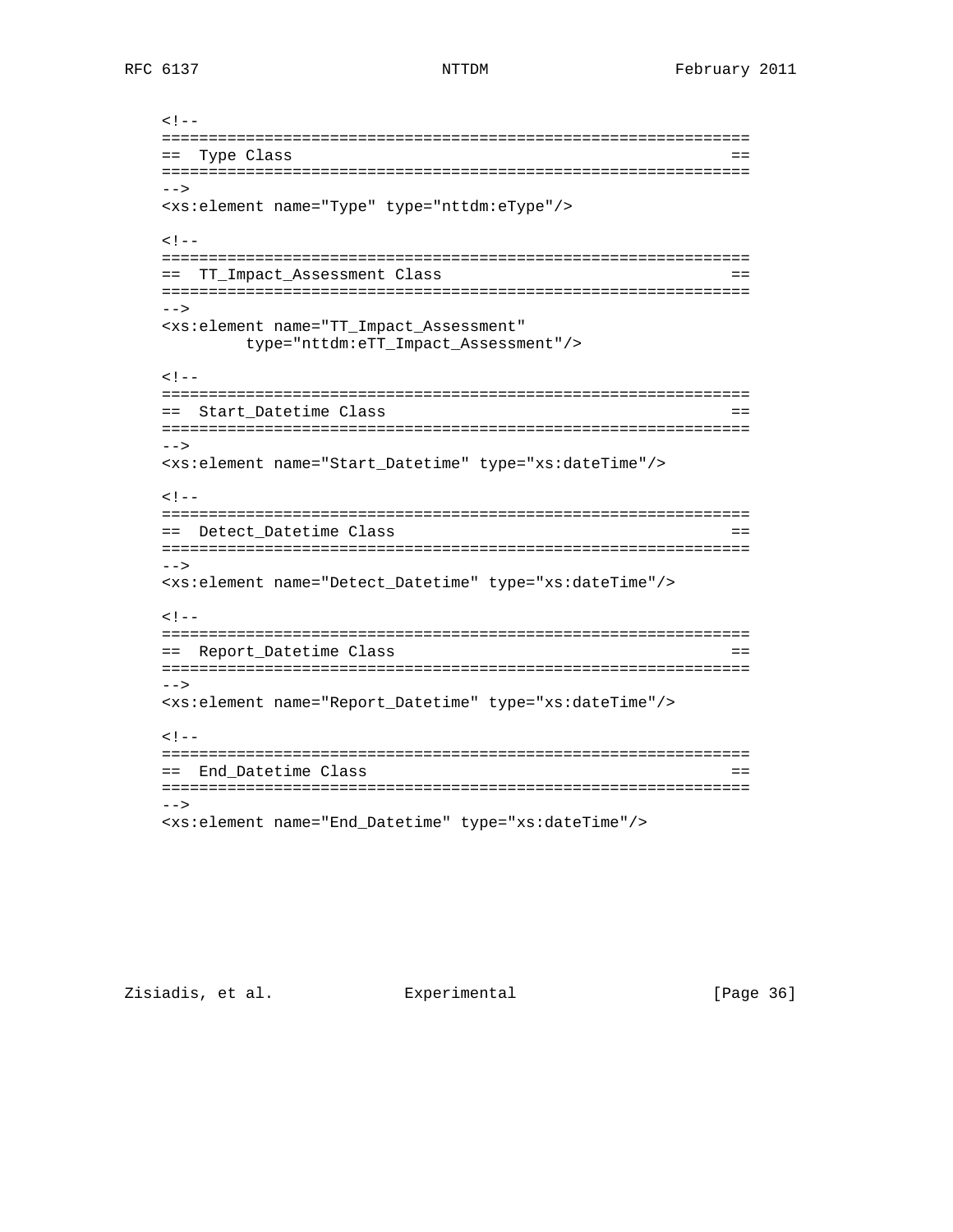$<$ !  $-$  =============================================================== == TT\_Last\_Update\_Time Class == ===============================================================  $--&>$  <xs:element name="TT\_Last\_Update\_Time" type="xs:dateTime"/>  $<$  !  $--$  =============================================================== == Time\_Window\_Start Class == ===============================================================  $--&>$  <xs:element name="Time\_Window\_Start" type="xs:dateTime"/>  $\lt$  !  $---$  =============================================================== == Time\_Window\_End Class == ===============================================================  $--&>$  <xs:element name="Time\_Window\_End" type="xs:dateTime"/>  $$  =============================================================== == Work\_Plan\_Start\_Datetime Class == =============================================================== --> <xs:element name="Work\_Plan\_Start\_Datetime" type="xs:dateTime"/>  $$  =============================================================== == Work\_Plan\_End\_Datetime Class == ===============================================================  $--&>$  <xs:element name="Work\_Plan\_End\_Datetime" type="xs:dateTime"/>  $< 1 - -$  =============================================================== == Related\_External\_Tickets Class == ===============================================================  $--&>$  <xs:element name="Related\_External\_Tickets" type="nttdm:eRelated\_External\_Tickets"/>

Zisiadis, et al. Experimental [Page 37]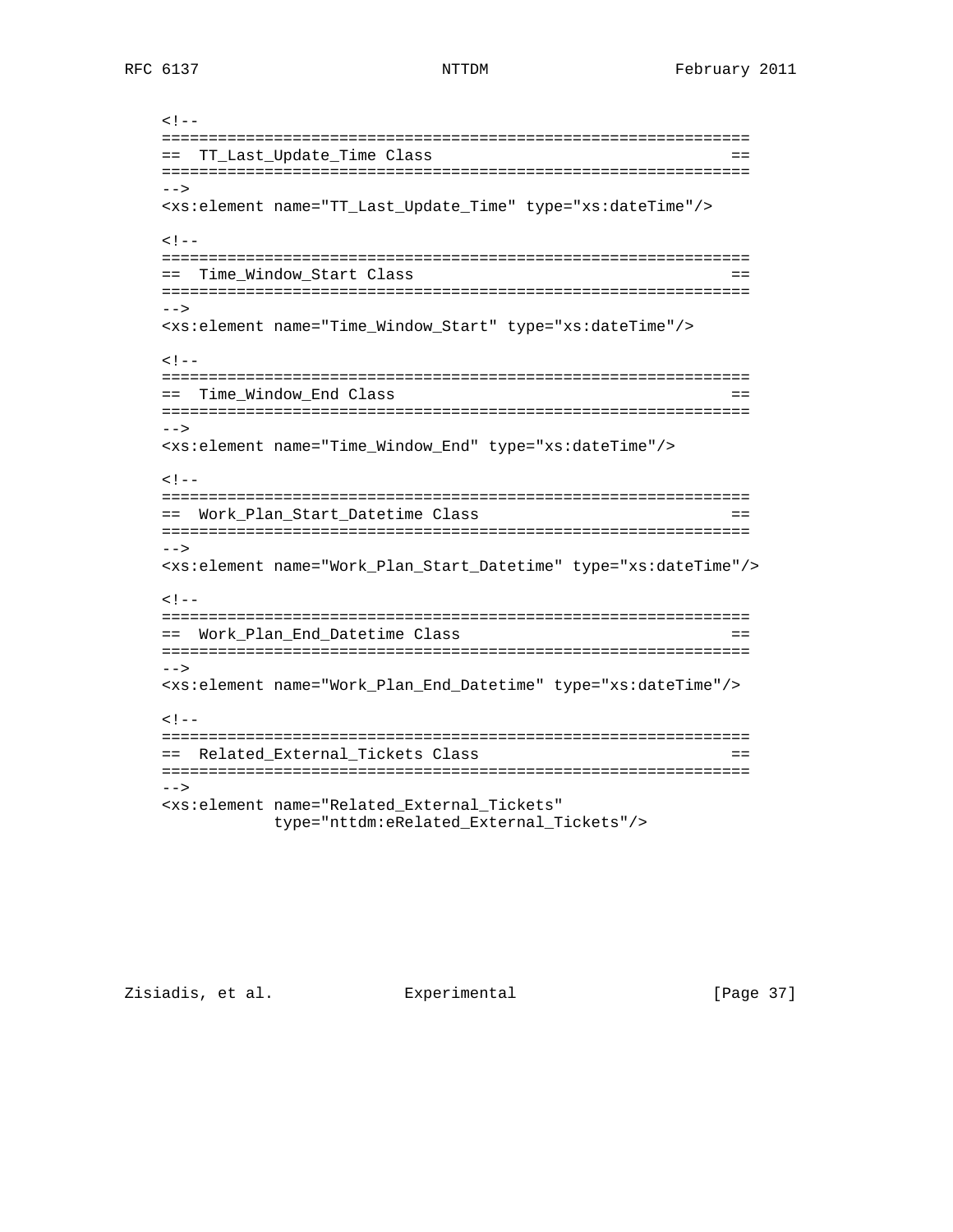```
<! - ===============================================================
 == Additional_Data Class ==
 ===============================================================
--&> <xs:element name="Additional_Data" type="xs:string"/>
< ! -- ===============================================================
 == Related_Activity Class ==
 ===============================================================
--&> <xs:element name="Related_Activity"
       type="nttdm:eRelated_Activity"/>
< ! -- ===============================================================
 == History Class ==
 ===============================================================
--&> <xs:element name="History" type="xs:string"/>
< ! -- ===============================================================
 == Affected_Community Class ==
 ===============================================================
 -->
 <xs:element name="Affected_Community" type="xs:string"/>
< 1 - - ===============================================================
 == Affected_Service Class ==
 ===============================================================
--&> <xs:element name="Affected_Service" type="xs:string"/>
<! - ===============================================================
 == Location Class ==
 ===============================================================
 -->
 <xs:element name="Location" type="xs:string"/>
```
Zisiadis, et al. Experimental [Page 38]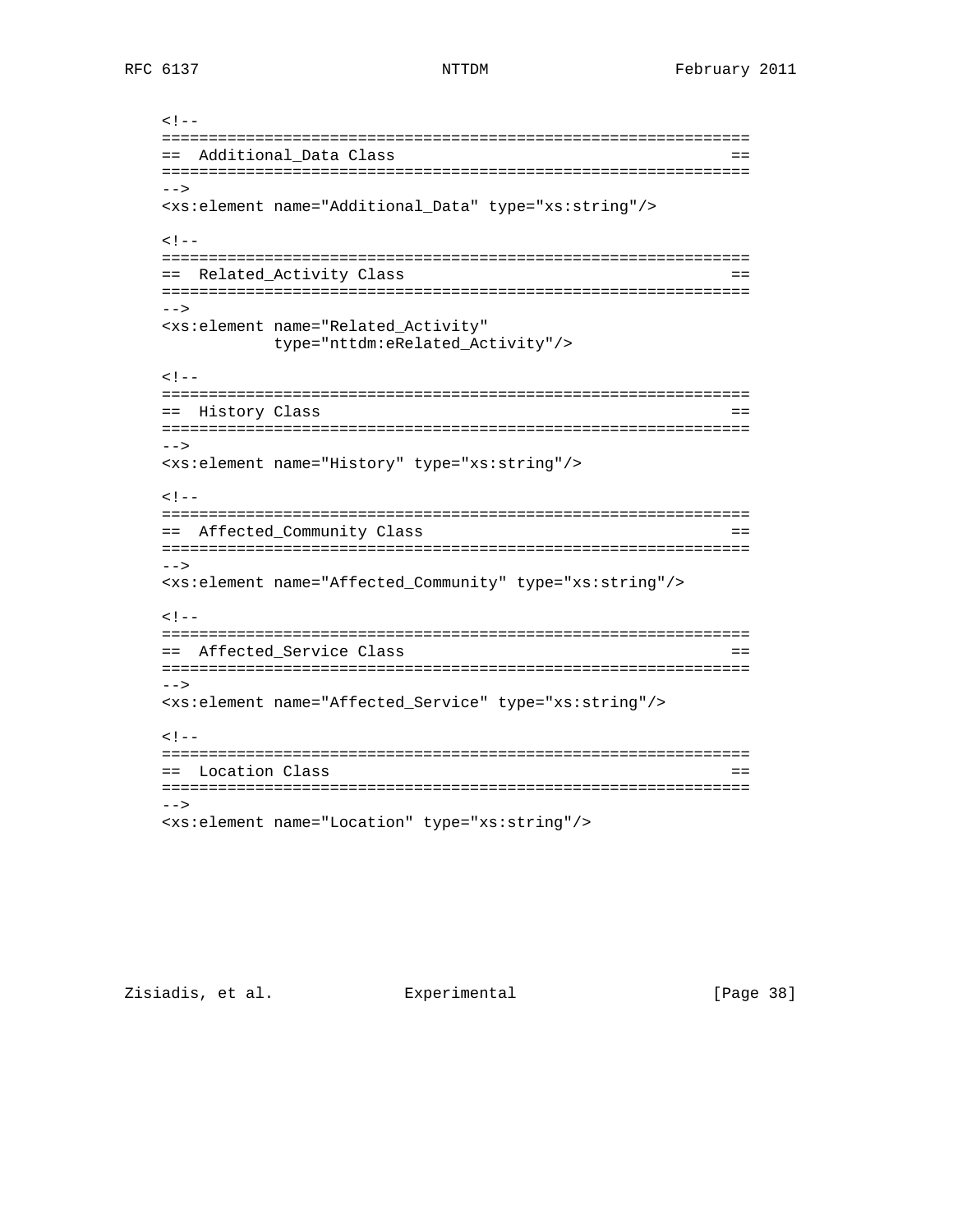$$  =============================================================== == Network\_Node Class == ===============================================================  $--&>$  <xs:element name="Network\_Node" type="nttdm:eNodes"/>  $<$  !  $--$  =============================================================== == Network\_Link\_Circuit Class == ===============================================================  $--&>$  <xs:element name="Network\_Link\_Circuit" type="nttdm:eNetwork\_Link\_Circuit"/>  $<$  !  $--$  =============================================================== == End\_Line\_Location\_A Class == =============================================================== --> <xs:element name="End\_Line\_Location\_A" type="xs:string"/>  $<$  !  $--$  =============================================================== == End\_Line\_Location\_B Class == =============================================================== --> <xs:element name="End\_Line\_Location\_B" type="xs:string"/>  $< 1 - -$  =============================================================== == Open\_Engineer Class == ===============================================================  $-->$  <xs:element name="Open\_Engineer" type="xs:string"/>  $<$ !  $-$  =============================================================== == Contact\_Engineers Class == =============================================================== --> <xs:element name="Contact\_Engineers" type="nttdm:eEngineers"/>

Zisiadis, et al. Experimental [Page 39]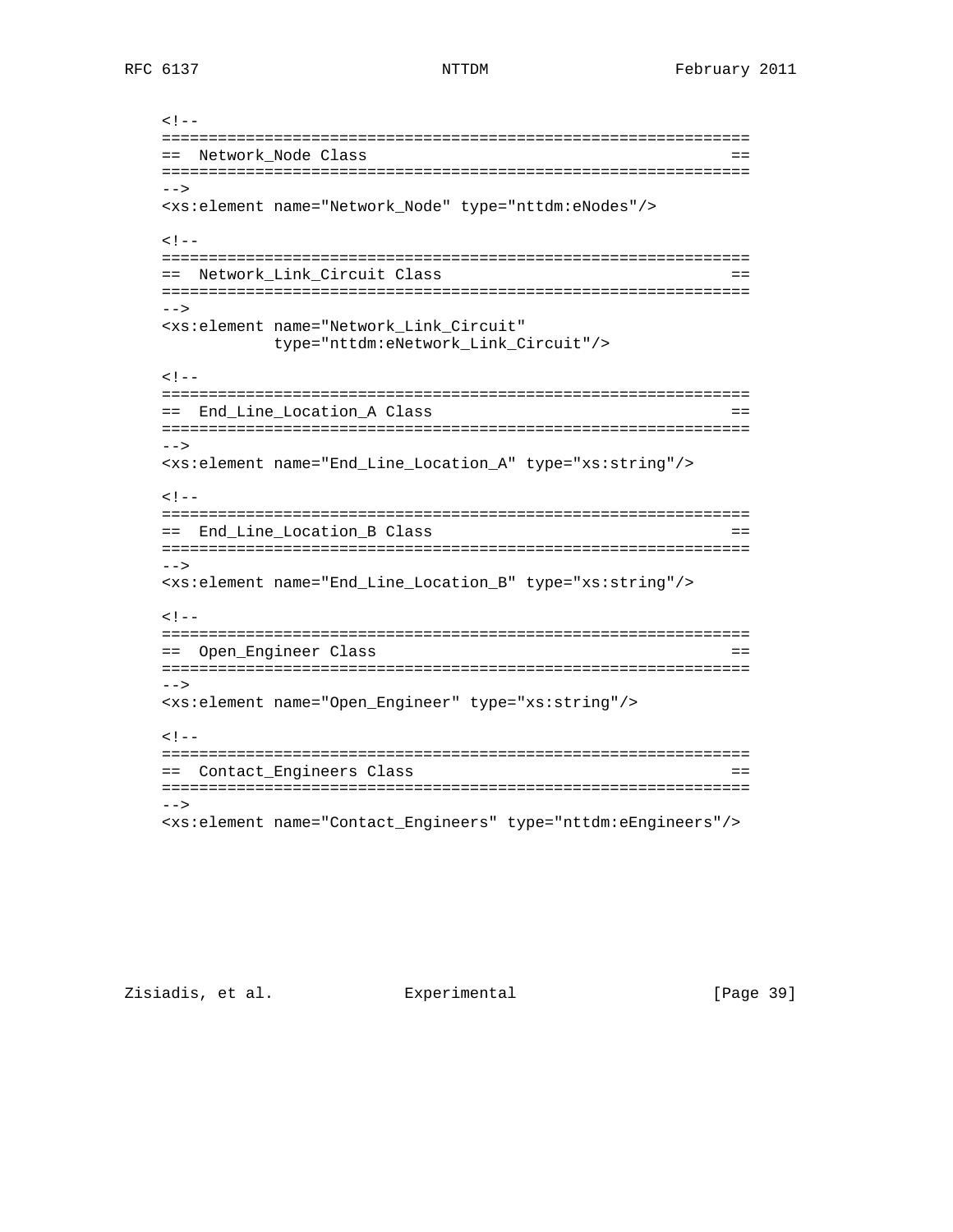```
<! - ===============================================================
 == Close_Engineer Class ==
 ===============================================================
--&> <xs:element name="Close_Engineer" type="xs:string"/>
< ! -- ===============================================================
 == Hash Class ==
 ===============================================================
--&> <xs:element name="Hash" type="xs:string"/>
\lt ! --- ===============================================================
 == Custom types definition ==
 ===============================================================
--&> <xs:simpleType name="string_no_underscore">
 <xs:restriction base="xs:string">
  <xs:pattern value="[^_]*"/>
 </xs:restriction>
 </xs:simpleType>
 <xs:complexType name="eRelated_External_Tickets">
  <xs:sequence>
   <xs:element name="TTid" type="xs:string" minOccurs="0"
             maxOccurs="unbounded"/>
 </xs:sequence>
 </xs:complexType>
 <xs:complexType name="eRelated_Activity">
 <xs:sequence>
  <xs:element name="TT" type="xs:string" minOccurs="0"
              maxOccurs="unbounded"/>
 </xs:sequence>
 </xs:complexType>
 <xs:complexType name="eNodes">
 <xs:sequence>
  <xs:element name="Node" type="xs:string" minOccurs="0"
              maxOccurs="unbounded"/>
  </xs:sequence>
 </xs:complexType>
```
Zisiadis, et al. Experimental [Page 40]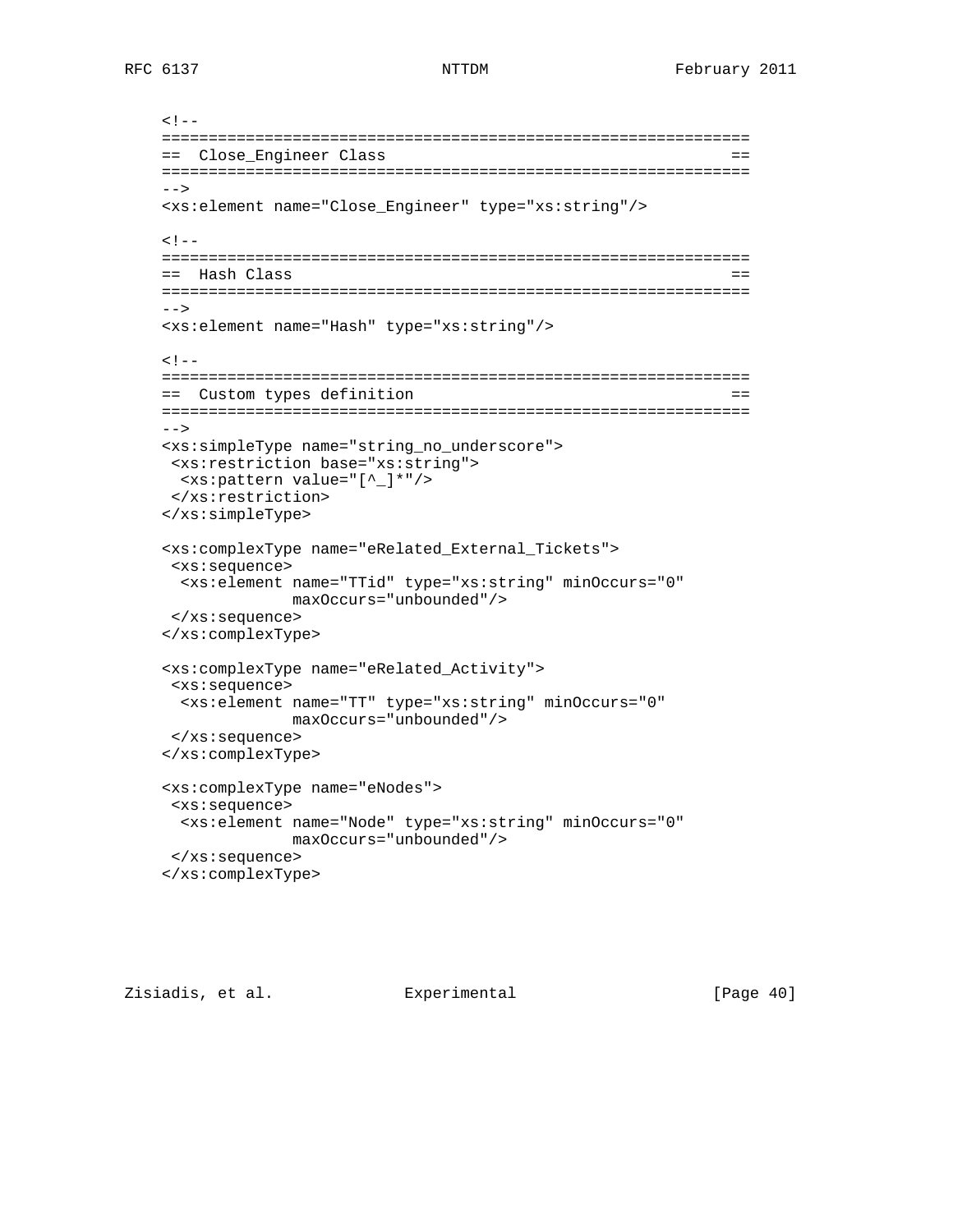## RFC 6137 NTTDM NTTDM February 2011

```
 <xs:complexType name="eNetwork_Link_Circuit">
   <xs:sequence>
    <xs:element name="Link_Circuit" type="xs:string"
                 minOccurs="0" maxOccurs="unbounded"/>
  </xs:sequence>
  </xs:complexType>
  <xs:complexType name="eEngineers">
  <xs:sequence>
   <xs:element name="Engineer" type="xs:string" minOccurs="0"
               maxOccurs="unbounded"/>
  </xs:sequence>
  </xs:complexType>
  <xs:simpleType name="eTT_Type">
  <xs:restriction base="xs:string">
   <xs:enumeration value="Operational"/>
   <xs:enumeration value="Informational"/>
   <xs:enumeration value="Administrative"/>
   <xs:enumeration value="Test"/>
   </xs:restriction>
  </xs:simpleType>
  <xs:simpleType name="eType">
  <xs:restriction base="xs:string">
   <xs:enumeration value="Scheduled"/>
   <xs:enumeration value="Unscheduled"/>
  </xs:restriction>
  </xs:simpleType>
 <xs:simpleType name="eTT_Priority">
  <xs:restriction base="xs:string">
   <xs:enumeration value="Low"/>
   <xs:enumeration value="Medium"/>
   <xs:enumeration value="High"/>
  </xs:restriction>
```
</xs:simpleType>

Zisiadis, et al. Experimental [Page 41]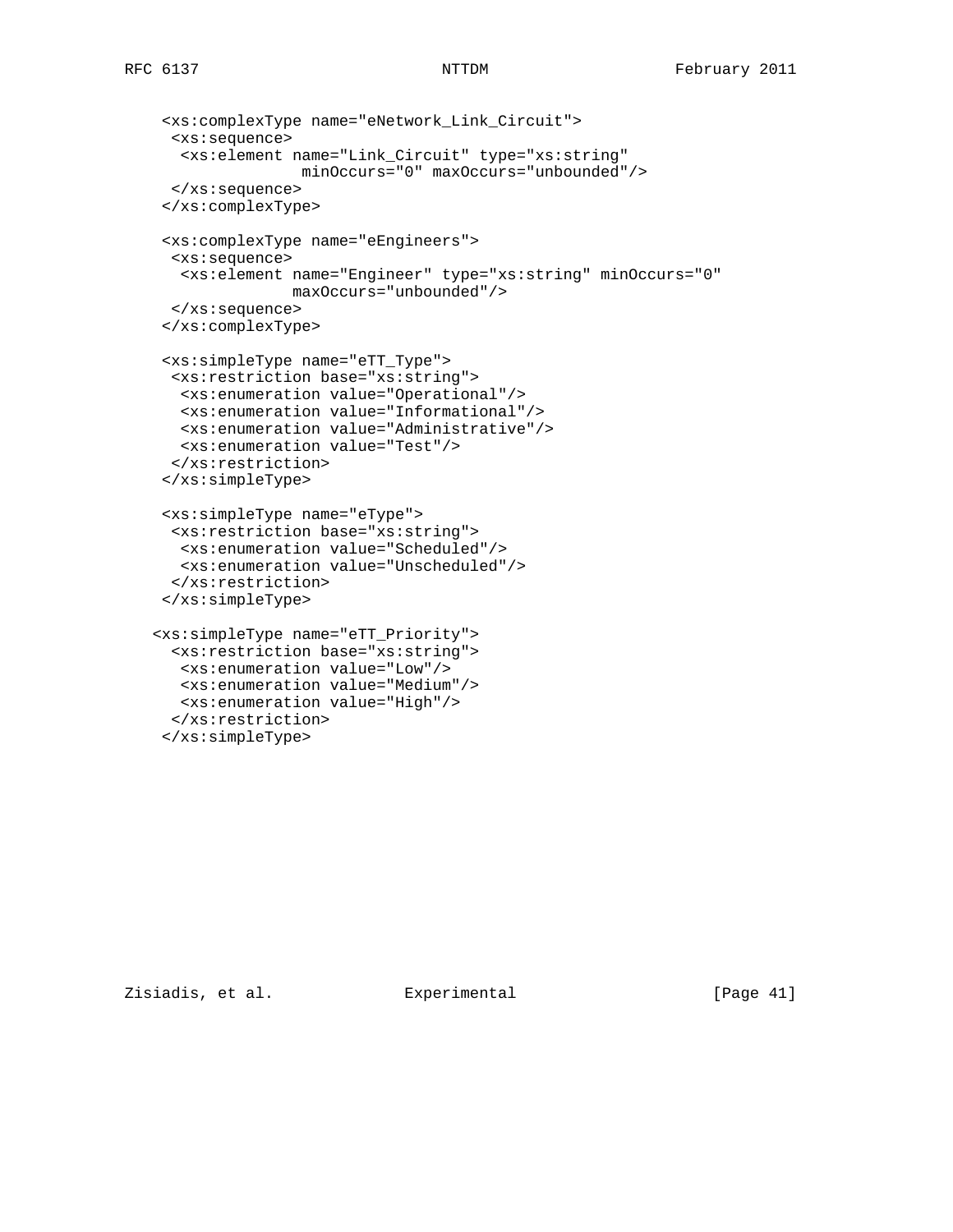```
 <xs:simpleType name="eTT_Short_Description">
  <xs:restriction base="xs:string">
   <xs:enumeration value="Core Line Fault"/>
  <xs:enumeration value="Access Line Fault"/>
   <xs:enumeration value="Degraded Service"/>
   <xs:enumeration value="Router Hardware Fault"/>
  <xs:enumeration value="Router Software Fault"/>
   <xs:enumeration value="Routing Problem"/>
   <xs:enumeration value="Undefined Problem"/>
  <xs:enumeration value="Network Congestion"/>
   <xs:enumeration value="Client Upgrade"/>
   <xs:enumeration value="IPv6"/>
   <xs:enumeration value="QoS"/>
  <xs:enumeration value="VoIP"/>
  <xs:enumeration value="Other"/>
  </xs:restriction>
 </xs:simpleType>
 <xs:simpleType name="eTT_Impact_Assessment">
  <xs:restriction base="xs:string">
  <xs:enumeration value="No impact"/>
  <xs:enumeration value="Reduced redundancy"/>
   <xs:enumeration value="Minor performance impact"/>
   <xs:enumeration value="Severe performance impact"/>
   <xs:enumeration value="No connectivity"/>
   <xs:enumeration value="On backup"/>
  <xs:enumeration value="At risk"/>
  <xs:enumeration value="Unknown"/>
  </xs:restriction>
 </xs:simpleType>
 <xs:simpleType name="eTT_Status">
  <xs:restriction base="xs:string">
  <xs:enumeration value="Opened"/>
  <xs:enumeration value="Updated"/>
   <xs:enumeration value="Closed"/>
   <xs:enumeration value="Solved"/>
   <xs:enumeration value="Opened/Closed"/>
   <xs:enumeration value="Inactive"/>
  <xs:enumeration value="Cancelled"/>
  <xs:enumeration value="Reopened"/>
  <xs:enumeration value="Superseded"/>
  </xs:restriction>
 </xs:simpleType>
```
Zisiadis, et al. Experimental [Page 42]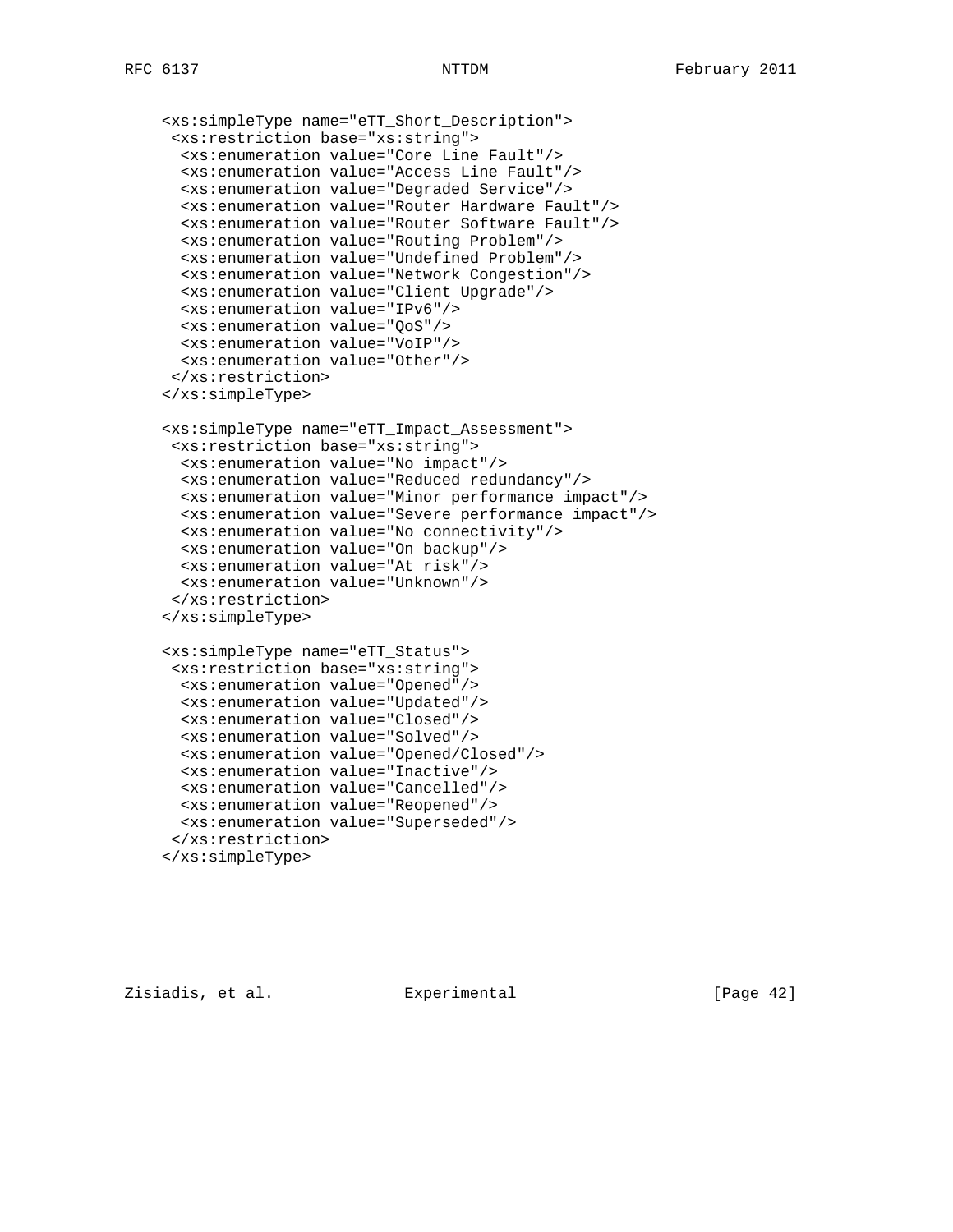<xs:simpleType name="eTT\_Source"> <xs:restriction base="xs:string"> <xs:enumeration value="Users"/> <xs:enumeration value="Monitoring"/> <xs:enumeration value="Other NOC"/> </xs:restriction> </xs:simpleType> </xs:schema>

7. Security Considerations

 The NTTDM data model defines a data model and the relevant XML Schema for trouble ticket normalization; as such, the NTTDM itself does not raise any security concerns. However, some security issues SHOULD be considered as network TTs could carry sensitive information (IP addresses, contact details, authentication details, commercial providers involved, etc.) about flagship institutions (military, health centre...).

 The security considerations MAY involve measures during the exchange as well as during processing of the information.

 The HASH field is intended to provide an integrity insurance attribute within the exchanged tickets; however, it alone does not ensure integrity.

 Confidentiality MAY be ensured by encrypting whole tickets or only some parts of them. This could permit meaningful tickets to be disclosed, while only sensitive information would be protected.

 Peer entity authentication SHOULD be provided in order to establish a session with data origin authentication, regardless of the form in which the TTs are exchanged -- being delivered either through email, web forms, or through a Simple Object Access Protocol (SOAP) service. SOAP is considered the better choice; the model itself, though, does not specify the communications requirements.

 The underlying communications service MUST provide guarantees to properly address integrity, confidentiality, and peer entity authentication. The selection of the enforcing mechanisms is not in the scope of this document, and the choice is up to the implementers.

 For data processing security, each participating organization MAY use its own privacy policy, as part of its own data processing system. This approach avoids any interoperability issues and does not pose any extra burden for the adoption of the current scheme into the operational procedures of the NOCs. Unauthorized and inappropriate usage MUST be avoided.

Zisiadis, et al. Experimental [Page 43]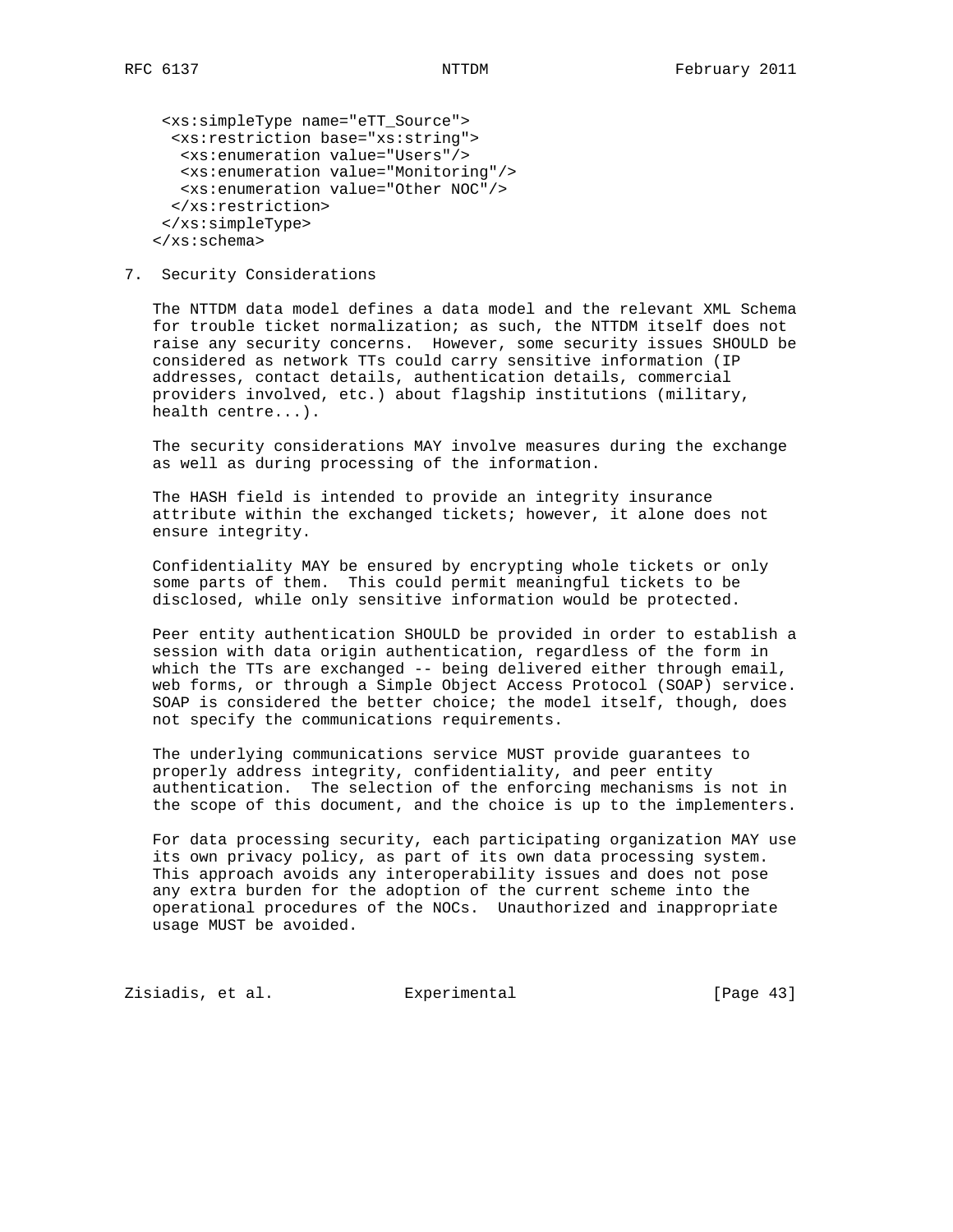8. IANA Considerations

 This document uses URNs to describe an XML namespace and Schema conforming to a registry mechanism described in [7].

Registration for the NTTDM namespace:

- o URI: urn:ietf:params:xml:ns:nttdm-1.0
- o Registrant Contact: See the first author listed in the "Authors' Addresses" section of this document.
- o XML: None. Namespace URIs do not represent an XML specification.

Registration for the NTTDM XML Schema:

- o URI: urn:ietf:params:xml:schema:nttdm-1.0
- o Registrant Contact: See the first author listed in the "Authors' Addresses" section of this document.
- o XML: See the XML Schema in Section 6 of this document.
- 9. Contributors

 Leandros Tassiulas Centre for Research and Technology Hellas 6th km Thermi-Thessaloniki, 57001 Hellas

EMail: leandros@uth.gr

 Chrysostomos Tziouvaras Greek Research and Technology Network 56, Mesogion Av. 11527, Athens Hellas

EMail: tziou@grnet.gr

 Xavier Jeannin National Centre for Scientific Research Network Unit - UREC France

EMail: Xavier.Jeannin@urec.cnrs.fr

Zisiadis, et al. Experimental [Page 44]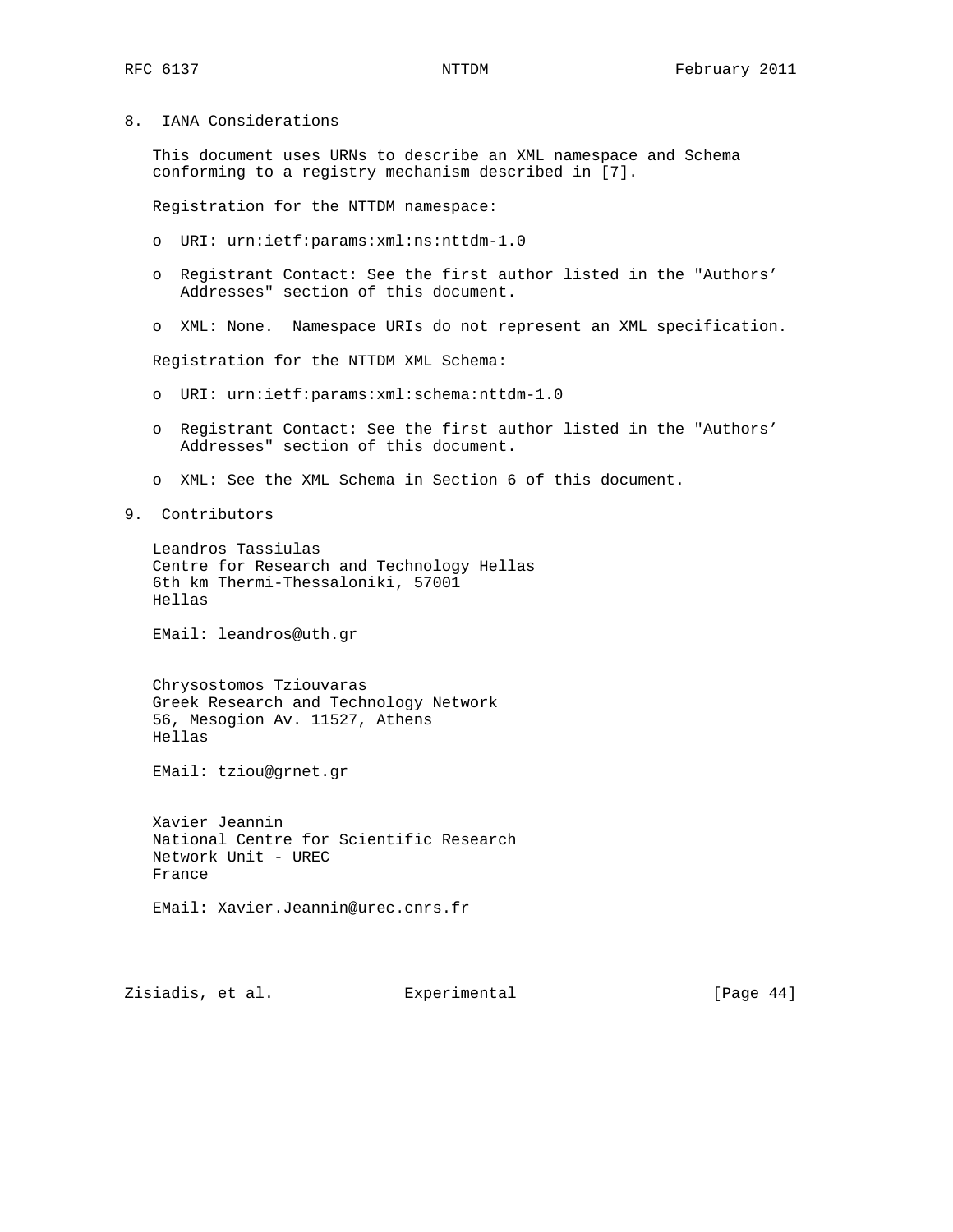10. Acknowledgements

 The following groups and individuals contributed substantially to this document and are gratefully acknowledged:

- Toby Rodwell and Emma Apted (DANTE)
- Claudio Allocchio, Gloria Vuagnin, and Claudia Battista (GARR)
- Karin Schauerhammer and Robert Stoy (DFN)

#### 11. References

- 11.1. Normative References
	- [1] Bradner, S., "Key words for use in RFCs to Indicate Requirement Levels", BCP 14, RFC 2119, March 1997.
	- [2] World Wide Web Consortium, "Extensible Markup Language (XML) 1.0 (Fifth Edition)", W3C Recommendation, 26 November 2008, <http://www.w3.org/TR/2008/REC-xml-20081126>.
	- [3] World Wide Web Consortium, "XML Schema Part 0: Primer Second Edition", W3C Recommendation, 28 October 2004, <http://www.w3.org/TR/2004/REC-xmlschema-0-20041028/>.
	- [4] World Wide Web Consortium, "XML Schema Part 1: Structures Second Edition", W3C Recommendation, 28 October 2004, <http://www.w3.org/TR/xmlschema-1/>.
	- [5] World Wide Web Consortium, "XML Schema Part 2: Datatypes Second Edition", W3C Recommendation, 28 October 2004, <http://www.w3.org/TR/xmlschema-2/>.
	- [6] World Wide Web Consortium, "Namespaces in XML 1.0 (Third Edition)", W3C Recommendation, 8 December 2009, <http://www.w3.org/TR/2009/REC-xml-names-20091208/>.
	- [7] Mealling, M., "The IETF XML Registry", BCP 81, RFC 3688, January 2004.

11.2. Informative References

- [8] Enabling Grids for E-sciencE, http://www.eu-egee.org/.
- [9] Enabling Grids for E-sciencE, "ENOC, EGEE Network Operation Centre", http://technical.eu-egee.org/index.php?id=353.

Zisiadis, et al. Experimental [Page 45]